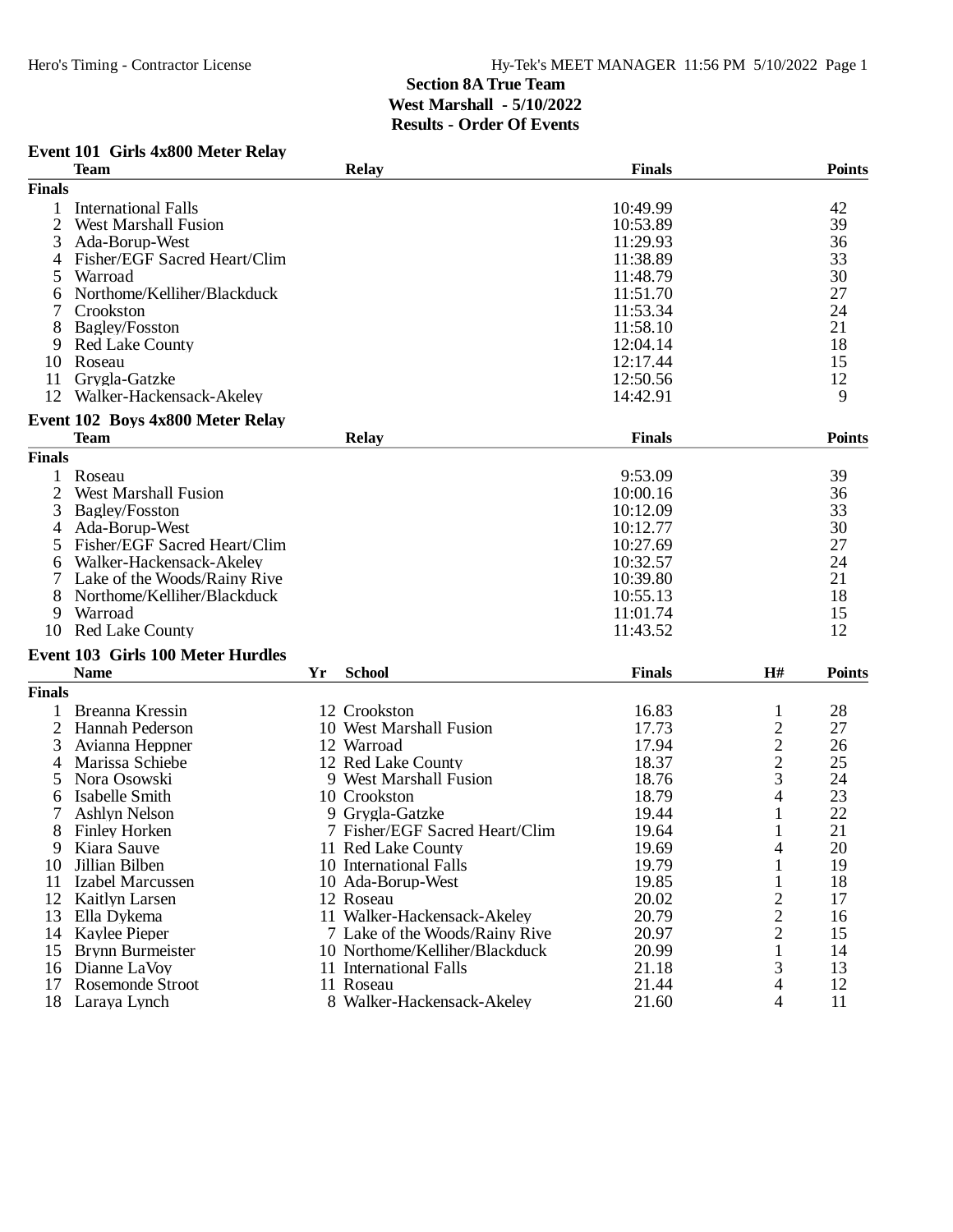|                | Finals  (Event 103 Girls 100 Meter Hurdles) |    |                                 |               |                |               |
|----------------|---------------------------------------------|----|---------------------------------|---------------|----------------|---------------|
|                | <b>Name</b>                                 | Yr | <b>School</b>                   | <b>Finals</b> | H#             | <b>Points</b> |
| 19             | <b>Lauren Sekely</b>                        |    | 11 Bagley/Fosston               | 22.17         |                | 10            |
|                | 20 Morgan Roux                              |    | 9 Ada-Borup-West                | 22.78         | $\frac{2}{3}$  | 9             |
| 21             | Ava Hayes                                   |    | 7 Bagley/Fosston                | 23.33         |                | 8             |
| 22             | Ella Arnston                                |    | 7 Fisher/EGF Sacred Heart/Clim  | 23.66         | 3              | 7             |
| 23             | McKenna Parnow                              |    | 7 Grygla-Gatzke                 | 24.44         | 4              | 6             |
|                | 24 Shalee Neumiller                         |    | 8 Lake of the Woods/Rainy Rive  | 28.97         | 3              | 5             |
|                | <b>Event 104 Boys 110 Meter Hurdles</b>     |    |                                 |               |                |               |
|                | <b>Name</b>                                 | Yr | <b>School</b>                   | <b>Finals</b> | H#             | <b>Points</b> |
| <b>Finals</b>  |                                             |    |                                 |               |                |               |
|                | Christian Miller                            |    | 12 Ada-Borup-West               | 17.83         | 1              | 26            |
| $\overline{2}$ | Evan Bilinski                               |    | 12 Northome/Kelliher/Blackduck  | 18.06         | $\mathbf{1}$   | 25            |
| 3              | Sam Melting                                 |    | 10 Ada-Borup-West               | 19.37         | 3              | 24            |
| 4              | Colton Otero                                |    | 9 West Marshall Fusion          | 19.57         | 3              | 23            |
| 5              | Eli Pfeiffer                                |    | 11 Walker-Hackensack-Akeley     | 19.58         | 1              | 22            |
| 6              | Carson Lambert                              |    | 11 Red Lake County              | 19.73         | 1              | 21            |
| 7              | <b>Wyatt Jantzen</b>                        |    | 8 International Falls           | 20.60         |                | 20            |
| 8              | Ben Berthiume                               |    | 11 Lake of the Woods/Rainy Rive | 20.68         | $\frac{2}{2}$  | 19            |
| 9              | Logan Koubandonh                            |    | 10 Roseau                       | 20.95         | $\mathbf{1}$   | 18            |
| 10             | Elijah Wellumson                            |    | 9 Fisher/EGF Sacred Heart/Clim  | 21.54         |                | 17            |
| 11             |                                             |    | 8 Walker-Hackensack-Akeley      | 21.63         | $\frac{2}{3}$  | 16            |
| 12             | Hayden Rettke                               |    | 11 International Falls          | 21.77         | 3              | 15            |
|                | Ezra McGonigle                              |    |                                 |               |                |               |
| 13             | <b>Garrett Jenson</b>                       |    | 11 Lake of the Woods/Rainy Rive | 21.88         | 3              | 14            |
| 14             | Spearit Washington                          |    | 11 West Marshall Fusion         | 22.55         | $\mathbf{1}$   | 13            |
| 15             | <b>Rory Hinson</b>                          |    | 11 Roseau                       | 23.32         | 3              | 12            |
| 16             | Caden Lee                                   |    | 10 Red Lake County              | 23.40         | 3              | 11            |
|                | Event 105 Girls 100 Meter Dash              |    |                                 |               |                |               |
|                | <b>Name</b>                                 | Yr | <b>School</b>                   | <b>Finals</b> | H#             | <b>Points</b> |
| <b>Finals</b>  |                                             |    |                                 |               |                |               |
|                | Ava Phrakonkham                             |    | 9 Bagley/Fosston                | 13.18         | $\frac{2}{2}$  | 28            |
| $\overline{2}$ | Breanna Kressin                             |    | 12 Crookston                    | 13.41         |                | 27            |
| 3              | Paige Haack                                 |    | 11 Lake of the Woods/Rainy Rive | 13.43         | $\,1$          | 26            |
| 4              | Miya Brandt                                 |    | 12 Ada-Borup-West               | 14.12         | 2              | 25            |
| 5              | Chloe McLean                                |    | 12 Bagley/Fosston               | 14.18         | 4              | 24            |
| 6              | Caitlyn Jacobson                            |    | 11 Grygla-Gatzke                | 14.23         | 1              | 23            |
| 7              | Julia Miller                                |    | 9 Ada-Borup-West                | 14.55         | 4              | 22            |
| 8              | Rachel Schmiedeberg                         |    | 12 Kittson County Central       | 14.62         | $\overline{c}$ | 21            |
| 9              | Mary Versteeg                               |    | 8 International Falls           | 14.64         | $\mathbf{1}$   | 20            |
| 10             | Celine Stroot                               |    | 12 Roseau                       | 14.81         | 1              | 19            |
| 11             | Elyza Lilly                                 |    | 12 Warroad                      | 14.82         | $\overline{2}$ | 18            |
| 12             | Janessa Torgerson                           |    | 8 Grygla-Gatzke                 | 14.84         | 4              | 17            |
| 13             | Aura Moyer                                  |    | 10 Warroad                      | 15.00         | 4              | 16            |
| 14             | Mollie Olson                                |    | 11 Fisher/EGF Sacred Heart/Clim | 15.00         | 1              | 15            |
| 15             | Gabriella Olson                             |    | 8 Roseau                        | 15.24         | 3              | 14            |
| 16             | Mikailah Brekke                             |    | 8 West Marshall Fusion          | 15.24         | 1              | 13            |
| 17             | Lauren Jones                                |    | 12 Red Lake County              | 15.34         | 2              | 12            |
| 18             | Lily Rosson                                 |    | 7 Northome/Kelliher/Blackduck   | 15.35         | 4              | 11            |
| 19             | Kaelan Rockensock                           |    | 9 Northome/Kelliher/Blackduck   | 15.38         | 1              | 10            |
| 20             | Eva Langen                                  |    | 9 West Marshall Fusion          | 15.41         | 3              | 9             |
|                |                                             |    |                                 |               |                |               |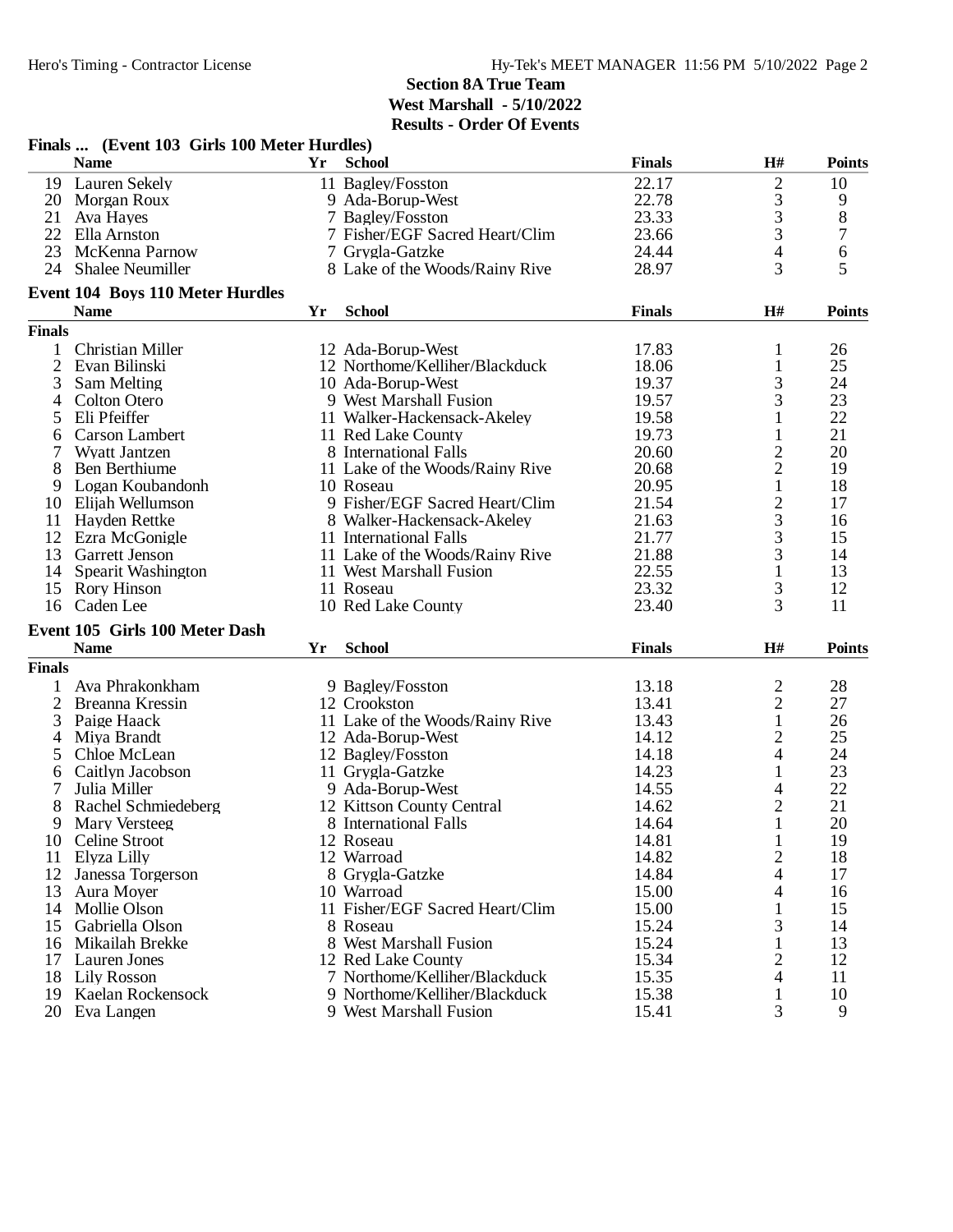| <b>School</b><br><b>Finals</b><br>H#<br><b>Name</b><br>Yr<br><b>Points</b><br>3<br>21<br><b>Chevanne Scalese</b><br>12 Kittson County Central<br>15.48<br>8<br>$\frac{3}{2}$<br>7<br>22<br>Carly Thode<br>11 Crookston<br>15.60<br>23<br>Makenna Marlett<br>8 Walker-Hackensack-Akeley<br>15.64<br>6<br>$\overline{\mathcal{A}}$<br>$\mathfrak s$<br>24 Savannah Valentine<br>11 International Falls<br>15.66<br>3<br>4<br>25 Kaylee Pieper<br>7 Lake of the Woods/Rainy Rive<br>16.07<br>4<br>3<br>26 Onalee Shogren<br>11 Fisher/EGF Sacred Heart/Clim<br>16.17<br>$\overline{2}$<br>3<br>27<br>Addie Schneider<br>8 Walker-Hackensack-Akeley<br>16.21<br>$\overline{3}$<br>1<br>28<br>17.93<br>Emma Lopez<br>8 Red Lake County<br>Event 106 Boys 100 Meter Dash<br>H#<br><b>School</b><br><b>Finals</b><br><b>Points</b><br><b>Name</b><br>Yr<br><b>Finals</b><br>12.14<br>26<br>Noah Nelson<br>9 Bagley/Fosston<br>1<br>1<br>$\overline{c}$<br>$\overline{c}$<br>25<br>12 Lake of the Woods/Rainy Rive<br>12.67<br>Anson Haack<br>$\overline{2}$<br>3<br>Thomas Benson<br>12.70<br>24<br>12 Red Lake County<br>23<br>12 Walker-Hackensack-Akeley<br>12.82<br>1<br>Kai Ashmoore<br>4<br>3<br>22<br><b>Gabriel Mertz</b><br>11 Ada-Borup-West<br>12.83<br>5<br>3<br>21<br>12.84<br>6<br>Elias Lafond<br>11 Bagley/Fosston<br>$\overline{c}$<br>12.97<br>20<br>Cameron Spaeth<br>10 Ada-Borup-West<br>$\mathbf{1}$<br>13.01<br>19<br>8<br>Colin McGregor<br>12 West Marshall Fusion<br>$\frac{2}{3}$<br>11 Northome/Kelliher/Blackduck<br>13.01<br>18<br>9<br><b>Ridge Flatness</b><br><b>Riley Carpenter</b><br>12 Walker-Hackensack-Akeley<br>13.01<br>17<br>10<br>$\overline{c}$<br>Kehan Nelson<br>13.03<br>16<br>11<br>10 Grygla-Gatzke<br>$\overline{4}$<br>12<br>12 West Marshall Fusion<br>13.04<br>15<br>Gavin Gullikson<br>13<br>13.41<br>$\mathbf{1}$<br><b>Christian Davidson</b><br>10 International Falls<br>14<br>$\overline{c}$<br>13.44<br>13<br>14 Logan Koubandonh<br>10 Roseau<br>1<br>15 Cole Spenst<br>12 Warroad<br>13.47<br>12<br>12 Lake of the Woods/Rainy Rive<br>13.63<br>11<br>Quaid Johnson<br>4<br>16<br>10<br>Gunnar Lund<br>10 Roseau<br>13.67<br>17<br>4<br>11 Northome/Kelliher/Blackduck<br>4<br>13.75<br>9<br>18 Dante Frank<br>3<br>$8\,$<br>14.04<br>19<br><b>Kaylor Torgerson</b><br>11 Grygla-Gatzke<br>7<br>20<br>9 Fisher/EGF Sacred Heart/Clim<br>$\mathbf{1}$<br><b>Logan Armstrong</b><br>14.60<br>$\overline{c}$<br>21<br><b>Aaron Gosse</b><br>6<br>7 Crookston<br>14.66<br>5<br>$\mathbf{1}$<br>22<br>15.26<br>Peter Wiersma<br>8 Crookston<br>3<br>$\overline{4}$<br>9 Fisher/EGF Sacred Heart/Clim<br>23<br>Patrick Humble<br>16.14<br>3<br>$\mathfrak{Z}$<br>24<br><b>Hanson Jett</b><br>16.53<br>7 Red Lake County<br>$\overline{2}$<br>4<br>25<br><b>Brendyn Scholler</b><br>9 International Falls<br>17.18<br>Event 107 Girls 4x200 Meter Relay<br><b>Team</b><br><b>Relay</b><br><b>Finals</b><br><b>H#</b><br><b>Points</b><br><b>Finals</b><br>1:56.07<br>42<br>Bagley/Fosston<br>$\mathbf{1}$<br>1<br>$\overline{2}$<br>Grvgla-Gatzke<br>39<br>1:57.16<br>1<br>36<br>Ada-Borup-West<br>1:57.52<br>1<br>3<br>33<br>4 West Marshall Fusion<br>1:58.08<br>1<br>1:59.01<br>$\overline{c}$<br>30<br>5 Kittson County Central<br>$\overline{c}$<br>27<br><b>International Falls</b><br>1:59.19<br>6<br>$\overline{c}$<br>2:00.26<br>24<br><b>Red Lake County</b><br>7<br>2:00.34<br>1<br>21<br>8<br>Crookston<br>Walker-Hackensack-Akeley<br>$\overline{2}$<br>18<br>2:03.98<br>9 | Finals  (Event 105 Girls 100 Meter Dash) |  |  |  |
|-----------------------------------------------------------------------------------------------------------------------------------------------------------------------------------------------------------------------------------------------------------------------------------------------------------------------------------------------------------------------------------------------------------------------------------------------------------------------------------------------------------------------------------------------------------------------------------------------------------------------------------------------------------------------------------------------------------------------------------------------------------------------------------------------------------------------------------------------------------------------------------------------------------------------------------------------------------------------------------------------------------------------------------------------------------------------------------------------------------------------------------------------------------------------------------------------------------------------------------------------------------------------------------------------------------------------------------------------------------------------------------------------------------------------------------------------------------------------------------------------------------------------------------------------------------------------------------------------------------------------------------------------------------------------------------------------------------------------------------------------------------------------------------------------------------------------------------------------------------------------------------------------------------------------------------------------------------------------------------------------------------------------------------------------------------------------------------------------------------------------------------------------------------------------------------------------------------------------------------------------------------------------------------------------------------------------------------------------------------------------------------------------------------------------------------------------------------------------------------------------------------------------------------------------------------------------------------------------------------------------------------------------------------------------------------------------------------------------------------------------------------------------------------------------------------------------------------------------------------------------------------------------------------------------------------------------------------------------------------------------------------------------------------------------------------------------------------------------------------------------------------------------------------------------------------------------------------------------------------------------------------------------------------------------------------------------------------------------------------------------------------------------------------------------------------------------------------------------------------------------------------------------------------------|------------------------------------------|--|--|--|
|                                                                                                                                                                                                                                                                                                                                                                                                                                                                                                                                                                                                                                                                                                                                                                                                                                                                                                                                                                                                                                                                                                                                                                                                                                                                                                                                                                                                                                                                                                                                                                                                                                                                                                                                                                                                                                                                                                                                                                                                                                                                                                                                                                                                                                                                                                                                                                                                                                                                                                                                                                                                                                                                                                                                                                                                                                                                                                                                                                                                                                                                                                                                                                                                                                                                                                                                                                                                                                                                                                                                         |                                          |  |  |  |
|                                                                                                                                                                                                                                                                                                                                                                                                                                                                                                                                                                                                                                                                                                                                                                                                                                                                                                                                                                                                                                                                                                                                                                                                                                                                                                                                                                                                                                                                                                                                                                                                                                                                                                                                                                                                                                                                                                                                                                                                                                                                                                                                                                                                                                                                                                                                                                                                                                                                                                                                                                                                                                                                                                                                                                                                                                                                                                                                                                                                                                                                                                                                                                                                                                                                                                                                                                                                                                                                                                                                         |                                          |  |  |  |
|                                                                                                                                                                                                                                                                                                                                                                                                                                                                                                                                                                                                                                                                                                                                                                                                                                                                                                                                                                                                                                                                                                                                                                                                                                                                                                                                                                                                                                                                                                                                                                                                                                                                                                                                                                                                                                                                                                                                                                                                                                                                                                                                                                                                                                                                                                                                                                                                                                                                                                                                                                                                                                                                                                                                                                                                                                                                                                                                                                                                                                                                                                                                                                                                                                                                                                                                                                                                                                                                                                                                         |                                          |  |  |  |
|                                                                                                                                                                                                                                                                                                                                                                                                                                                                                                                                                                                                                                                                                                                                                                                                                                                                                                                                                                                                                                                                                                                                                                                                                                                                                                                                                                                                                                                                                                                                                                                                                                                                                                                                                                                                                                                                                                                                                                                                                                                                                                                                                                                                                                                                                                                                                                                                                                                                                                                                                                                                                                                                                                                                                                                                                                                                                                                                                                                                                                                                                                                                                                                                                                                                                                                                                                                                                                                                                                                                         |                                          |  |  |  |
|                                                                                                                                                                                                                                                                                                                                                                                                                                                                                                                                                                                                                                                                                                                                                                                                                                                                                                                                                                                                                                                                                                                                                                                                                                                                                                                                                                                                                                                                                                                                                                                                                                                                                                                                                                                                                                                                                                                                                                                                                                                                                                                                                                                                                                                                                                                                                                                                                                                                                                                                                                                                                                                                                                                                                                                                                                                                                                                                                                                                                                                                                                                                                                                                                                                                                                                                                                                                                                                                                                                                         |                                          |  |  |  |
|                                                                                                                                                                                                                                                                                                                                                                                                                                                                                                                                                                                                                                                                                                                                                                                                                                                                                                                                                                                                                                                                                                                                                                                                                                                                                                                                                                                                                                                                                                                                                                                                                                                                                                                                                                                                                                                                                                                                                                                                                                                                                                                                                                                                                                                                                                                                                                                                                                                                                                                                                                                                                                                                                                                                                                                                                                                                                                                                                                                                                                                                                                                                                                                                                                                                                                                                                                                                                                                                                                                                         |                                          |  |  |  |
|                                                                                                                                                                                                                                                                                                                                                                                                                                                                                                                                                                                                                                                                                                                                                                                                                                                                                                                                                                                                                                                                                                                                                                                                                                                                                                                                                                                                                                                                                                                                                                                                                                                                                                                                                                                                                                                                                                                                                                                                                                                                                                                                                                                                                                                                                                                                                                                                                                                                                                                                                                                                                                                                                                                                                                                                                                                                                                                                                                                                                                                                                                                                                                                                                                                                                                                                                                                                                                                                                                                                         |                                          |  |  |  |
|                                                                                                                                                                                                                                                                                                                                                                                                                                                                                                                                                                                                                                                                                                                                                                                                                                                                                                                                                                                                                                                                                                                                                                                                                                                                                                                                                                                                                                                                                                                                                                                                                                                                                                                                                                                                                                                                                                                                                                                                                                                                                                                                                                                                                                                                                                                                                                                                                                                                                                                                                                                                                                                                                                                                                                                                                                                                                                                                                                                                                                                                                                                                                                                                                                                                                                                                                                                                                                                                                                                                         |                                          |  |  |  |
|                                                                                                                                                                                                                                                                                                                                                                                                                                                                                                                                                                                                                                                                                                                                                                                                                                                                                                                                                                                                                                                                                                                                                                                                                                                                                                                                                                                                                                                                                                                                                                                                                                                                                                                                                                                                                                                                                                                                                                                                                                                                                                                                                                                                                                                                                                                                                                                                                                                                                                                                                                                                                                                                                                                                                                                                                                                                                                                                                                                                                                                                                                                                                                                                                                                                                                                                                                                                                                                                                                                                         |                                          |  |  |  |
|                                                                                                                                                                                                                                                                                                                                                                                                                                                                                                                                                                                                                                                                                                                                                                                                                                                                                                                                                                                                                                                                                                                                                                                                                                                                                                                                                                                                                                                                                                                                                                                                                                                                                                                                                                                                                                                                                                                                                                                                                                                                                                                                                                                                                                                                                                                                                                                                                                                                                                                                                                                                                                                                                                                                                                                                                                                                                                                                                                                                                                                                                                                                                                                                                                                                                                                                                                                                                                                                                                                                         |                                          |  |  |  |
|                                                                                                                                                                                                                                                                                                                                                                                                                                                                                                                                                                                                                                                                                                                                                                                                                                                                                                                                                                                                                                                                                                                                                                                                                                                                                                                                                                                                                                                                                                                                                                                                                                                                                                                                                                                                                                                                                                                                                                                                                                                                                                                                                                                                                                                                                                                                                                                                                                                                                                                                                                                                                                                                                                                                                                                                                                                                                                                                                                                                                                                                                                                                                                                                                                                                                                                                                                                                                                                                                                                                         |                                          |  |  |  |
|                                                                                                                                                                                                                                                                                                                                                                                                                                                                                                                                                                                                                                                                                                                                                                                                                                                                                                                                                                                                                                                                                                                                                                                                                                                                                                                                                                                                                                                                                                                                                                                                                                                                                                                                                                                                                                                                                                                                                                                                                                                                                                                                                                                                                                                                                                                                                                                                                                                                                                                                                                                                                                                                                                                                                                                                                                                                                                                                                                                                                                                                                                                                                                                                                                                                                                                                                                                                                                                                                                                                         |                                          |  |  |  |
|                                                                                                                                                                                                                                                                                                                                                                                                                                                                                                                                                                                                                                                                                                                                                                                                                                                                                                                                                                                                                                                                                                                                                                                                                                                                                                                                                                                                                                                                                                                                                                                                                                                                                                                                                                                                                                                                                                                                                                                                                                                                                                                                                                                                                                                                                                                                                                                                                                                                                                                                                                                                                                                                                                                                                                                                                                                                                                                                                                                                                                                                                                                                                                                                                                                                                                                                                                                                                                                                                                                                         |                                          |  |  |  |
|                                                                                                                                                                                                                                                                                                                                                                                                                                                                                                                                                                                                                                                                                                                                                                                                                                                                                                                                                                                                                                                                                                                                                                                                                                                                                                                                                                                                                                                                                                                                                                                                                                                                                                                                                                                                                                                                                                                                                                                                                                                                                                                                                                                                                                                                                                                                                                                                                                                                                                                                                                                                                                                                                                                                                                                                                                                                                                                                                                                                                                                                                                                                                                                                                                                                                                                                                                                                                                                                                                                                         |                                          |  |  |  |
|                                                                                                                                                                                                                                                                                                                                                                                                                                                                                                                                                                                                                                                                                                                                                                                                                                                                                                                                                                                                                                                                                                                                                                                                                                                                                                                                                                                                                                                                                                                                                                                                                                                                                                                                                                                                                                                                                                                                                                                                                                                                                                                                                                                                                                                                                                                                                                                                                                                                                                                                                                                                                                                                                                                                                                                                                                                                                                                                                                                                                                                                                                                                                                                                                                                                                                                                                                                                                                                                                                                                         |                                          |  |  |  |
|                                                                                                                                                                                                                                                                                                                                                                                                                                                                                                                                                                                                                                                                                                                                                                                                                                                                                                                                                                                                                                                                                                                                                                                                                                                                                                                                                                                                                                                                                                                                                                                                                                                                                                                                                                                                                                                                                                                                                                                                                                                                                                                                                                                                                                                                                                                                                                                                                                                                                                                                                                                                                                                                                                                                                                                                                                                                                                                                                                                                                                                                                                                                                                                                                                                                                                                                                                                                                                                                                                                                         |                                          |  |  |  |
|                                                                                                                                                                                                                                                                                                                                                                                                                                                                                                                                                                                                                                                                                                                                                                                                                                                                                                                                                                                                                                                                                                                                                                                                                                                                                                                                                                                                                                                                                                                                                                                                                                                                                                                                                                                                                                                                                                                                                                                                                                                                                                                                                                                                                                                                                                                                                                                                                                                                                                                                                                                                                                                                                                                                                                                                                                                                                                                                                                                                                                                                                                                                                                                                                                                                                                                                                                                                                                                                                                                                         |                                          |  |  |  |
|                                                                                                                                                                                                                                                                                                                                                                                                                                                                                                                                                                                                                                                                                                                                                                                                                                                                                                                                                                                                                                                                                                                                                                                                                                                                                                                                                                                                                                                                                                                                                                                                                                                                                                                                                                                                                                                                                                                                                                                                                                                                                                                                                                                                                                                                                                                                                                                                                                                                                                                                                                                                                                                                                                                                                                                                                                                                                                                                                                                                                                                                                                                                                                                                                                                                                                                                                                                                                                                                                                                                         |                                          |  |  |  |
|                                                                                                                                                                                                                                                                                                                                                                                                                                                                                                                                                                                                                                                                                                                                                                                                                                                                                                                                                                                                                                                                                                                                                                                                                                                                                                                                                                                                                                                                                                                                                                                                                                                                                                                                                                                                                                                                                                                                                                                                                                                                                                                                                                                                                                                                                                                                                                                                                                                                                                                                                                                                                                                                                                                                                                                                                                                                                                                                                                                                                                                                                                                                                                                                                                                                                                                                                                                                                                                                                                                                         |                                          |  |  |  |
|                                                                                                                                                                                                                                                                                                                                                                                                                                                                                                                                                                                                                                                                                                                                                                                                                                                                                                                                                                                                                                                                                                                                                                                                                                                                                                                                                                                                                                                                                                                                                                                                                                                                                                                                                                                                                                                                                                                                                                                                                                                                                                                                                                                                                                                                                                                                                                                                                                                                                                                                                                                                                                                                                                                                                                                                                                                                                                                                                                                                                                                                                                                                                                                                                                                                                                                                                                                                                                                                                                                                         |                                          |  |  |  |
|                                                                                                                                                                                                                                                                                                                                                                                                                                                                                                                                                                                                                                                                                                                                                                                                                                                                                                                                                                                                                                                                                                                                                                                                                                                                                                                                                                                                                                                                                                                                                                                                                                                                                                                                                                                                                                                                                                                                                                                                                                                                                                                                                                                                                                                                                                                                                                                                                                                                                                                                                                                                                                                                                                                                                                                                                                                                                                                                                                                                                                                                                                                                                                                                                                                                                                                                                                                                                                                                                                                                         |                                          |  |  |  |
|                                                                                                                                                                                                                                                                                                                                                                                                                                                                                                                                                                                                                                                                                                                                                                                                                                                                                                                                                                                                                                                                                                                                                                                                                                                                                                                                                                                                                                                                                                                                                                                                                                                                                                                                                                                                                                                                                                                                                                                                                                                                                                                                                                                                                                                                                                                                                                                                                                                                                                                                                                                                                                                                                                                                                                                                                                                                                                                                                                                                                                                                                                                                                                                                                                                                                                                                                                                                                                                                                                                                         |                                          |  |  |  |
|                                                                                                                                                                                                                                                                                                                                                                                                                                                                                                                                                                                                                                                                                                                                                                                                                                                                                                                                                                                                                                                                                                                                                                                                                                                                                                                                                                                                                                                                                                                                                                                                                                                                                                                                                                                                                                                                                                                                                                                                                                                                                                                                                                                                                                                                                                                                                                                                                                                                                                                                                                                                                                                                                                                                                                                                                                                                                                                                                                                                                                                                                                                                                                                                                                                                                                                                                                                                                                                                                                                                         |                                          |  |  |  |
|                                                                                                                                                                                                                                                                                                                                                                                                                                                                                                                                                                                                                                                                                                                                                                                                                                                                                                                                                                                                                                                                                                                                                                                                                                                                                                                                                                                                                                                                                                                                                                                                                                                                                                                                                                                                                                                                                                                                                                                                                                                                                                                                                                                                                                                                                                                                                                                                                                                                                                                                                                                                                                                                                                                                                                                                                                                                                                                                                                                                                                                                                                                                                                                                                                                                                                                                                                                                                                                                                                                                         |                                          |  |  |  |
|                                                                                                                                                                                                                                                                                                                                                                                                                                                                                                                                                                                                                                                                                                                                                                                                                                                                                                                                                                                                                                                                                                                                                                                                                                                                                                                                                                                                                                                                                                                                                                                                                                                                                                                                                                                                                                                                                                                                                                                                                                                                                                                                                                                                                                                                                                                                                                                                                                                                                                                                                                                                                                                                                                                                                                                                                                                                                                                                                                                                                                                                                                                                                                                                                                                                                                                                                                                                                                                                                                                                         |                                          |  |  |  |
|                                                                                                                                                                                                                                                                                                                                                                                                                                                                                                                                                                                                                                                                                                                                                                                                                                                                                                                                                                                                                                                                                                                                                                                                                                                                                                                                                                                                                                                                                                                                                                                                                                                                                                                                                                                                                                                                                                                                                                                                                                                                                                                                                                                                                                                                                                                                                                                                                                                                                                                                                                                                                                                                                                                                                                                                                                                                                                                                                                                                                                                                                                                                                                                                                                                                                                                                                                                                                                                                                                                                         |                                          |  |  |  |
|                                                                                                                                                                                                                                                                                                                                                                                                                                                                                                                                                                                                                                                                                                                                                                                                                                                                                                                                                                                                                                                                                                                                                                                                                                                                                                                                                                                                                                                                                                                                                                                                                                                                                                                                                                                                                                                                                                                                                                                                                                                                                                                                                                                                                                                                                                                                                                                                                                                                                                                                                                                                                                                                                                                                                                                                                                                                                                                                                                                                                                                                                                                                                                                                                                                                                                                                                                                                                                                                                                                                         |                                          |  |  |  |
|                                                                                                                                                                                                                                                                                                                                                                                                                                                                                                                                                                                                                                                                                                                                                                                                                                                                                                                                                                                                                                                                                                                                                                                                                                                                                                                                                                                                                                                                                                                                                                                                                                                                                                                                                                                                                                                                                                                                                                                                                                                                                                                                                                                                                                                                                                                                                                                                                                                                                                                                                                                                                                                                                                                                                                                                                                                                                                                                                                                                                                                                                                                                                                                                                                                                                                                                                                                                                                                                                                                                         |                                          |  |  |  |
|                                                                                                                                                                                                                                                                                                                                                                                                                                                                                                                                                                                                                                                                                                                                                                                                                                                                                                                                                                                                                                                                                                                                                                                                                                                                                                                                                                                                                                                                                                                                                                                                                                                                                                                                                                                                                                                                                                                                                                                                                                                                                                                                                                                                                                                                                                                                                                                                                                                                                                                                                                                                                                                                                                                                                                                                                                                                                                                                                                                                                                                                                                                                                                                                                                                                                                                                                                                                                                                                                                                                         |                                          |  |  |  |
|                                                                                                                                                                                                                                                                                                                                                                                                                                                                                                                                                                                                                                                                                                                                                                                                                                                                                                                                                                                                                                                                                                                                                                                                                                                                                                                                                                                                                                                                                                                                                                                                                                                                                                                                                                                                                                                                                                                                                                                                                                                                                                                                                                                                                                                                                                                                                                                                                                                                                                                                                                                                                                                                                                                                                                                                                                                                                                                                                                                                                                                                                                                                                                                                                                                                                                                                                                                                                                                                                                                                         |                                          |  |  |  |
|                                                                                                                                                                                                                                                                                                                                                                                                                                                                                                                                                                                                                                                                                                                                                                                                                                                                                                                                                                                                                                                                                                                                                                                                                                                                                                                                                                                                                                                                                                                                                                                                                                                                                                                                                                                                                                                                                                                                                                                                                                                                                                                                                                                                                                                                                                                                                                                                                                                                                                                                                                                                                                                                                                                                                                                                                                                                                                                                                                                                                                                                                                                                                                                                                                                                                                                                                                                                                                                                                                                                         |                                          |  |  |  |
|                                                                                                                                                                                                                                                                                                                                                                                                                                                                                                                                                                                                                                                                                                                                                                                                                                                                                                                                                                                                                                                                                                                                                                                                                                                                                                                                                                                                                                                                                                                                                                                                                                                                                                                                                                                                                                                                                                                                                                                                                                                                                                                                                                                                                                                                                                                                                                                                                                                                                                                                                                                                                                                                                                                                                                                                                                                                                                                                                                                                                                                                                                                                                                                                                                                                                                                                                                                                                                                                                                                                         |                                          |  |  |  |
|                                                                                                                                                                                                                                                                                                                                                                                                                                                                                                                                                                                                                                                                                                                                                                                                                                                                                                                                                                                                                                                                                                                                                                                                                                                                                                                                                                                                                                                                                                                                                                                                                                                                                                                                                                                                                                                                                                                                                                                                                                                                                                                                                                                                                                                                                                                                                                                                                                                                                                                                                                                                                                                                                                                                                                                                                                                                                                                                                                                                                                                                                                                                                                                                                                                                                                                                                                                                                                                                                                                                         |                                          |  |  |  |
|                                                                                                                                                                                                                                                                                                                                                                                                                                                                                                                                                                                                                                                                                                                                                                                                                                                                                                                                                                                                                                                                                                                                                                                                                                                                                                                                                                                                                                                                                                                                                                                                                                                                                                                                                                                                                                                                                                                                                                                                                                                                                                                                                                                                                                                                                                                                                                                                                                                                                                                                                                                                                                                                                                                                                                                                                                                                                                                                                                                                                                                                                                                                                                                                                                                                                                                                                                                                                                                                                                                                         |                                          |  |  |  |
|                                                                                                                                                                                                                                                                                                                                                                                                                                                                                                                                                                                                                                                                                                                                                                                                                                                                                                                                                                                                                                                                                                                                                                                                                                                                                                                                                                                                                                                                                                                                                                                                                                                                                                                                                                                                                                                                                                                                                                                                                                                                                                                                                                                                                                                                                                                                                                                                                                                                                                                                                                                                                                                                                                                                                                                                                                                                                                                                                                                                                                                                                                                                                                                                                                                                                                                                                                                                                                                                                                                                         |                                          |  |  |  |
|                                                                                                                                                                                                                                                                                                                                                                                                                                                                                                                                                                                                                                                                                                                                                                                                                                                                                                                                                                                                                                                                                                                                                                                                                                                                                                                                                                                                                                                                                                                                                                                                                                                                                                                                                                                                                                                                                                                                                                                                                                                                                                                                                                                                                                                                                                                                                                                                                                                                                                                                                                                                                                                                                                                                                                                                                                                                                                                                                                                                                                                                                                                                                                                                                                                                                                                                                                                                                                                                                                                                         |                                          |  |  |  |
|                                                                                                                                                                                                                                                                                                                                                                                                                                                                                                                                                                                                                                                                                                                                                                                                                                                                                                                                                                                                                                                                                                                                                                                                                                                                                                                                                                                                                                                                                                                                                                                                                                                                                                                                                                                                                                                                                                                                                                                                                                                                                                                                                                                                                                                                                                                                                                                                                                                                                                                                                                                                                                                                                                                                                                                                                                                                                                                                                                                                                                                                                                                                                                                                                                                                                                                                                                                                                                                                                                                                         |                                          |  |  |  |
|                                                                                                                                                                                                                                                                                                                                                                                                                                                                                                                                                                                                                                                                                                                                                                                                                                                                                                                                                                                                                                                                                                                                                                                                                                                                                                                                                                                                                                                                                                                                                                                                                                                                                                                                                                                                                                                                                                                                                                                                                                                                                                                                                                                                                                                                                                                                                                                                                                                                                                                                                                                                                                                                                                                                                                                                                                                                                                                                                                                                                                                                                                                                                                                                                                                                                                                                                                                                                                                                                                                                         |                                          |  |  |  |
|                                                                                                                                                                                                                                                                                                                                                                                                                                                                                                                                                                                                                                                                                                                                                                                                                                                                                                                                                                                                                                                                                                                                                                                                                                                                                                                                                                                                                                                                                                                                                                                                                                                                                                                                                                                                                                                                                                                                                                                                                                                                                                                                                                                                                                                                                                                                                                                                                                                                                                                                                                                                                                                                                                                                                                                                                                                                                                                                                                                                                                                                                                                                                                                                                                                                                                                                                                                                                                                                                                                                         |                                          |  |  |  |
|                                                                                                                                                                                                                                                                                                                                                                                                                                                                                                                                                                                                                                                                                                                                                                                                                                                                                                                                                                                                                                                                                                                                                                                                                                                                                                                                                                                                                                                                                                                                                                                                                                                                                                                                                                                                                                                                                                                                                                                                                                                                                                                                                                                                                                                                                                                                                                                                                                                                                                                                                                                                                                                                                                                                                                                                                                                                                                                                                                                                                                                                                                                                                                                                                                                                                                                                                                                                                                                                                                                                         |                                          |  |  |  |
|                                                                                                                                                                                                                                                                                                                                                                                                                                                                                                                                                                                                                                                                                                                                                                                                                                                                                                                                                                                                                                                                                                                                                                                                                                                                                                                                                                                                                                                                                                                                                                                                                                                                                                                                                                                                                                                                                                                                                                                                                                                                                                                                                                                                                                                                                                                                                                                                                                                                                                                                                                                                                                                                                                                                                                                                                                                                                                                                                                                                                                                                                                                                                                                                                                                                                                                                                                                                                                                                                                                                         |                                          |  |  |  |
|                                                                                                                                                                                                                                                                                                                                                                                                                                                                                                                                                                                                                                                                                                                                                                                                                                                                                                                                                                                                                                                                                                                                                                                                                                                                                                                                                                                                                                                                                                                                                                                                                                                                                                                                                                                                                                                                                                                                                                                                                                                                                                                                                                                                                                                                                                                                                                                                                                                                                                                                                                                                                                                                                                                                                                                                                                                                                                                                                                                                                                                                                                                                                                                                                                                                                                                                                                                                                                                                                                                                         |                                          |  |  |  |
|                                                                                                                                                                                                                                                                                                                                                                                                                                                                                                                                                                                                                                                                                                                                                                                                                                                                                                                                                                                                                                                                                                                                                                                                                                                                                                                                                                                                                                                                                                                                                                                                                                                                                                                                                                                                                                                                                                                                                                                                                                                                                                                                                                                                                                                                                                                                                                                                                                                                                                                                                                                                                                                                                                                                                                                                                                                                                                                                                                                                                                                                                                                                                                                                                                                                                                                                                                                                                                                                                                                                         |                                          |  |  |  |
|                                                                                                                                                                                                                                                                                                                                                                                                                                                                                                                                                                                                                                                                                                                                                                                                                                                                                                                                                                                                                                                                                                                                                                                                                                                                                                                                                                                                                                                                                                                                                                                                                                                                                                                                                                                                                                                                                                                                                                                                                                                                                                                                                                                                                                                                                                                                                                                                                                                                                                                                                                                                                                                                                                                                                                                                                                                                                                                                                                                                                                                                                                                                                                                                                                                                                                                                                                                                                                                                                                                                         |                                          |  |  |  |
|                                                                                                                                                                                                                                                                                                                                                                                                                                                                                                                                                                                                                                                                                                                                                                                                                                                                                                                                                                                                                                                                                                                                                                                                                                                                                                                                                                                                                                                                                                                                                                                                                                                                                                                                                                                                                                                                                                                                                                                                                                                                                                                                                                                                                                                                                                                                                                                                                                                                                                                                                                                                                                                                                                                                                                                                                                                                                                                                                                                                                                                                                                                                                                                                                                                                                                                                                                                                                                                                                                                                         |                                          |  |  |  |
|                                                                                                                                                                                                                                                                                                                                                                                                                                                                                                                                                                                                                                                                                                                                                                                                                                                                                                                                                                                                                                                                                                                                                                                                                                                                                                                                                                                                                                                                                                                                                                                                                                                                                                                                                                                                                                                                                                                                                                                                                                                                                                                                                                                                                                                                                                                                                                                                                                                                                                                                                                                                                                                                                                                                                                                                                                                                                                                                                                                                                                                                                                                                                                                                                                                                                                                                                                                                                                                                                                                                         |                                          |  |  |  |
|                                                                                                                                                                                                                                                                                                                                                                                                                                                                                                                                                                                                                                                                                                                                                                                                                                                                                                                                                                                                                                                                                                                                                                                                                                                                                                                                                                                                                                                                                                                                                                                                                                                                                                                                                                                                                                                                                                                                                                                                                                                                                                                                                                                                                                                                                                                                                                                                                                                                                                                                                                                                                                                                                                                                                                                                                                                                                                                                                                                                                                                                                                                                                                                                                                                                                                                                                                                                                                                                                                                                         |                                          |  |  |  |
|                                                                                                                                                                                                                                                                                                                                                                                                                                                                                                                                                                                                                                                                                                                                                                                                                                                                                                                                                                                                                                                                                                                                                                                                                                                                                                                                                                                                                                                                                                                                                                                                                                                                                                                                                                                                                                                                                                                                                                                                                                                                                                                                                                                                                                                                                                                                                                                                                                                                                                                                                                                                                                                                                                                                                                                                                                                                                                                                                                                                                                                                                                                                                                                                                                                                                                                                                                                                                                                                                                                                         |                                          |  |  |  |
|                                                                                                                                                                                                                                                                                                                                                                                                                                                                                                                                                                                                                                                                                                                                                                                                                                                                                                                                                                                                                                                                                                                                                                                                                                                                                                                                                                                                                                                                                                                                                                                                                                                                                                                                                                                                                                                                                                                                                                                                                                                                                                                                                                                                                                                                                                                                                                                                                                                                                                                                                                                                                                                                                                                                                                                                                                                                                                                                                                                                                                                                                                                                                                                                                                                                                                                                                                                                                                                                                                                                         |                                          |  |  |  |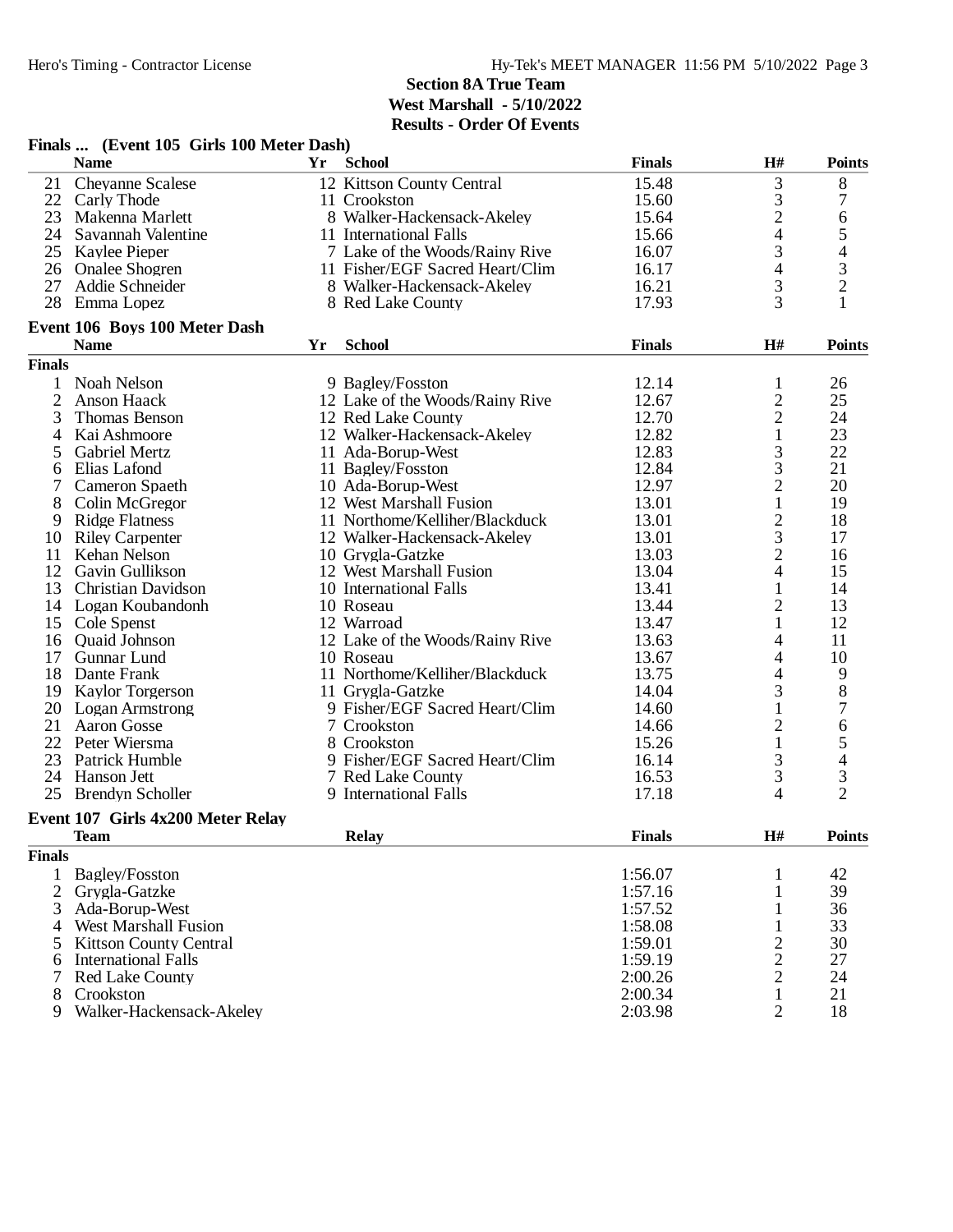|                | Finals  (Event 107 Girls 4x200 Meter Relay) |    |                                 |                |                |               |
|----------------|---------------------------------------------|----|---------------------------------|----------------|----------------|---------------|
|                | <b>Team</b>                                 |    | <b>Relay</b>                    | <b>Finals</b>  | H#             | <b>Points</b> |
|                | 10 Roseau                                   |    |                                 | 2:04.94        | $\overline{2}$ | 15            |
| 11             | Lake of the Woods/Rainy Rive                |    |                                 | 2:05.68        | $\mathbf{1}$   | 12            |
|                | 12 Fisher/EGF Sacred Heart/Clim             |    |                                 | 2:06.61        | $\overline{c}$ | 9             |
| 13             | Northome/Kelliher/Blackduck                 |    |                                 | 2:07.61        | $\overline{2}$ | 6             |
| 14             | Warroad                                     |    |                                 | 2:12.06        | 1              | 3             |
|                | Event 108 Boys 4x200 Meter Relay            |    |                                 |                |                |               |
|                | <b>Team</b>                                 |    | <b>Relay</b>                    | <b>Finals</b>  | H#             | <b>Points</b> |
| <b>Finals</b>  |                                             |    |                                 |                |                |               |
| 1              | <b>West Marshall Fusion</b>                 |    |                                 | 1:39.50        | 2              | 39            |
| $\overline{2}$ | Ada-Borup-West                              |    |                                 | 1:40.45        | 1              | 36            |
| 3              | Walker-Hackensack-Akeley                    |    |                                 | 1:42.03        | 1              | 33            |
| 4              | Northome/Kelliher/Blackduck                 |    |                                 | 1:43.10        | 1              | 30            |
| 5              | <b>Red Lake County</b>                      |    |                                 | 1:45.73        | $\overline{c}$ | 27            |
| 6              | Fisher/EGF Sacred Heart/Clim                |    |                                 | 1:48.54        | $\mathbf{1}$   | 24            |
| 7              | Bagley/Fosston                              |    |                                 | 1:48.83        | $\overline{c}$ | 21            |
| 8              | Roseau                                      |    |                                 | 1:52.78        | $\overline{c}$ | 18            |
| 9              | <b>International Falls</b>                  |    |                                 | 1:53.89        | $\overline{2}$ | 15            |
| 10             | Lake of the Woods/Rainy Rive                |    |                                 | 2:00.96        | 1              | 12            |
| 11             | Grygla-Gatzke                               |    |                                 | 2:02.81        | 1              | 9             |
| 12             | Warroad                                     |    |                                 | 2:15.44        | $\overline{c}$ | 6             |
| $---$          | Crookston                                   |    |                                 | D <sub>Q</sub> | $\mathbf{1}$   |               |
|                | Event 109 Girls 1600 Meter Run              |    |                                 |                |                |               |
|                | <b>Name</b>                                 | Yr | <b>School</b>                   | <b>Finals</b>  |                | <b>Points</b> |
| <b>Finals</b>  |                                             |    |                                 |                |                |               |
| 1              | Abbigail Hutchinson                         |    | 10 International Falls          | 5:55.69        |                | 28            |
| $\overline{2}$ | Annie Peterson                              |    | 8 West Marshall Fusion          | 6:02.11        |                | 27            |
| 3              | Ella Arnston                                |    | 7 Fisher/EGF Sacred Heart/Clim  | 6:07.45        |                | 26            |
| 4              | Ava Larson                                  |    | 8 Ada-Borup-West                | 6:12.59        |                | 25            |
| 5              | Jenna Goulet                                |    | 8 Warroad                       | 6:17.89        |                | 24            |
| 6              | Claire McGlynn                              |    | 11 West Marshall Fusion         | 6:18.24        |                | 23            |
| 7              | Nora Sullivan                               |    | 11 International Falls          | 6:23.25        |                | 22            |
| 8              | Abby Olson                                  |    | 7 Crookston                     | 6:25.37        |                | 21            |
| 9              | Elizabeth Lytle                             |    | 9 Red Lake County               | 6:27.62        |                | 20            |
| 10             | Brea Abrahamson                             |    | 8 Fisher/EGF Sacred Heart/Clim  | 6:34.57        |                | 19            |
| 11             | Alyce Labrasseur                            |    | 10 Lake of the Woods/Rainy Rive | 6:43.48        |                | 18            |
| 12             | <b>Madison Wegand</b>                       |    | 10 Warroad                      | 6:45.58        |                | 17            |
|                | 13 Heidi Steinbrenner                       |    | 7 Bagley/Fosston                | 6:47.38        |                | 16            |
| 14             | Emma Smart                                  |    | 9 Ada-Borup-West                | 6:48.20        |                | 15            |
| 15             | Amanda Patterson                            |    | 8 Bagley/Fosston                | 6:49.29        |                | 14            |
| 16             | Maddie Harbott                              |    | 9 Crookston                     | 6:49.64        |                | 13            |
| 17             | Laura Holmstrom                             |    | 12 Roseau                       | 6:51.88        |                | 12            |
| 18             | Emma Knott                                  |    | 11 Red Lake County              | 6:55.22        |                | 11            |
| 19             | Norah Philipp                               |    | 7 Grygla-Gatzke                 | 7:04.40        |                | 10            |
| 20             | Paige Larsen                                |    | 8 Roseau                        | 7:16.48        |                | 9             |
| 21             | Hannah Vagle                                |    | 12 Kittson County Central       | 7:16.78        |                | 8             |
| 22             | Marissa Liliguist                           |    | 9 Walker-Hackensack-Akeley      | 7:19.04        |                | 7             |
| 23             | Marissa Parnow                              |    | 7 Grygla-Gatzke                 | 7:22.66        |                | 6             |
|                | 24 Emmy Allen                               |    | 9 Northome/Kelliher/Blackduck   | 7:34.41        |                | 5             |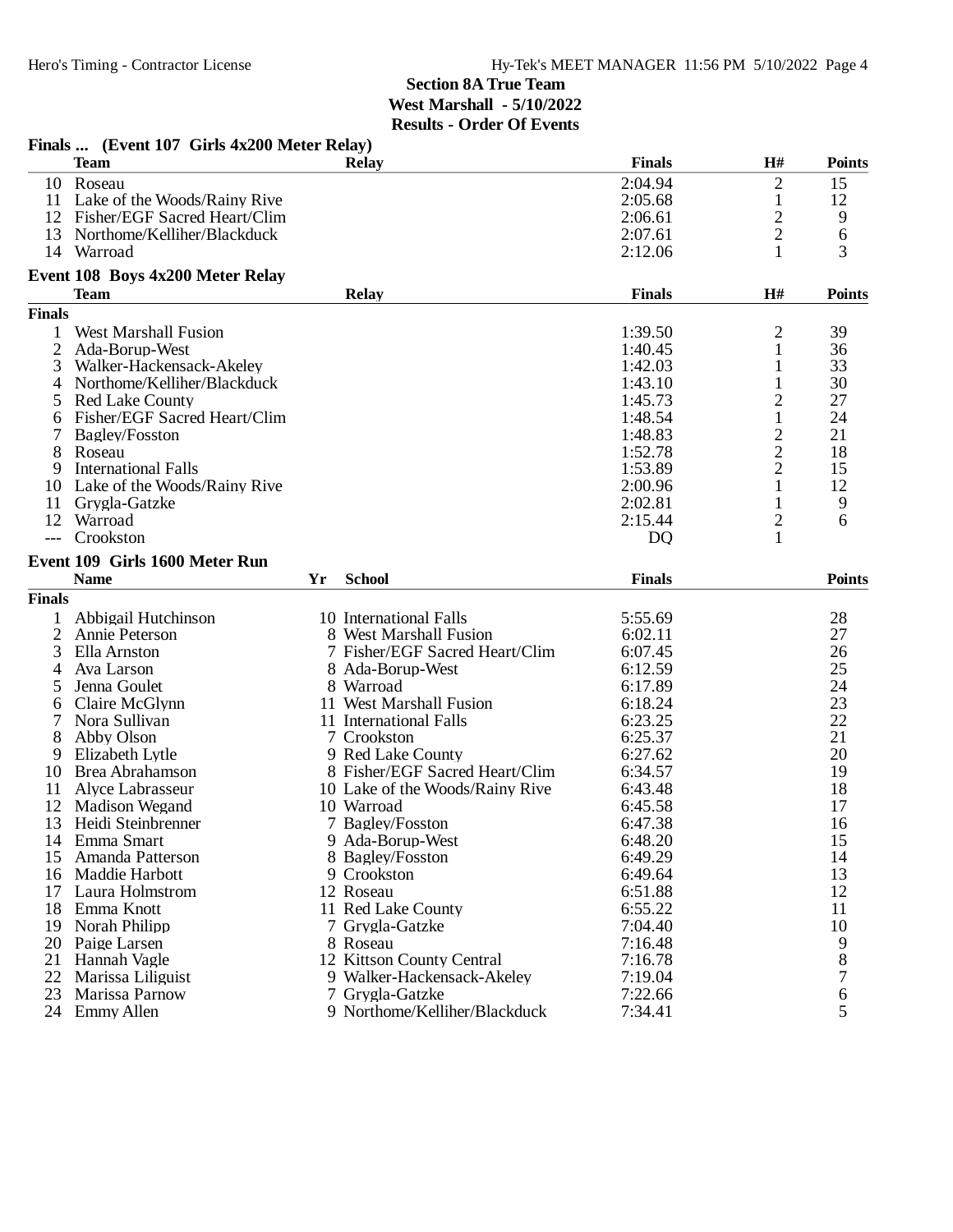14 Red Lake County

## **Section 8A True Team West Marshall - 5/10/2022 Results - Order Of Events**

|                | Finals  (EVEN 102 GHTs 1000 MEter Kun)<br><b>Name</b> | Yr | <b>School</b>                   | <b>Finals</b> |                | <b>Points</b>                         |
|----------------|-------------------------------------------------------|----|---------------------------------|---------------|----------------|---------------------------------------|
|                | 25 Tori Pederson                                      |    | 8 Walker-Hackensack-Akeley      | 7:53.57       |                | 4                                     |
|                | Event 110 Boys 1600 Meter Run                         |    |                                 |               |                |                                       |
|                | <b>Name</b>                                           | Yr | <b>School</b>                   | <b>Finals</b> |                | <b>Points</b>                         |
| <b>Finals</b>  |                                                       |    |                                 |               |                |                                       |
| 1              | Seth Meikle                                           |    | 11 Lake of the Woods/Rainy Rive | 4:54.61       |                | 26                                    |
| $\overline{2}$ | <b>Tucker Hansen</b>                                  |    | 11 Ada-Borup-West               | 4:54.66       |                | 25                                    |
| 3              | Thor Harbott                                          |    | 11 Crookston                    | 5:06.79       |                | 24                                    |
| 4              | <b>Zach Martin</b>                                    |    | 12 Fisher/EGF Sacred Heart/Clim | 5:17.19       |                | 23                                    |
| 5              | Dawson Meikle                                         |    | 9 Lake of the Woods/Rainy Rive  | 5:20.29       |                | 22                                    |
| 6              | Van Munstenteiger                                     |    | 8 Roseau                        | 5:27.77       |                | 21                                    |
| 7              | <b>Wyatt Crist</b>                                    |    | 8 Warroad                       | 5:28.86       |                | 20                                    |
| 8              | <b>Brody Gwin</b>                                     |    | 12 Ada-Borup-West               | 5:33.00       |                | 19                                    |
| 9              | Palmer Olson                                          |    | 11 Bagley/Fosston               | 5:37.59       |                | 18                                    |
| 10             | <b>Rylan Hanson</b>                                   |    | 8 Fisher/EGF Sacred Heart/Clim  | 5:40.69       |                | 17                                    |
| 11             | Jayden Mulvey                                         |    | 9 Crookston                     | 5:42.43       |                | 16                                    |
| 12             | Seth Erickson                                         |    | 10 Roseau                       | 5:45.62       |                | 15                                    |
| 13             | Jackson Connell                                       |    | 9 Northome/Kelliher/Blackduck   | 5:45.94       |                | 14                                    |
| 14             | John Davis                                            |    | 12 Warroad                      | 5:50.85       |                | 13                                    |
|                | 15 Cooper Deschene                                    |    | 8 West Marshall Fusion          | 5:50.99       |                | 12                                    |
|                | 16 Levi Norvold                                       |    | 8 Walker-Hackensack-Akeley      | 5:51.97       |                | 11                                    |
| 17             | <b>Hank Jones</b>                                     |    | 7 Grygla-Gatzke                 | 5:52.29       |                | 10                                    |
|                | 18 Drew Nelson                                        |    | 9 Bagley/Fosston                | 5:57.99       |                |                                       |
| 19             | <b>Payton Dougherty</b>                               |    | 9 Grygla-Gatzke                 | 6:03.30       |                | $\begin{array}{c} 9 \\ 8 \end{array}$ |
|                | 20 Kenny O. Johnson                                   |    | 11 West Marshall Fusion         | 6:08.82       |                | $\overline{7}$                        |
|                | 21 Alex Renner                                        |    | 8 Red Lake County               | 6:38.40       |                | 6                                     |
| 22             | <b>Gregor Pederson</b>                                |    | 10 Northome/Kelliher/Blackduck  | 6:41.52       |                | 5                                     |
|                | 23 Elijah Cox                                         |    | 8 Walker-Hackensack-Akeley      | 6:51.70       |                | $\overline{4}$                        |
|                | 24 Brendyn Scholler                                   |    | 9 International Falls           | 7:02.13       |                | 3                                     |
|                | Event 111 Girls 4x100 Meter Relay                     |    |                                 |               |                |                                       |
|                | <b>Team</b>                                           |    | Relay                           | <b>Finals</b> | H#             | <b>Points</b>                         |
| <b>Finals</b>  |                                                       |    |                                 |               |                |                                       |
| 1              | <b>Bagley/Fosston</b>                                 |    |                                 | 54.16         | 2              | 42                                    |
| $\overline{2}$ | Ada-Borup-West                                        |    |                                 | 55.31         | $\mathbf{1}$   | 39                                    |
| 3              | <b>International Falls</b>                            |    |                                 | 55.96         | 1              | 36                                    |
| 4              | Roseau                                                |    |                                 | 56.13         | 1              | 33                                    |
| 5              | <b>Kittson County Central</b>                         |    |                                 | 56.15         | $\overline{c}$ | 30                                    |
| 6              | Grygla-Gatzke                                         |    |                                 | 56.28         | $\overline{c}$ | 27                                    |
| 7              | Crookston                                             |    |                                 | 56.35         | $\overline{c}$ | 24                                    |
| 8              | <b>West Marshall Fusion</b>                           |    |                                 | 56.80         | $\overline{2}$ | 21                                    |
| 9              | Walker-Hackensack-Akeley                              |    |                                 | 58.42         | $\mathbf{1}$   | 18                                    |
| 10             | Northome/Kelliher/Blackduck                           |    |                                 | 58.72         | $\overline{2}$ | 15                                    |
| 11             | Warroad                                               |    |                                 | 59.52         | $\mathbf{1}$   | 12                                    |
|                |                                                       |    |                                 |               |                |                                       |

12 Fisher/EGF Sacred Heart/Clim 1:01.52 1 9<br>13 Lake of the Woods/Rainy Rive 1:03.07 1 6 13 Lake of the Woods/Rainy Rive 1:03.07 1 6<br>14 Red Lake County 1:07.83 2 3

# **Finals ... (Event 109 Girls 1600 Meter Run)**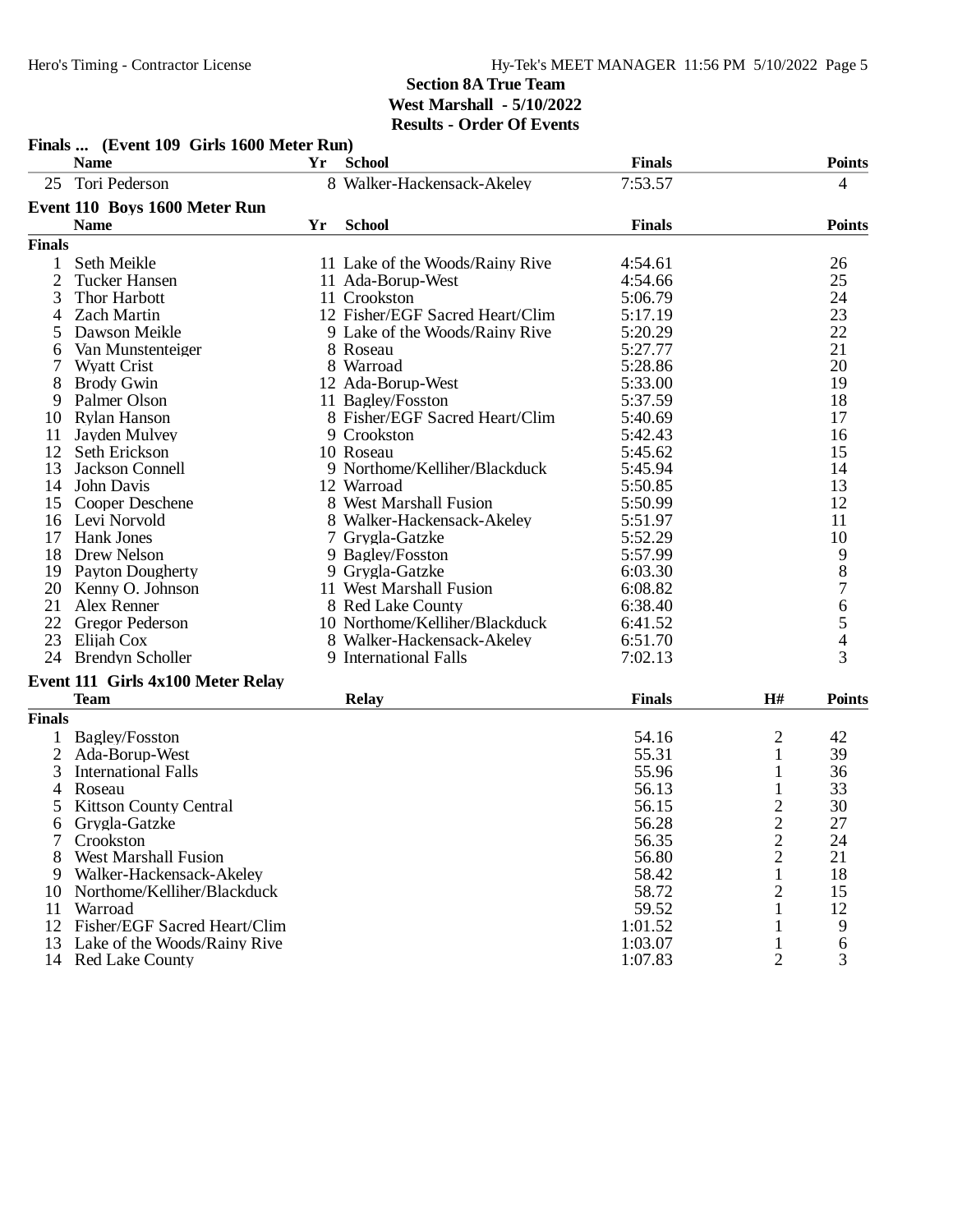### **Event 112 Boys 4x100 Meter Relay**

|                | <b>Team</b>                    |    | <b>Relay</b>                    | <b>Finals</b> | H#             | <b>Points</b>  |
|----------------|--------------------------------|----|---------------------------------|---------------|----------------|----------------|
| <b>Finals</b>  |                                |    |                                 |               |                |                |
| 1              | <b>West Marshall Fusion</b>    |    |                                 | 47.58         | 1              | 39             |
| $\overline{2}$ | Bagley/Fosston                 |    |                                 | 48.36         | $\mathbf{1}$   | 36             |
| 3              | Ada-Borup-West                 |    |                                 | 48.40         | $\overline{c}$ | 33             |
| 4              | Walker-Hackensack-Akeley       |    |                                 | 50.48         | $\overline{c}$ | 30             |
| 5              | Crookston                      |    |                                 | 50.76         | $\overline{2}$ | 27             |
| 6              | <b>International Falls</b>     |    |                                 | 51.13         | $\mathbf{1}$   | 24             |
| 7              | Grygla-Gatzke                  |    |                                 | 52.78         | $\overline{2}$ | 21             |
| 8              | Roseau                         |    |                                 | 54.41         | $\mathbf{1}$   | 18             |
| 9              | Fisher/EGF Sacred Heart/Clim   |    |                                 | 56.30         | $\mathbf{1}$   | 15             |
| 10             | Lake of the Woods/Rainy Rive   |    |                                 | 57.49         | $\overline{2}$ | 12             |
|                | 11 Red Lake County             |    |                                 | 57.67         | 1              | 9              |
| 12             | Northome/Kelliher/Blackduck    |    |                                 | 1:00.35       | 1              | 6              |
| 13             | Warroad                        |    |                                 | 1:01.20       | $\overline{2}$ | 3              |
|                |                                |    |                                 |               |                |                |
|                | Event 113 Girls 400 Meter Dash |    |                                 |               |                |                |
|                | <b>Name</b>                    | Yr | <b>School</b>                   | <b>Finals</b> | H#             | <b>Points</b>  |
| <b>Finals</b>  |                                |    |                                 |               |                |                |
| $\mathbf{1}$   | Miya Brandt                    |    | 12 Ada-Borup-West               | 1:03.10       | $\overline{c}$ | 28             |
| $\overline{2}$ | <b>Faith Lilly</b>             |    | 10 Warroad                      | 1:04.11       | $\overline{2}$ | 27             |
| 3              | Hayden Winjum                  |    | 12 Crookston                    | 1:04.64       | $\mathbf{1}$   | 26             |
| 4              | Kailee Magsam                  |    | 11 Crookston                    | 1:05.92       | 4              | 25             |
| 5              | Molly Cullen                   |    | 10 Grygla-Gatzke                | 1:06.47       | $\mathbf{1}$   | 24             |
| 6              | Jenna Thompson                 |    | 7 Ada-Borup-West                | 1:06.61       | 3              | 23             |
|                | Riika Tirkkonen                |    | 12 Bagley/Fosston               | 1:06.65       | $\overline{c}$ | 22             |
| 8              | Isabella Warmbold              |    | 10 Bagley/Fosston               | 1:07.07       | $\overline{4}$ | 21             |
| 9              | Ilaina Fish                    |    | 8 Warroad                       | 1:07.86       | 4              | 20             |
| 10             | Allison Lundin                 |    | 8 Northome/Kelliher/Blackduck   | 1:07.91       | 3              | 19             |
| 11             | Marrissa Mills                 |    | 9 Northome/Kelliher/Blackduck   | 1:08.03       | $\overline{c}$ | 18             |
| 12             | Alexis LaBine                  |    | 7 West Marshall Fusion          | 1:08.45       | $\overline{4}$ | 17             |
| 13             | <b>Bailey Herberg</b>          |    | 11 International Falls          | 1:08.61       | $\overline{2}$ | 16             |
| 14             | Savanna Nelson                 |    | 11 Red Lake County              | 1:09.79       | $\mathbf{1}$   | 15             |
| 15             | Isabelle Westman               |    | 9 West Marshall Fusion          | 1:10.44       | $\mathbf{1}$   | 14             |
| 16             | <b>Elizabeth Cairns</b>        |    | 7 Walker-Hackensack-Akeley      | 1:11.53       | 4              | 13             |
| 17             | Laura Schmiedeberg             |    | 7 Kittson County Central        | 1:11.54       | 3              | 12             |
| 18             | Rosemonde Stroot               |    | 11 Roseau                       | 1:11.81       | $\overline{2}$ | 11             |
| 19             | Halle Reitmeier                |    | 10 Fisher/EGF Sacred Heart/Clim | 1:12.62       | $\overline{2}$ | 10             |
| 20             | Annika Johnson                 |    | 11 Kittson County Central       | 1:13.56       | 1              | 9              |
| 21             | <b>Madalynn Saxton</b>         |    | 8 International Falls           | 1:15.22       | 3              | 8              |
| 22             | Makenna Marlett                |    | 8 Walker-Hackensack-Akeley      | 1:15.33       | $\mathbf{1}$   | 7              |
| 23             | Anna Wellumson                 |    | 7 Fisher/EGF Sacred Heart/Clim  | 1:15.91       | 3              | 6              |
| 24             | Sadie Anderson                 |    | 11 Grygla-Gatzke                | 1:17.74       | 3              | 5              |
| 25             | Allegra Knott                  |    | 8 Red Lake County               | 1:17.99       | 4              | 4              |
| 26             | Dakota Dunham                  |    | 9 Roseau                        | 1:19.50       | 4              | 3              |
| 27             | Rylee Mai                      |    | 9 Lake of the Woods/Rainy Rive  | 1:21.05       | $\mathbf{1}$   | $\overline{2}$ |
|                |                                |    |                                 |               |                |                |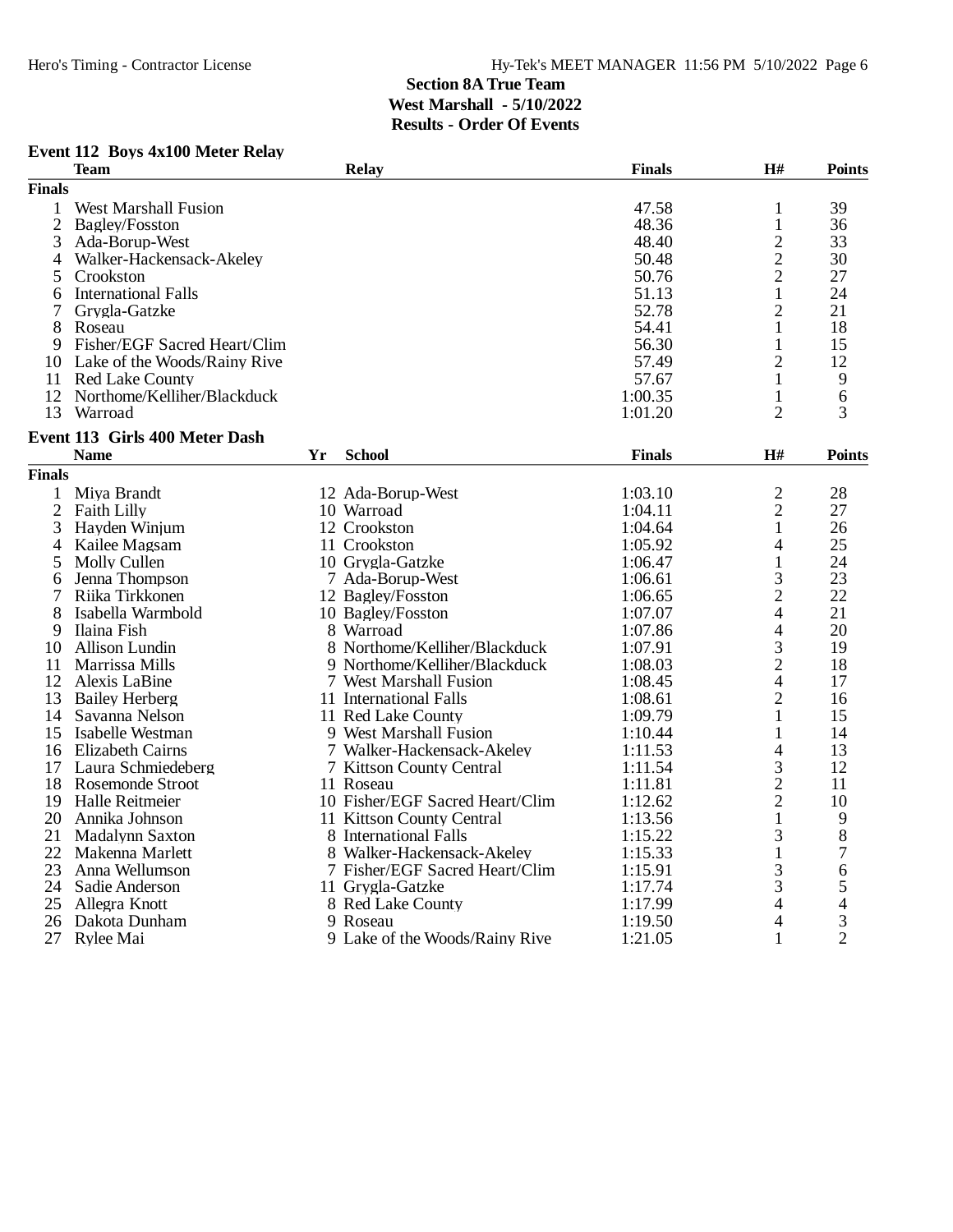**Event 114 Boys 400 Meter Dash**

**Finals**

### **Section 8A True Team West Marshall - 5/10/2022 Results - Order Of Events**

**Name Yr School Finals H# Points**

|                | <b>Andrew Fahev</b>                   |    | 11 Northome/Kelliher/Blackduck       | 53.40              | $\overline{c}$           | 26            |
|----------------|---------------------------------------|----|--------------------------------------|--------------------|--------------------------|---------------|
| 2              | <b>Charles Scholl</b>                 |    | 10 Ada-Borup-West                    | 55.33              | 3                        | 25            |
| 3              | Anson Haack                           |    | 12 Lake of the Woods/Rainy Rive      | 55.71              | 1                        | 24            |
| 4              | Koda Thompson                         |    | 11 Bagley/Fosston                    | 56.95              | 1                        | 23            |
| 5              | <b>Anthony Scholler</b>               |    | 12 International Falls               | 57.61              | 1                        | 22            |
| 6              | Jacob Schoepp                         |    | 10 West Marshall Fusion              | 57.91              | $\overline{2}$           | 21            |
| 7              | Isaiah Fish                           |    | 10 Warroad                           | 57.94              | 1                        | 20            |
| 8              | <b>Ryan Erickson</b>                  |    | 12 Roseau                            | 58.14              | $\overline{2}$           | 19            |
| 9              | Cooper Brovold                        |    | 9 Walker-Hackensack-Akeley           | 58.40              | $\mathbf{1}$             | 18            |
| 10             | Joseph Richardson                     |    | 12 Bagley/Fosston                    | 59.14              | 3                        | 17            |
| 11             | Bodee Hovda                           |    | 11 Roseau                            | 1:00.23            | 4                        | 16            |
| 12             | Kainen Koponen                        |    | 8 West Marshall Fusion               | 1:00.88            | 4                        | 15            |
| 13             | <b>Tucker Hansen</b>                  |    | 11 Ada-Borup-West                    | 1:01.02            | 1                        | 14            |
|                | 14 Logan Soeby                        |    | 9 Fisher/EGF Sacred Heart/Clim       | 1:01.34            | 4                        | 13            |
| 15             | Kyle Abrahamson                       |    | 9 Fisher/EGF Sacred Heart/Clim       | 1:02.69            | $\overline{c}$           | 12            |
| 16             | Keyan Derosier                        |    | 10 Red Lake County                   | 1:05.77            | $\mathbf{1}$             | 11            |
| 17             | Chase Schultz                         |    | 11 Walker-Hackensack-Akeley          | 1:07.68            | 3                        | 10            |
| 18             | Peyton O'Neill                        |    | 10 Red Lake County                   | 1:09.75            | 3                        | 9             |
| 19             | Wade Lamm                             |    | 7 Northome/Kelliher/Blackduck        | 1:12.02            | 3                        | 8             |
| 20             | Peighton Rager                        |    | 8 Lake of the Woods/Rainy Rive       | 1:12.11            | 3                        | 7             |
| 21             | Hunter Vad                            |    | 10 Grygla-Gatzke                     | 1:12.54            | $\overline{2}$           | $\sqrt{6}$    |
| 22             | <b>Adrion Mannausau</b>               |    | 12 International Falls               | 1:13.32            | 4                        | 5             |
|                | Event 115 Girls 300 Meter Hurdles     |    |                                      |                    |                          |               |
|                | <b>Name</b>                           | Yr | <b>School</b>                        | <b>Finals</b>      | H#                       | <b>Points</b> |
| <b>Finals</b>  |                                       |    |                                      |                    |                          |               |
| 1              | Breanna Kressin                       |    | 12 Crookston                         | 47.22              | 2                        | 28            |
| $\overline{2}$ | Hannah Pederson                       |    | 10 West Marshall Fusion              | 49.56              | $\mathbf{1}$             | 27            |
| 3              | Avianna Heppner                       |    | 12 Warroad                           | 50.49              | $\mathbf{1}$             | 26            |
| 4              | Maddie Lowe                           |    | 12 International Falls               | 52.66              | $\overline{\mathbf{c}}$  | 25            |
| 5              | Ashlyn Nelson                         |    | 9 Grygla-Gatzke                      | 53.28              | $\overline{c}$           | 24            |
| 6              | <b>Faith Lilly</b>                    |    | 10 Warroad                           |                    |                          |               |
| 7              |                                       |    |                                      |                    |                          |               |
| 8              |                                       |    |                                      | 53.56              | 3                        | 23            |
|                | Kaitlyn Larsen                        |    | 12 Roseau                            | 53.62              |                          | 22            |
| 9              | Marissa Schiebe                       |    | 12 Red Lake County                   | 54.32              | $\frac{2}{2}$            | 21            |
|                | Nora Osowski                          |    | 9 West Marshall Fusion               | 54.92              | $\overline{\mathcal{L}}$ | 20            |
| 10             | Kiara Sauve                           |    | 11 Red Lake County                   | 55.76              | 4                        | 19            |
| 11             | Dianne LaVoy                          |    | 11 International Falls               | 56.65              | 4                        | 18            |
| 12             | <b>Tessa Manecke</b>                  |    | 10 Bagley/Fosston                    | 56.83              | 1                        | 17            |
| 13             | Isabelle Smith                        |    | 10 Crookston                         | 56.88              | 4                        | 16            |
| 14             | Brynn Burmeister                      |    | 10 Northome/Kelliher/Blackduck       | 58.91              | 1                        | 15            |
| 15             | Evie Dryburgh                         |    | 11 Bagley/Fosston                    | 59.02              | 3                        | 14            |
| 16             | <b>Brea Abrahamson</b>                |    | 8 Fisher/EGF Sacred Heart/Clim       | 59.32              | $\mathbf{1}$             | 13            |
| 17             | Kaydence White                        |    | 8 Kittson County Central             | 59.71              | $\overline{2}$           | 12            |
| 18             | Lydia Riskey                          |    | 7 Fisher/EGF Sacred Heart/Clim       | 1:00.95            | 3                        | 11            |
| 19             | Carlie Nerhus                         |    | 11 Ada-Borup-West                    | 1:01.99            | 4                        | 10            |
| 20             | Anna Holmstrom                        |    | 7 Roseau                             | 1:03.16            | 3                        | 9             |
| 21             | Izabel Marcussen<br>22 McKenna Parnow |    | 10 Ada-Borup-West<br>7 Grygla-Gatzke | 1:04.32<br>1:05.21 | $\overline{c}$<br>3      | 8<br>7        |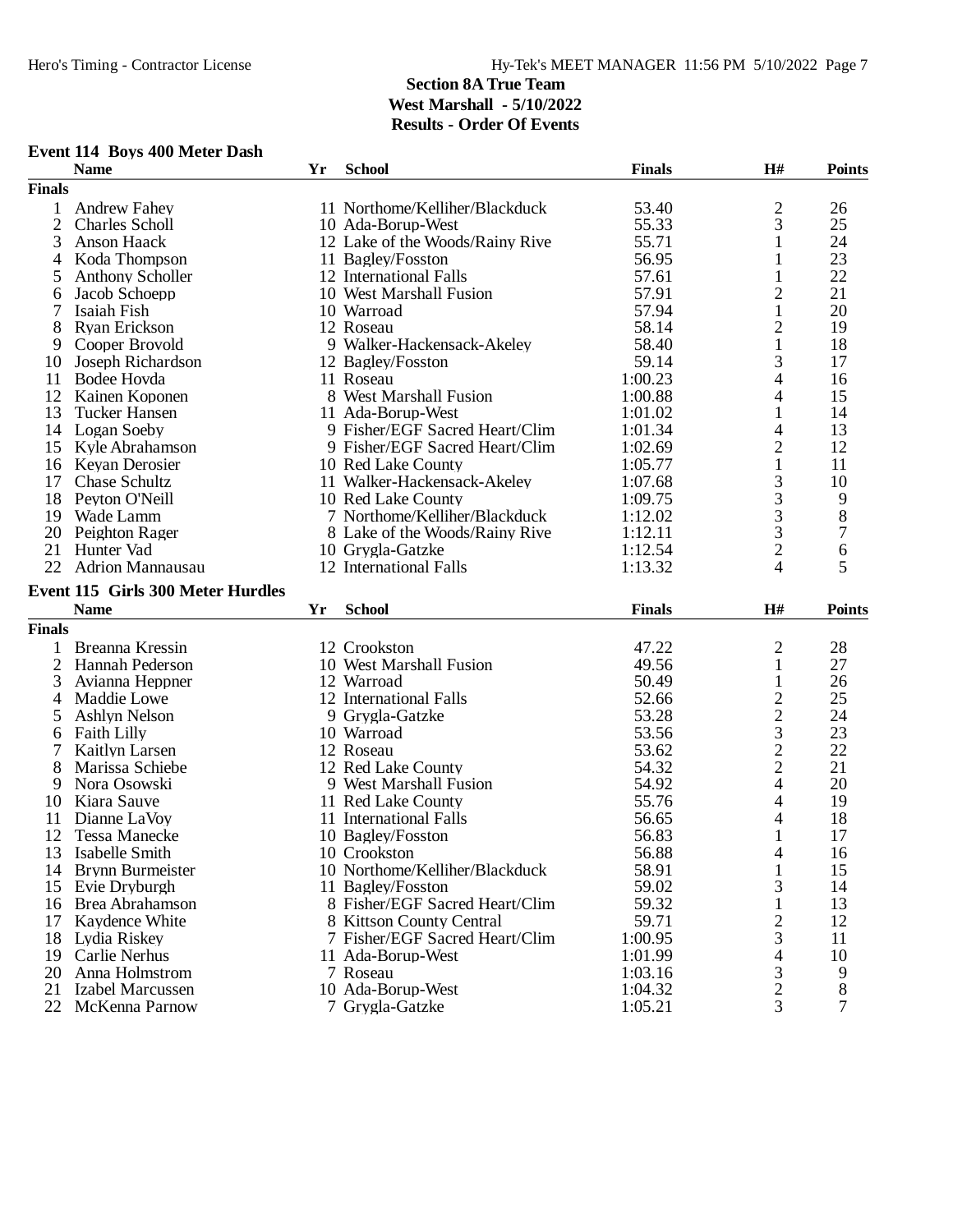|                | Finals  (Event 115 Girls 300 Meter Hurdles) |    |                                             |                |                |               |
|----------------|---------------------------------------------|----|---------------------------------------------|----------------|----------------|---------------|
|                | <b>Name</b>                                 | Yr | <b>School</b>                               | <b>Finals</b>  | H#             | <b>Points</b> |
| 23             | Annika Idstrom                              |    | 10 Walker-Hackensack-Akeley                 | 1:09.94        | $\overline{4}$ | 6             |
|                | 24 Shalee Neumiller                         |    | 8 Lake of the Woods/Rainy Rive              | 1:12.53        | $\mathbf{1}$   | 5             |
|                | --- Laraya Lynch                            |    | 8 Walker-Hackensack-Akeley                  | D <sub>Q</sub> | 1              |               |
|                | <b>Event 116 Boys 300 Meter Hurdles</b>     |    |                                             |                |                |               |
|                | <b>Name</b>                                 | Yr | <b>School</b>                               | <b>Finals</b>  | H#             | <b>Points</b> |
| <b>Finals</b>  |                                             |    |                                             |                |                |               |
| 1              | Evan Bilinski                               |    | 12 Northome/Kelliher/Blackduck              | 44.18          |                | 26            |
| $\overline{c}$ |                                             |    |                                             | 44.36          | 2              |               |
|                | <b>Christian Miller</b>                     |    | 12 Ada-Borup-West<br>9 West Marshall Fusion |                | 1              | 25            |
| 3              | Colton Otero<br><b>Ridge Flatness</b>       |    | 11 Northome/Kelliher/Blackduck              | 45.83          | $\mathbf{1}$   | 24            |
| 4              | Eli Pfeiffer                                |    |                                             | 46.34          | 3              | 23<br>22      |
| 5              |                                             |    | 11 Walker-Hackensack-Akeley                 | 48.44          | $\overline{c}$ |               |
| 6              | Sam Melting                                 |    | 10 Ada-Borup-West                           | 48.91          | 3              | 21            |
| 7              | Ezra McGonigle                              |    | 11 International Falls                      | 49.97          | $\overline{2}$ | 20            |
| 8              | <b>Andrew Deegan</b>                        |    | 11 Walker-Hackensack-Akeley                 | 50.03          | 3              | 19            |
| 9              | Logan Koubandonh                            |    | 10 Roseau                                   | 50.56          | $\overline{2}$ | 18            |
|                | 10 Braden Skifstad                          |    | 11 International Falls                      | 51.15          | 3              | 17            |
| 11             | Carson Lambert                              |    | 11 Red Lake County                          | 51.89          | 1              | 16            |
|                | 12 Elijah Wellumson                         |    | 9 Fisher/EGF Sacred Heart/Clim              | 52.10          | 1              | 15            |
| 13             | Caden Lee                                   |    | 10 Red Lake County                          | 52.37          | 3              | 14            |
| 14             | <b>Rory Hinson</b>                          |    | 11 Roseau                                   | 53.44          | 3              | 13            |
| 15             | Spearit Washington                          |    | 11 West Marshall Fusion                     | 53.94          | 3              | 12            |
| 16             | <b>Josh Dorrow</b>                          |    | 10 Lake of the Woods/Rainy Rive             | 55.53          | $\mathbf{1}$   | 11            |
|                | 17 Kyle Hamlin                              |    | 9 Fisher/EGF Sacred Heart/Clim              | 58.82          | 3              | 10            |
|                | Event 117 Girls 800 Meter Run               |    |                                             |                |                |               |
|                | <b>Name</b>                                 | Yr | <b>School</b>                               | <b>Finals</b>  | H#             | <b>Points</b> |
| <b>Finals</b>  |                                             |    |                                             |                |                |               |
|                | Greta Kuznia                                |    | 8 Kittson County Central                    | 2:34.38        | 1              | 28            |
| 2              | <b>Ryan Ford</b>                            |    | 12 International Falls                      | 2:35.22        | 1              | 27            |
| 3              | Ayla Woinarowicz                            |    | 7 West Marshall Fusion                      | 2:38.41        | 1              | 26            |
| 4              | Allison Lundin                              |    | 8 Northome/Kelliher/Blackduck               | 2:40.92        | 1              | 25            |
| 5              | Jimi Brommenschenkel                        |    | 12 Ada-Borup-West                           | 2:41.25        | 1              | 24            |
| 6              | Amanda Schultz                              |    | 12 Crookston                                | 2:43.11        | 1              | 23            |
| 7              | Ellie Adams                                 |    | 10 Warroad                                  | 2:44.47        | 1              | 22            |
| 8              | <b>Natalie Peterson</b>                     |    | 11 West Marshall Fusion                     | 2:46.80        | 2              | 21            |
| 9              | <b>Ouianna Ford</b>                         |    | 10 International Falls                      | 2:47.28        | $\overline{c}$ | 20            |
| 10             | Alex Tinjum                                 |    | 10 Ada-Borup-West                           | 2:50.36        | $\overline{c}$ | 19            |
| 11             | Elizabeth Lytle                             |    | 9 Red Lake County                           | 2:51.67        | $\mathbf{1}$   | 18            |
| 12             | Laura Schmiedeberg                          |    | 7 Kittson County Central                    | 2:56.61        | $\overline{c}$ | 17            |
| 13             | <b>Skye Balstad</b>                         |    | 9 Bagley/Fosston                            | 2:56.85        |                | 16            |
| 14             | Kadence Korynta                             |    | 8 Fisher/EGF Sacred Heart/Clim              | 2:57.00        |                | 15            |
|                |                                             |    |                                             | 3:01.77        | $\overline{2}$ |               |
| 15             | Maddie Harbott                              |    | 9 Crookston<br>9 Grygla-Gatzke              | 3:02.02        |                | 14            |
| 16             | Kinsley Oslund                              |    |                                             |                | 1              | 13            |
| 17             | Emma Knott                                  |    | 11 Red Lake County                          | 3:05.61        | $\overline{c}$ | 12            |
| 18             | Laura Holmstrom                             |    | 12 Roseau                                   | 3:05.83        | 1              | 11            |
| 19             | Brenna Hoefler                              |    | 9 Bagley/Fosston                            | 3:08.40        | 2              | 10            |
| 20             | Almaz Schiro                                |    | 7 Lake of the Woods/Rainy Rive              | 3:11.48        | 1              | 9             |
| 21             | <b>Madison Wegand</b>                       |    | 10 Warroad                                  | 3:14.12        | $\overline{c}$ | 8             |
| 22             | Marissa Liliguist                           |    | 9 Walker-Hackensack-Akeley                  | 3:14.44        | 1              | 7             |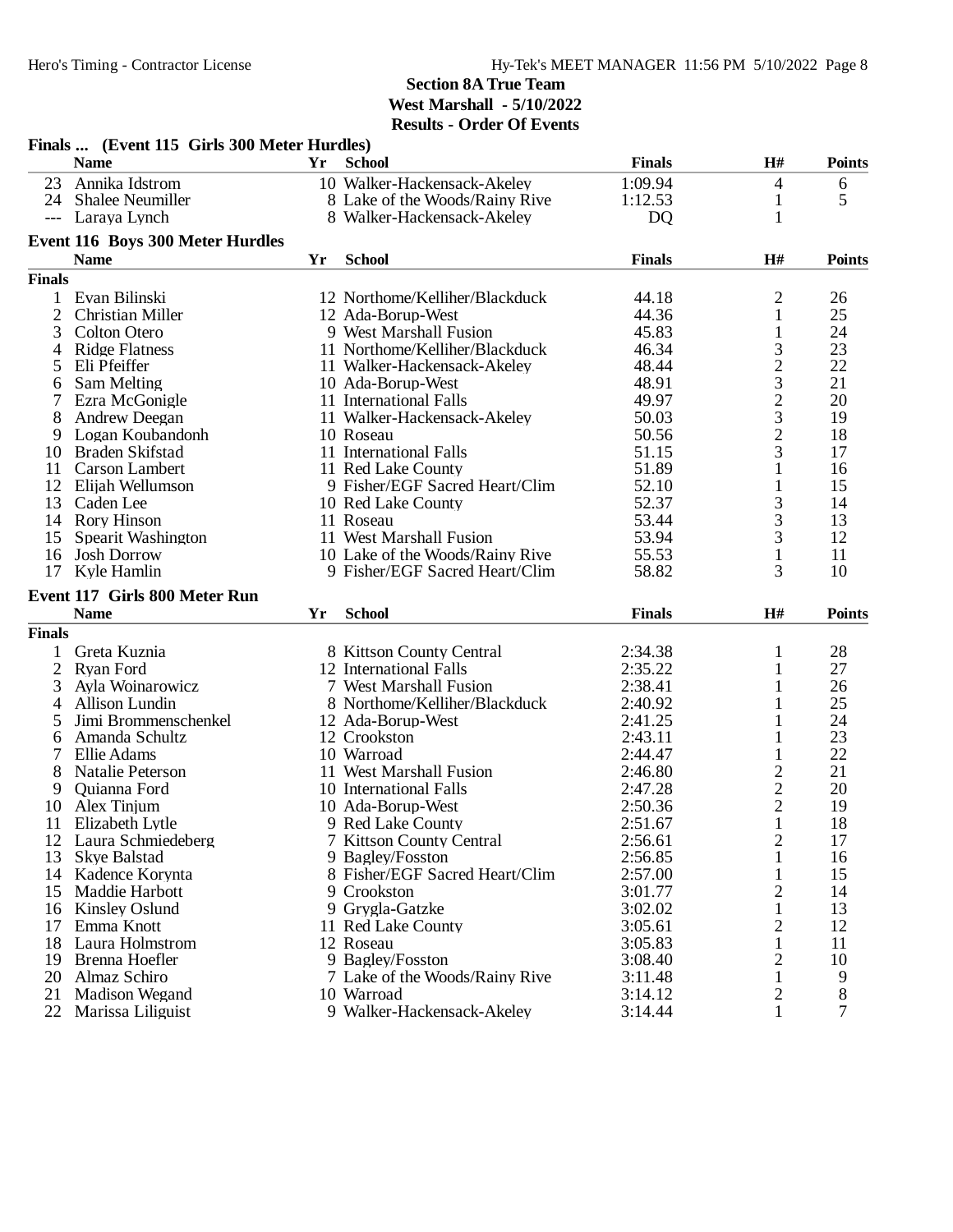|                | Finals  (EVENT 117 OH IS 000 MEET KUN)<br><b>Name</b> |    | Yr School                       | <b>Finals</b> | H#                       | <b>Points</b> |
|----------------|-------------------------------------------------------|----|---------------------------------|---------------|--------------------------|---------------|
|                | 23 Anna Kaiser                                        |    | 9 Fisher/EGF Sacred Heart/Clim  | 3:14.82       | $\overline{2}$           | 6             |
|                | 24 Lillian Jauquet                                    |    | 9 Roseau                        | 3:15.03       |                          | 5             |
|                | 25 Emily Johnson                                      |    | 9 Grygla-Gatzke                 | 3:16.32       | $\frac{2}{2}$            | 4             |
|                | 26 Kylie Hanson                                       |    | 10 Northome/Kelliher/Blackduck  | 3:47.97       | $\overline{2}$           | 3             |
|                | Event 118 Boys 800 Meter Run                          |    |                                 |               |                          |               |
|                | <b>Name</b>                                           | Yr | <b>School</b>                   | <b>Finals</b> | H#                       | <b>Points</b> |
| <b>Finals</b>  |                                                       |    |                                 |               |                          |               |
|                | <b>Tucker Hansen</b>                                  |    | 11 Ada-Borup-West               | 2:11.69       | 1                        | 26            |
| $\overline{2}$ | <b>Anthony Scholler</b>                               |    | 12 International Falls          | 2:13.18       | $\mathbf{1}$             | 25            |
| 3              | Seth Meikle                                           |    | 11 Lake of the Woods/Rainy Rive | 2:13.86       | $\mathbf{1}$             | 24            |
| 4              | Ryan Erickson                                         |    | 12 Roseau                       | 2:18.89       | 1                        | 23            |
|                | Dawson Meikle                                         |    | 9 Lake of the Woods/Rainy Rive  | 2:20.08       | $\overline{2}$           | 22            |
| 6              | Kaden Pierce                                          |    | 9 West Marshall Fusion          | 2:22.38       | 1                        | 21            |
|                | Karl Kallio                                           |    | 11 Northome/Kelliher/Blackduck  | 2:23.48       | 1                        | 20            |
| 8              | <b>Brody Gwin</b>                                     |    | 12 Ada-Borup-West               | 2:25.32       | $\overline{c}$           | 19            |
| 9              | Malachi Lilly                                         |    | 12 Warroad                      | 2:25.47       | $\overline{c}$           | 18            |
| 10             | John Davis                                            |    | 12 Warroad                      | 2:26.17       | $\mathbf{1}$             | 17            |
| 11             | Bodee Hovda                                           |    | 11 Roseau                       | 2:26.59       | 2                        | 16            |
| 12             | <b>Avery Harsell</b>                                  |    | 12 Fisher/EGF Sacred Heart/Clim | 2:31.06       | $\mathbf{1}$             | 15            |
| 13             | Jason Schoepp                                         |    | 9 West Marshall Fusion          | 2:33.29       | $\overline{c}$           | 14            |
|                | 14 Levi Norvold                                       |    | 8 Walker-Hackensack-Akeley      | 2:34.74       | $\mathbf{1}$             | 13            |
| 15             | Jayden Mulvey                                         |    | 9 Crookston                     | 2:36.17       | $\mathbf{1}$             | 12            |
|                | 16 Hank Jones                                         |    | 7 Grygla-Gatzke                 | 2:38.12       | $\overline{c}$           | 11            |
| 17             | Peter Wiersma                                         |    | 8 Crookston                     | 2:43.65       | $\overline{2}$           | 10            |
|                | 18 Payton Dougherty                                   |    | 9 Grygla-Gatzke                 | 2:49.06       | $\mathbf{1}$             | 9             |
|                | 19 Kaden Freeman                                      |    |                                 |               |                          | $\,8\,$       |
|                |                                                       |    | 9 Northome/Kelliher/Blackduck   | 2:53.85       | $\overline{c}$           |               |
| 20             | <b>Brendyn Scholler</b>                               |    | 9 International Falls           | 3:09.06       | $\overline{c}$           | 7             |
|                | 21 Alex Renner                                        |    | 8 Red Lake County               | 3:12.50       | 1                        | 6             |
|                | Event 119 Girls 200 Meter Dash                        |    |                                 |               |                          |               |
|                | <b>Name</b>                                           | Yr | <b>School</b>                   | <b>Finals</b> | H#                       | <b>Points</b> |
| <b>Finals</b>  |                                                       |    |                                 |               |                          |               |
|                | Riika Tirkkonen                                       |    | 12 Bagley/Fosston               | 27.37         | 2                        | 28            |
| $\overline{2}$ | Ava Phrakonkham                                       |    | 9 Bagley/Fosston                | 27.70         | $\overline{\mathcal{A}}$ | 27            |
| 3              | <b>Hannah Pederson</b>                                |    | 10 West Marshall Fusion         | 27.79         | $\overline{c}$           | 26            |
| 4              | Caitlyn Jacobson                                      |    | 11 Grygla-Gatzke                | 28.07         | $\overline{c}$           | 25            |
| 5              | Miya Brandt                                           |    | 12 Ada-Borup-West               | 28.17         | $\mathbf{1}$             | 24            |
| 6              | Paige Haack                                           |    | 11 Lake of the Woods/Rainy Rive | 28.87         | $\overline{c}$           | 23            |
| 7              | Sarah Prodzinski                                      |    | 10 Ada-Borup-West               | 29.86         | $\overline{4}$           | 22            |
|                | <b>Rosemonde Stroot</b>                               |    | 11 Roseau                       | 29.88         | $\overline{c}$           | 21            |
| 9              | <b>Ashlyn Bailey</b>                                  |    | 8 Crookston                     | 29.92         | $\mathbf{1}$             | 20            |
| 10             | Mollie Olson                                          |    | 11 Fisher/EGF Sacred Heart/Clim | 29.95         | 2                        | 19            |
| 11             | Alyssa Martinez                                       |    | 8 Warroad                       | 30.09         | 4                        | 18            |
| 12             | Elyza Lilly                                           |    | 12 Warroad                      | 30.13         | 1                        | 17            |
| 13             | Piper Tomczak                                         |    | 9 International Falls           | 30.32         | 1                        | 16            |
| 14             | Lilly Bayne                                           |    | 12 West Marshall Fusion         | 30.42         | 3                        | 15            |
| 15             | Janessa Torgerson                                     |    | 8 Grygla-Gatzke                 | 30.53         | 3                        | 14            |
|                | 16 Abbie Strandlie                                    |    | 12 Walker-Hackensack-Akeley     | 30.54         | $\mathbf{1}$             | 13            |
| 17             | Nevaeh Fletcher                                       |    | 10 Roseau                       | 30.57         | 3                        | 12            |

# **Finals ... (Event 117 Girls 800 Meter Run)**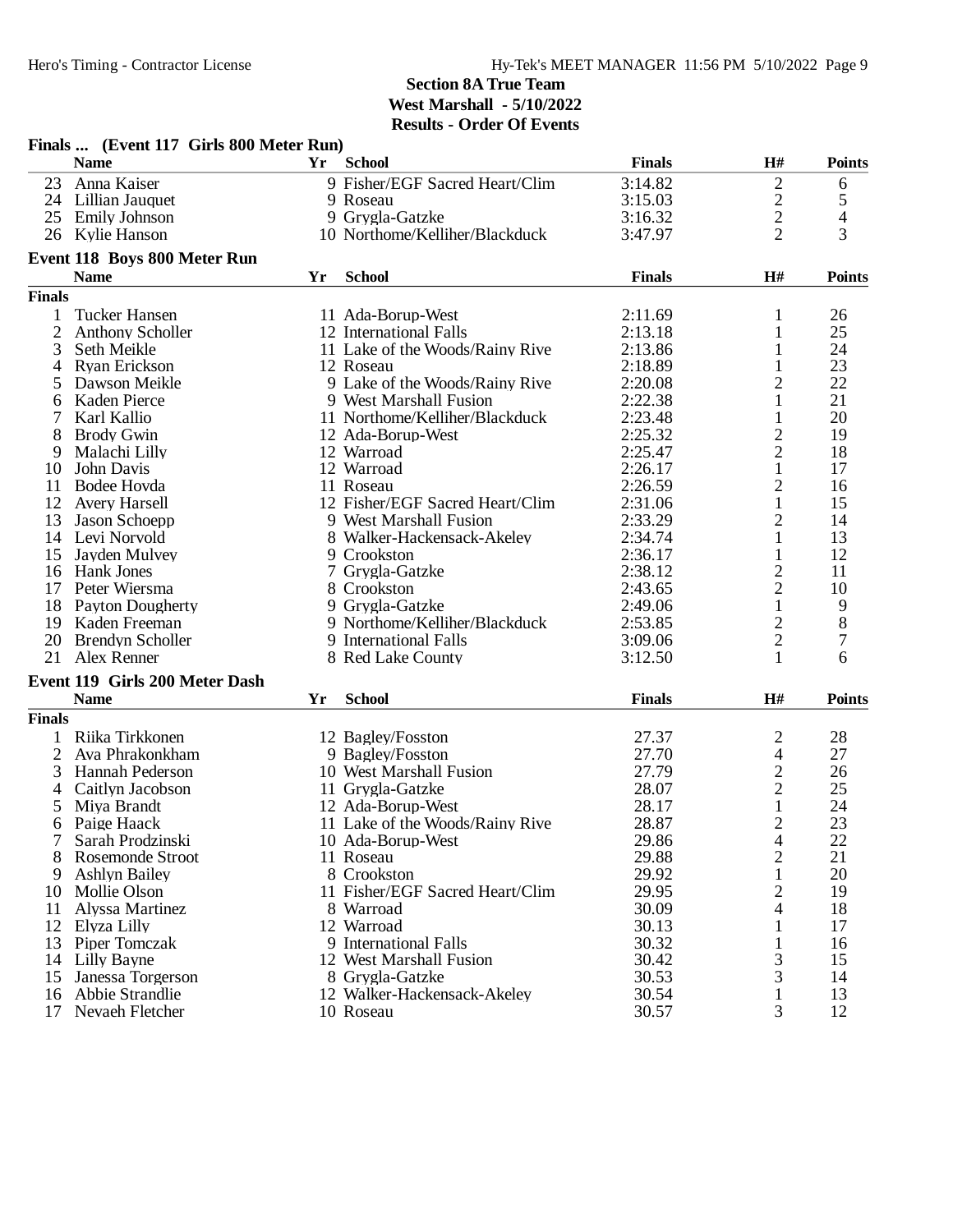|               | Finals  (Event 119 Girls 200 Meter Dash) |    |                                 |               |                          |                |
|---------------|------------------------------------------|----|---------------------------------|---------------|--------------------------|----------------|
|               | <b>Name</b>                              | Yr | <b>School</b>                   | <b>Finals</b> | H#                       | <b>Points</b>  |
| 18            | Rachel Schmiedeberg                      |    | 12 Kittson County Central       | 30.91         | $\overline{2}$           | 11             |
| 19            | <b>Finley Horken</b>                     |    | 7 Fisher/EGF Sacred Heart/Clim  | 31.06         | 4                        | 10             |
|               | 20 Mariah Overgaard                      |    | 9 Crookston                     | 31.74         | $\overline{\mathcal{A}}$ | 9              |
|               | 21 Cheyanne Scalese                      |    | 12 Kittson County Central       | 31.75         | 4                        | $8\,$          |
| 22            | Kaelan Rockensock                        |    | 9 Northome/Kelliher/Blackduck   | 31.76         | $\mathbf{1}$             | 7              |
|               | 23 Emily Duquette                        |    | 7 Northome/Kelliher/Blackduck   | 31.90         | 3                        | 6              |
|               | 24 Skylee Schwartz                       |    | 8 International Falls           | 32.88         | 4                        | 5              |
| 25            | Rylee Mai                                |    | 9 Lake of the Woods/Rainy Rive  | 33.81         | 3                        | 4              |
| 26            | Trista Wood                              |    | 10 Walker-Hackensack-Akeley     | 34.93         | 3                        | $\mathfrak{Z}$ |
| 27            | Emma Lopez                               |    | 8 Red Lake County               | 35.83         | $\mathbf{1}$             | $\overline{2}$ |
| 28            | Josi Cardinal                            |    | 8 Red Lake County               | 44.52         | 3                        | 1              |
|               | Event 120 Boys 200 Meter Dash            |    |                                 |               |                          |                |
|               | <b>Name</b>                              | Yr | <b>School</b>                   | <b>Finals</b> | $\mathbf{H}$ #           | <b>Points</b>  |
| <b>Finals</b> |                                          |    |                                 |               |                          |                |
| 1             | Noah Nelson                              |    | 9 Bagley/Fosston                | 24.65         | 1                        | 26             |
| 2             | Christian Miller                         |    | 12 Ada-Borup-West               | 24.87         | 1                        | 25             |
| 3             | <b>Riley Carpenter</b>                   |    | 12 Walker-Hackensack-Akeley     | 25.34         | 1                        | 24             |
| 4             | Koda Thompson                            |    | 11 Bagley/Fosston               | 25.72         | 4                        | 23             |
| 5             | <b>Tyson Mortimer</b>                    |    | 11 West Marshall Fusion         | 25.81         | $\overline{c}$           | 22             |
| 6             | <b>Charles Scholl</b>                    |    | 10 Ada-Borup-West               | 25.98         | 3                        | 21             |
|               | Ben Berthiume                            |    | 11 Lake of the Woods/Rainy Rive | 26.31         | 1                        | 20             |
| 8             | Thomas Benson                            |    | 12 Red Lake County              | 26.35         | $\mathbf{2}$             | 19             |
| 9             | Casey Laplante                           |    | 12 Fisher/EGF Sacred Heart/Clim | 26.38         | $\overline{2}$           | 18             |
| 10            | <b>Colton Hollis</b>                     |    | 12 International Falls          | 26.54         | $\mathbf{1}$             | 17             |
| 11            | Jacob Schoepp                            |    | 10 West Marshall Fusion         | 26.55         | 4                        | 16             |
| 12            | Mitchell Freimark                        |    | 12 Walker-Hackensack-Akeley     | 26.83         | 4                        | 15             |
| 13            | Cole Spenst                              |    | 12 Warroad                      | 26.94         | $\overline{c}$           | 14             |
| 14            | Kehan Nelson                             |    | 10 Grygla-Gatzke                | 27.07         | 4                        | 13             |
| 15            | <b>Quaid Johnson</b>                     |    | 12 Lake of the Woods/Rainy Rive | 27.48         | 3                        | 12             |
| 16            | Isaiah Fish                              |    | 10 Warroad                      | 27.65         | 3                        | 11             |
| 17            | Patrick Locklear                         |    | 9 Roseau                        | 28.11         | $\overline{c}$           | 10             |
| 18            | Joseph Stagnaro                          |    | 9 Fisher/EGF Sacred Heart/Clim  | 28.32         | 4                        | 9              |
| 19            | <b>Tanner Giese</b>                      |    | 11 Crookston                    | 28.45         | $\mathbf{2}$             | $8\,$          |
| 20            | Ethan McDonald                           |    | 10 Roseau                       | 28.56         | $\overline{\mathcal{L}}$ | 7              |
| 21            | Josh Wherley                             |    | 11 International Falls          | 28.63         | 3                        | 6              |
| 22            | Dante Frank                              |    | 11 Northome/Kelliher/Blackduck  | 29.14         | $\mathbf{1}$             | 5              |
| 23            | Tre Alten                                |    | 11 Grygla-Gatzke                | 29.36         | $\overline{c}$           | 4              |
|               | 24 Aaron Gosse                           |    | 7 Crookston                     | 29.51         | 3                        | 3              |
|               | 25 Jordan Waldo                          |    | 9 Northome/Kelliher/Blackduck   | 29.68         | $\mathfrak{Z}$           | $\mathfrak{2}$ |
|               | 26 Hayz Hanson                           |    | 9 Red Lake County               | 31.37         | 3                        | 1              |
|               | Event 121 Girls 3200 Meter Run           |    |                                 |               |                          |                |
|               | <b>Name</b>                              | Yr | <b>School</b>                   | <b>Finals</b> |                          | <b>Points</b>  |
| <b>Finals</b> |                                          |    |                                 |               |                          |                |
|               | 1 Ella Arnston                           |    | 7 Fisher/EGF Sacred Heart/Clim  | 13:00.04      |                          | 28             |
| 2             | Jorie Miska                              |    | 8 West Marshall Fusion          | 13:11.26      |                          | 27             |
| 3             | Caroline Marvin                          |    | 9 Warroad                       | 13:27.18      |                          | 26             |
|               | Lila Wood                                |    | 9 International Falls           | 13:52.24      |                          | 25             |
|               | 5 Emma Hendrickson                       |    | 8 Red Lake County               | 13:56.30      |                          | 24             |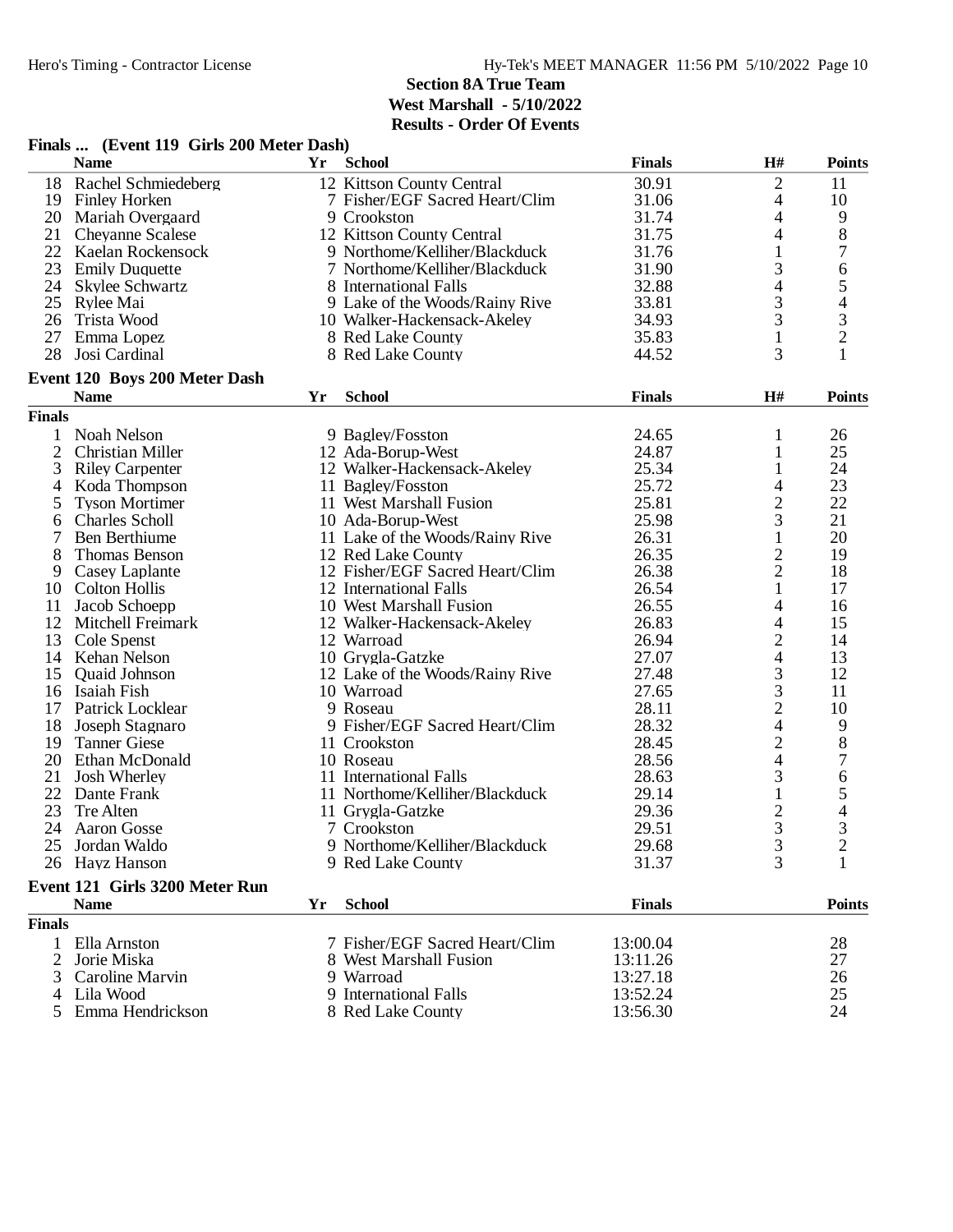|                | Finals  (Event 121 Girls 3200 Meter Run) |    |                                 |                    |                                           |               |
|----------------|------------------------------------------|----|---------------------------------|--------------------|-------------------------------------------|---------------|
|                | <b>Name</b>                              | Yr | <b>School</b>                   | <b>Finals</b>      |                                           | <b>Points</b> |
| 6              | Ava Larson                               |    | 8 Ada-Borup-West                | 13:59.46           |                                           | 23            |
| 7              | <b>Hannah Poole</b>                      |    | 7 Warroad                       | 14:05.47           |                                           | 22            |
|                | Peyton Schroeder                         |    | 7 Fisher/EGF Sacred Heart/Clim  | 14:18.06           |                                           | 21            |
| 9              | Chloe Boll                               |    | 8 Crookston                     | 14:21.92           |                                           | 20            |
| 10             | Heidi Steinbrenner                       |    | 7 Bagley/Fosston                | 14:23.47           |                                           | 19            |
| 11             | Alyce Labrasseur                         |    | 10 Lake of the Woods/Rainy Rive | 14:24.95           |                                           | 18            |
| 12             | Amanda Patterson                         |    | 8 Bagley/Fosston                | 14:31.27           |                                           | 17            |
| 13             | <b>Bella Westberg</b>                    |    | 8 West Marshall Fusion          | 14:41.25           |                                           | 16            |
|                | 14 Kendra Kalstad                        |    | 9 International Falls           | 14:52.85           |                                           | 15            |
| 15             | Kaylin Willison                          |    | 12 Ada-Borup-West               | 15:07.48           |                                           | 14            |
|                | 16 Naomi Olson                           |    | 9 Crookston                     | 15:22.06           |                                           | 13            |
|                | 17 Ella Marquart                         |    | 7 Red Lake County               | 16:24.82           |                                           | 12            |
| 18             | Paige Larsen                             |    | 8 Roseau                        | 16:48.87           |                                           | 11            |
| 19             | <b>Gretchen Larson</b>                   |    | 11 Northome/Kelliher/Blackduck  | 17:14.78           |                                           | 10            |
|                | Samantha Butler                          |    | 10 Roseau                       | <b>DNF</b>         |                                           |               |
|                | Event 122 Boys 3200 Meter Run            |    |                                 |                    |                                           |               |
|                | <b>Name</b>                              | Yr | <b>School</b>                   | <b>Finals</b>      |                                           | <b>Points</b> |
| <b>Finals</b>  |                                          |    |                                 |                    |                                           |               |
| 1              | Thor Harbott                             |    | 11 Crookston                    | 11:45.84           |                                           | 26            |
| $\mathfrak{2}$ | Van Munstenteiger                        |    | 8 Roseau                        | 11:51.25           |                                           | 25            |
| 3              | Milos Tesar                              |    | 11 Ada-Borup-West               | 11:57.89           |                                           | 24            |
| $\overline{4}$ | <b>Wyatt Crist</b>                       |    | 8 Warroad                       | 12:10.65           |                                           | 23            |
| 5              | Alex Beckel                              |    | 9 Lake of the Woods/Rainy Rive  | 12:23.71           |                                           | 22            |
| 6              | Nick Suchy                               |    | 8 Red Lake County               | 12:24.63           |                                           | 21            |
| 7              | Hayden Shulstad                          |    | 7 Red Lake County               | 12:43.17           |                                           | 20            |
| 8              | Kyle Hamlin                              |    | 9 Fisher/EGF Sacred Heart/Clim  | 12:43.50           |                                           | 19            |
| 9              | Ethan Larson                             |    | 8 Northome/Kelliher/Blackduck   | 13:13.26           |                                           | 18            |
| 10             | <b>Josh Dorrow</b>                       |    | 10 Lake of the Woods/Rainy Rive | 13:15.46           |                                           | 17            |
| 11             | Luke Jalbert                             |    | 9 Ada-Borup-West                | 13:15.99           |                                           | 16            |
| 12             | Vinny Pederson                           |    | 10 Walker-Hackensack-Akeley     | 13:18.17           |                                           | 15            |
| 13             | Jonah Lucas                              |    | 11 Roseau                       | 13:26.36           |                                           | 14            |
| 14             | Wade Lamm                                |    | 7 Northome/Kelliher/Blackduck   | 13:57.62           |                                           | 13            |
| 15             | Drew Nelson                              |    | 9 Bagley/Fosston                | 14:08.30           |                                           | 12            |
| 16             | <b>Bryant Schwegel</b>                   |    | 9 Bagley/Fosston                | 14:18.43           |                                           | 11            |
| 17             | Kenny O. Johnson                         |    | 11 West Marshall Fusion         | 14:35.25           |                                           | 10            |
| 18             | Callen Whitney                           |    | 9 Walker-Hackensack-Akeley      | 14:50.92           |                                           | 9             |
|                | 19 Hunter Bergh                          |    | 11 West Marshall Fusion         | 15:21.80           |                                           | 8             |
|                | Event 123 Girls 4x400 Meter Relay        |    |                                 |                    |                                           |               |
|                | <b>Team</b>                              |    | <b>Relay</b>                    | <b>Finals</b>      | H#                                        | <b>Points</b> |
| <b>Finals</b>  |                                          |    |                                 |                    |                                           |               |
| 1              | <b>International Falls</b>               |    |                                 | 4:28.35            |                                           | 42            |
|                |                                          |    |                                 |                    | $\overline{\mathbf{c}}$<br>$\overline{c}$ | 39            |
| 2<br>3         | Warroad<br><b>Kittson County Central</b> |    |                                 | 4:30.21<br>4:32.34 | $\mathbf 1$                               | 36            |
| 4              | Ada-Borup-West                           |    |                                 | 4:32.96            | 2                                         | 33            |
| 5              | <b>West Marshall Fusion</b>              |    |                                 | 4:40.59            | $\overline{2}$                            | 30            |
| 6              | <b>Bagley/Fosston</b>                    |    |                                 | 4:42.96            | $\overline{2}$                            | 27            |
|                | Crookston                                |    |                                 | 4:53.53            | $\overline{c}$                            | 24            |
|                | 8 Roseau                                 |    |                                 | 4:55.95            | 1                                         | 21            |
|                |                                          |    |                                 |                    |                                           |               |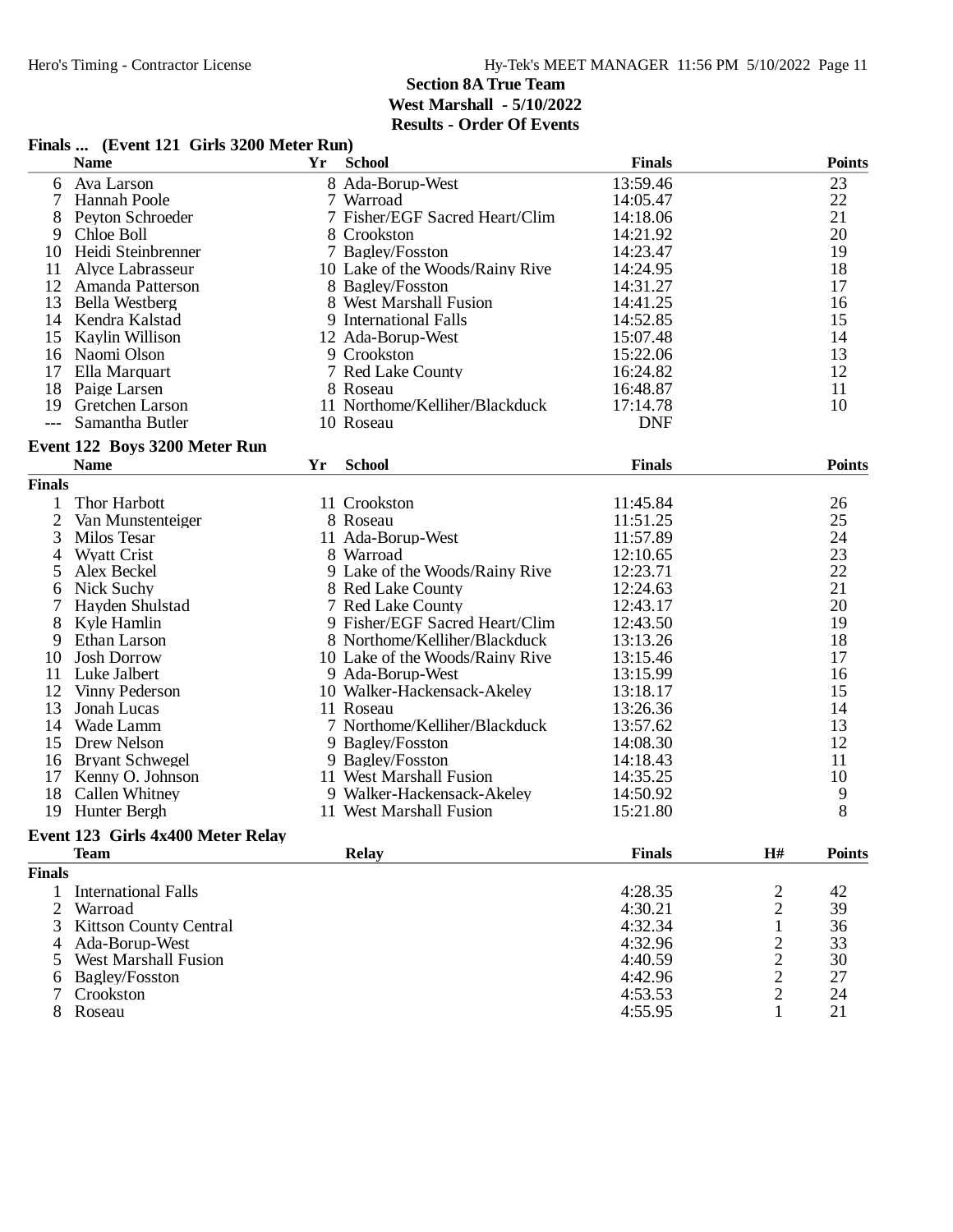|                | Finals  (Event 123 Girls 4x400 Meter Relay)<br><b>Team</b> |    | <b>Relay</b>                    | <b>Finals</b>  | H#             | <b>Points</b> |
|----------------|------------------------------------------------------------|----|---------------------------------|----------------|----------------|---------------|
|                | 9 Grygla-Gatzke                                            |    |                                 | 5:00.09        | $\mathbf{1}$   | 18            |
| 10             | <b>Red Lake County</b>                                     |    |                                 | 5:09.83        | $\mathbf{1}$   | 15            |
| 11             | Northome/Kelliher/Blackduck                                |    |                                 | 5:51.89        | 1              | 12            |
| $---$          | Fisher/EGF Sacred Heart/Clim                               |    |                                 | D <sub>Q</sub> | $\overline{2}$ |               |
|                | Walker-Hackensack-Akeley                                   |    |                                 | <b>DQ</b>      | 1              |               |
|                | Event 124 Boys 4x400 Meter Relay                           |    |                                 |                |                |               |
|                | <b>Team</b>                                                |    | <b>Relay</b>                    | <b>Finals</b>  | H#             | <b>Points</b> |
| <b>Finals</b>  |                                                            |    |                                 |                |                |               |
| 1              | Lake of the Woods/Rainy Rive                               |    |                                 | 3:49.48        | $\overline{c}$ | 39            |
| $\overline{2}$ | Walker-Hackensack-Akeley                                   |    |                                 | 4:01.61        |                | 36            |
| 3              | Ada-Borup-West                                             |    |                                 | 4:01.66        | $\frac{2}{2}$  | 33            |
| 4              | <b>West Marshall Fusion</b>                                |    |                                 | 4:02.02        | $\frac{2}{2}$  | 30            |
| 5              | Bagley/Fosston                                             |    |                                 | 4:05.21        |                | 27            |
| 6              | Roseau                                                     |    |                                 | 4:05.59        | $\overline{2}$ | 24            |
|                | <b>International Falls</b>                                 |    |                                 | 4:11.37        | 1              | 21            |
| 8              | <b>Red Lake County</b>                                     |    |                                 | 4:13.00        | 1              | 18            |
| 9              | Northome/Kelliher/Blackduck                                |    |                                 | 4:15.27        | 1              | 15            |
| 10             | Fisher/EGF Sacred Heart/Clim                               |    |                                 | 4:17.78        | 1              | 12            |
| 11             | Warroad                                                    |    |                                 | 4:46.81        | 1              | 9             |
|                | Event 125 Girls Long Jump                                  |    |                                 |                |                |               |
|                | <b>Name</b>                                                | Yr | <b>School</b>                   | <b>Finals</b>  |                | <b>Points</b> |
| <b>Finals</b>  |                                                            |    |                                 |                |                |               |
| $\mathbf{1}$   | Avery Horken                                               |    | 11 Fisher/EGF Sacred Heart/Clim | 15-09.25       |                | 28            |
| 2              | Morgan Engel                                               |    | 8 Ada-Borup-West                | 15-05.75       |                | 27            |
| 3              | Eva Langen                                                 |    | 9 West Marshall Fusion          | 15-01.00       |                | 26            |
| 4              | Hayden Winjum                                              |    | 12 Crookston                    | 14-11.75       |                | 25            |
| 5              | Julia Miller                                               |    | 9 Ada-Borup-West                | 14-08.25       |                | 24            |
| 6              | Paige Michalski                                            |    | 11 West Marshall Fusion         | 14-06.50       |                | 23            |
|                | Celine Stroot                                              |    | 12 Roseau                       | 14-05.50       |                | 22            |
| 8              | Hanna Warnke                                               |    | 8 Kittson County Central        | 14-03.50       |                | 21            |
| 9              | Gabriella Olson                                            |    | 8 Roseau                        | 13-10.25       |                | 20            |
| 10             | Kiara Sauve                                                |    | 11 Red Lake County              | 13-07.75       |                | 19            |
| 11             | Abbie Strandlie                                            |    | 12 Walker-Hackensack-Akeley     | 13-03.50       |                | 18            |
| 12             | Quianna Ford                                               |    | 10 International Falls          | 12-07.00       |                | 17            |
| 13             | Isabella Warmbold                                          |    | 10 Bagley/Fosston               | 12-05.00       |                | 16            |
| 14             | Kinsley Oslund                                             |    | 9 Grygla-Gatzke                 | 12-05.00       |                | 15            |
|                | 15 Tessa Webber                                            |    | 9 Crookston                     | 12-05.00       |                | 14            |
| 16             | <b>Emily Duquette</b>                                      |    | 7 Northome/Kelliher/Blackduck   | 12-04.50       |                | 13            |
| 17             | <b>Elizabeth Cairns</b>                                    |    | 7 Walker-Hackensack-Akeley      | 12-02.00       |                | 12            |
| 18             | Sadie Anderson                                             |    | 11 Grygla-Gatzke                | 12-01.75       |                | 11            |
| 19             | Nora Sullivan                                              |    | 11 International Falls          | 12-01.50       |                | 10            |
| 20             | Aura Moyer                                                 |    | 10 Warroad                      | 12-00.25       |                | 9             |
| 21             | Reese Wedin                                                |    | 9 Bagley/Fosston                | 11-08.75       |                | 8             |
| 22             | Lauren Jones                                               |    | 12 Red Lake County              | 11-08.75       |                |               |
| 23             | Charli Hallstorm                                           |    | 8 Northome/Kelliher/Blackduck   | 11-05.50       |                | 6             |
| 24             | McKenzie Vrtacnik                                          |    | 8 Lake of the Woods/Rainy Rive  | 11-02.00       |                | 5             |
|                | 25 Rylee Chwialkowski                                      |    | 10 Fisher/EGF Sacred Heart/Clim | 10-11.25       |                | 4             |
|                | 26 Logan Goulet                                            |    | 10 Warroad                      | 9-06.50        |                | 3             |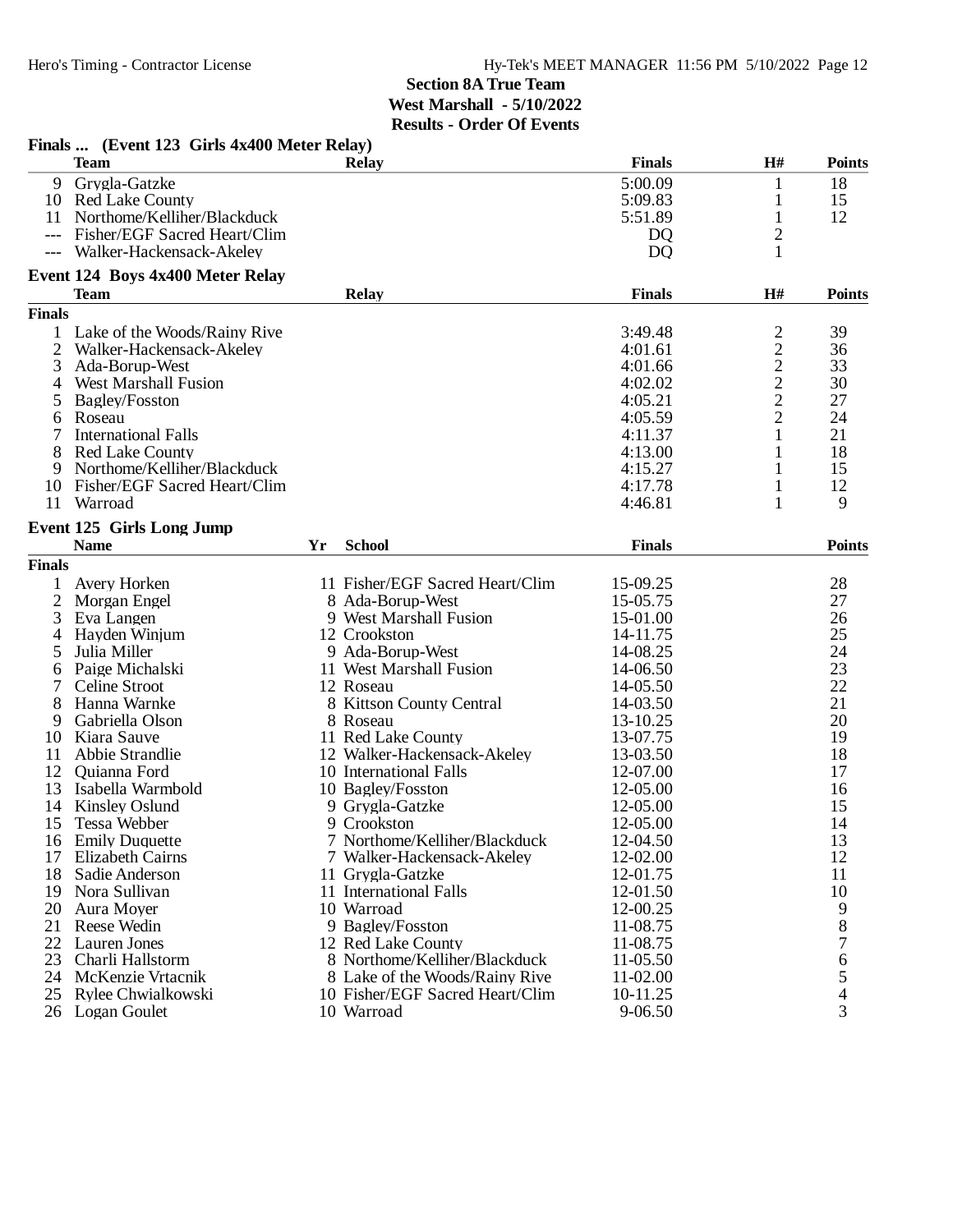| Finals  (Event 125 Girls Long Jump) |                                    |    |                                           |               |                                            |  |
|-------------------------------------|------------------------------------|----|-------------------------------------------|---------------|--------------------------------------------|--|
|                                     | <b>Name</b>                        | Yr | <b>School</b>                             | <b>Finals</b> | <b>Points</b>                              |  |
|                                     | --- Berlyn Strege                  |    | 9 Kittson County Central                  | <b>FOUL</b>   |                                            |  |
|                                     | Almaz Schiro                       |    | 7 Lake of the Woods/Rainy Rive            | <b>FOUL</b>   |                                            |  |
|                                     | <b>Event 126 Boys Long Jump</b>    |    |                                           |               |                                            |  |
|                                     | <b>Name</b>                        | Yr | <b>School</b>                             | <b>Finals</b> | <b>Points</b>                              |  |
| <b>Finals</b>                       |                                    |    |                                           |               |                                            |  |
|                                     | Colten Pagnac                      |    | 12 West Marshall Fusion                   | 19-07.00      | 26                                         |  |
| $\overline{c}$                      | <b>Christian Miller</b>            |    | 12 Ada-Borup-West                         | 18-09.50      | 25                                         |  |
| 3                                   | Colin McGregor                     |    | 12 West Marshall Fusion                   | 18-09.00      | 24                                         |  |
| 4                                   | Cameron Spaeth                     |    | 10 Ada-Borup-West                         | 18-03.00      | 23                                         |  |
| 5                                   | <b>Ben Berthiume</b>               |    | 11 Lake of the Woods/Rainy Rive           | 17-07.50      | 22                                         |  |
| 6                                   | Dawson Meikle                      |    | 9 Lake of the Woods/Rainy Rive            | 17-03.00      | 21                                         |  |
| 7                                   | Kai Ashmoore                       |    | 12 Walker-Hackensack-Akeley               | 17-00.00      | 20                                         |  |
| 8                                   | Carson Lambert                     |    | 11 Red Lake County                        | 15-07.00      | 19                                         |  |
| 9                                   | <b>Riley Carpenter</b>             |    | 12 Walker-Hackensack-Akeley               | 15-05.00      | 18                                         |  |
| 10                                  | <b>Carter Coauette</b>             |    | 10 Crookston                              | 15-04.00      | 17                                         |  |
| 11                                  | Noah Nelson                        |    | 9 Bagley/Fosston                          | 15-03.00      | 15                                         |  |
| 11                                  | Malachi Lilly                      |    | 12 Warroad                                | 15-03.00      | 15                                         |  |
| 11                                  | <b>Tanner Giese</b>                |    | 11 Crookston                              | 15-03.00      | 15                                         |  |
| 14                                  | Caden Lee                          |    | 10 Red Lake County                        | 14-09.50      | 13                                         |  |
| 15                                  | <b>Christopher Rusek</b>           |    |                                           | 14-08.50      | 12                                         |  |
|                                     |                                    |    | 9 Roseau<br>11 Bagley/Fosston             | 14-07.00      | 11                                         |  |
| 16                                  | Koda Thompson                      |    |                                           |               |                                            |  |
| 17                                  | <b>Colton Connel</b>               |    | 9 Northome/Kelliher/Blackduck<br>9 Roseau | 14-03.50      | 10                                         |  |
| 18                                  | Landen Meyer                       |    | 12 International Falls                    | 14-01.50      | $\begin{array}{c} 9 \\ 8 \\ 7 \end{array}$ |  |
| 19                                  | <b>Anthony Scholler</b>            |    |                                           | 12-09.50      |                                            |  |
| 20                                  | Savian Nelson                      |    | 8 Northome/Kelliher/Blackduck             | 12-06.00      |                                            |  |
| 21                                  | <b>Avery Harsell</b>               |    | 12 Fisher/EGF Sacred Heart/Clim           | 11-02.50      | $\sqrt{6}$                                 |  |
| 22                                  | Joseph Stagnaro                    |    | 9 Fisher/EGF Sacred Heart/Clim            | 11-02.00      | 5                                          |  |
| 23                                  | <b>Elliot Phillip</b>              |    | 11 Grygla-Gatzke                          | 10-11.00      | $\overline{4}$                             |  |
|                                     | 24 Brendyn Scholler                |    | 9 International Falls                     | $9 - 06.00$   | 3                                          |  |
|                                     | <b>Event 127 Girls Triple Jump</b> |    |                                           |               |                                            |  |
|                                     | <b>Name</b>                        | Yr | <b>School</b>                             | <b>Finals</b> | <b>Points</b>                              |  |
| <b>Finals</b>                       |                                    |    |                                           |               |                                            |  |
|                                     | Hannah Pederson                    |    | 10 West Marshall Fusion                   | 33-11.00      | 28                                         |  |
| 2                                   | Avery Horken                       |    | 11 Fisher/EGF Sacred Heart/Clim           | 33-04.00      | 27                                         |  |
| 3                                   | Paige Michalski                    |    | 11 West Marshall Fusion                   | 32-03.75      | 26                                         |  |
| 4                                   | Hayden Winjum                      |    | 12 Crookston                              | 32-02.00      | 25                                         |  |
| 5                                   | Isabella Warmbold                  |    | 10 Bagley/Fosston                         | 31-05.00      | 24                                         |  |
| b                                   | Morgan Engel                       |    | 8 Ada-Borup-West                          | 31-03.25      | 23                                         |  |
|                                     | Celine Stroot                      |    | 12 Roseau                                 | 30-02.00      | 22                                         |  |
| 8                                   | Halle Winjum                       |    | 10 Crookston                              | 29-08.00      | 21                                         |  |
| 9                                   | Hannah Vagle                       |    | 12 Kittson County Central                 | 29-02.50      | 20                                         |  |
| 10                                  | Molly Cullen                       |    | 10 Grygla-Gatzke                          | 28-06.50      | 19                                         |  |
| 11                                  | Karalyn Oberfell                   |    | 11 Walker-Hackensack-Akeley               | 28-05.50      | 18                                         |  |
| 12                                  | Liliana Gordon                     |    | 9 Roseau                                  | 28-01.00      | 17                                         |  |
| 13                                  | Nora Sullivan                      |    | 11 International Falls                    | 28-01.00      | 16                                         |  |
| 14                                  | Jenna Thompson                     |    | 7 Ada-Borup-West                          | 27-08.00      | 15                                         |  |
| 15                                  | <b>Teagan Duppong</b>              |    | 9 Bagley/Fosston                          | 27-06.50      | 14                                         |  |
|                                     | 16 Abbie Strandlie                 |    | 12 Walker-Hackensack-Akeley               | 27-05.50      | 13                                         |  |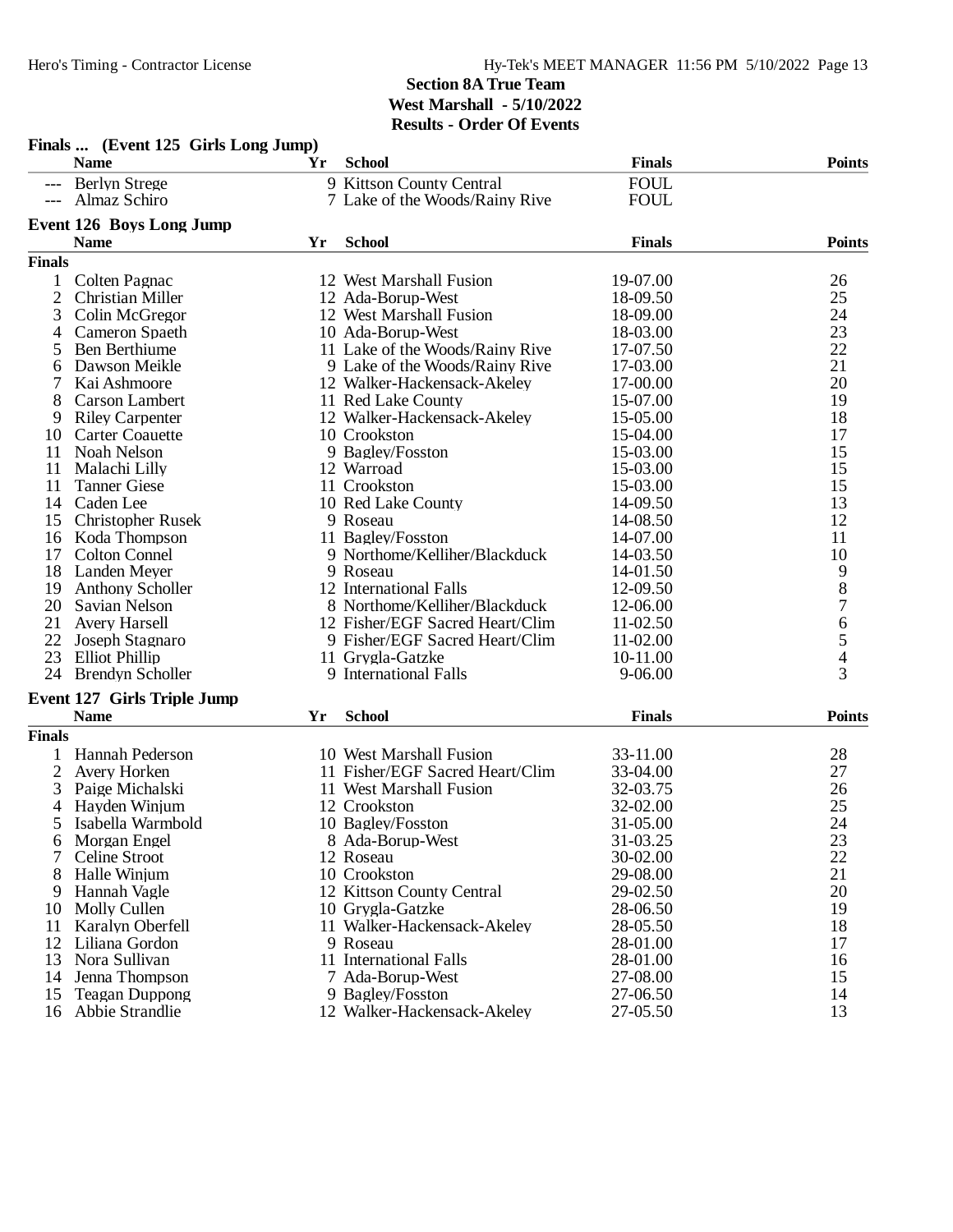|                | Finals  (Event 127 Girls Triple Jump) |    |                                 |               |               |
|----------------|---------------------------------------|----|---------------------------------|---------------|---------------|
|                | <b>Name</b>                           | Yr | <b>School</b>                   | <b>Finals</b> | <b>Points</b> |
| 17             | Lydia Riskey                          |    | 7 Fisher/EGF Sacred Heart/Clim  | 27-05.25      | 12            |
| 18             | Annika Johnson                        |    | 11 Kittson County Central       | 27-02.25      | 11            |
| 19             | Quianna Ford                          |    | 10 International Falls          | 26-10.25      | 10            |
| 20             | Addi Olafson                          |    | 9 Warroad                       | 25-10.50      | 9             |
| 21             | Anna Sundberg                         |    | 9 Grygla-Gatzke                 | 24-03.50      | 8             |
|                | 22 Lily Rosson                        |    | 7 Northome/Kelliher/Blackduck   | 22-04.50      | 7             |
| $---$          | Danika Gustafson                      |    | 9 Warroad                       | <b>FOUL</b>   |               |
|                | <b>Event 128 Boys Triple Jump</b>     |    |                                 |               |               |
|                | <b>Name</b>                           | Yr | <b>School</b>                   | <b>Finals</b> | <b>Points</b> |
| <b>Finals</b>  |                                       |    |                                 |               |               |
| $\mathbf{1}$   | Kai Ashmoore                          |    | 12 Walker-Hackensack-Akeley     | 38-04.00      | 26            |
| $\overline{2}$ | Colten Pagnac                         |    | 12 West Marshall Fusion         | 37-05.50      | 25            |
| 3              | Kaden Pierce                          |    | 9 West Marshall Fusion          | 35-08.50      | 24            |
| 4              | <b>Charles Scholl</b>                 |    | 10 Ada-Borup-West               | 35-06.00      | 23            |
| 5              | <b>Zach Martin</b>                    |    | 12 Fisher/EGF Sacred Heart/Clim | 34-00.00      | 22            |
| 6              | Cole Spenst                           |    | 12 Warroad                      | 34-00.00      | 21            |
| 7              | Kehan Nelson                          |    | 10 Grygla-Gatzke                | 33-10.50      | 20            |
| 8              | <b>Wyatt Larson</b>                   |    | 10 Ada-Borup-West               | 32-07.00      | 19            |
| 9              | Garrett Jenson                        |    | 11 Lake of the Woods/Rainy Rive | 32-00.50      | 18            |
| 10             | Joseph Richardson                     |    | 12 Bagley/Fosston               | 31-04.50      | 17            |
| 11             | Gunnar Lund                           |    | 10 Roseau                       | 31-02.25      | 16            |
| 12             | <b>Landen Meyer</b>                   |    | 9 Roseau                        | 30-03.25      | 15            |
| 13             | Palmer Olson                          |    | 11 Bagley/Fosston               | 28-10.00      | 14            |
| 14             | Wade Lamm                             |    | 7 Northome/Kelliher/Blackduck   | 26-00.00      | 13            |
| 15             | Reese Vezina                          |    | 7 Northome/Kelliher/Blackduck   | 24-03.00      | 12            |
| 16             | Josh Wherley                          |    | 11 International Falls          | 22-09.00      | 11            |
| 17             | Peighton Rager                        |    | 8 Lake of the Woods/Rainy Rive  | 21-04.00      | 10            |
|                | Event 129 Girls High Jump             |    |                                 |               |               |
|                | <b>Name</b>                           | Yr | <b>School</b>                   | <b>Finals</b> | <b>Points</b> |
| <b>Finals</b>  |                                       |    |                                 |               |               |
|                | Faith Lilly                           |    | 10 Warroad                      | 5-00.00       | 28            |
| $\overline{2}$ | Ava Phrakonkham                       |    | 9 Bagley/Fosston                | $4 - 10.00$   | 27            |
| 3              | Nevaeh Fletcher                       |    | 10 Roseau                       | 4-08.00       | 25.50         |
| 3              | Caitlyn Jacobson                      |    | 11 Grygla-Gatzke                | 4-08.00       | 25.50         |
| 5              | Kaydence White                        |    | 8 Kittson County Central        | 4-08.00       | 24            |
| 6              | Markelle Pederson                     |    | 8 West Marshall Fusion          | 4-08.00       | 23            |
| 7              | Rachel Schmiedeberg                   |    | 12 Kittson County Central       | 4-08.00       | 22            |
| 8              | Brea Abrahamson                       |    | 8 Fisher/EGF Sacred Heart/Clim  | 4-06.00       | 21            |
| 9              | Piper Tomczak                         |    | 9 International Falls           | 4-06.00       | 19.50         |
| 9              | Abbigail Hutchinson                   |    | 10 International Falls          | 4-06.00       | 19.50         |
| 11             | Jimi Brommenschenkel                  |    | 12 Ada-Borup-West               | 4-06.00       | 18            |
| 12             | Rylee Chwialkowski                    |    | 10 Fisher/EGF Sacred Heart/Clim | 4-04.00       | 16            |
| 12             | Malori Burmeister                     |    | 12 Northome/Kelliher/Blackduck  | 4-04.00       | 16            |
| 12             | Tessa Webber                          |    | 9 Crookston                     | 4-04.00       | 16            |
| 15             | <b>Emily Marquis</b>                  |    | 8 West Marshall Fusion          | 4-04.00       | 13.50         |
| 15             | Katie Sagen                           |    | 12 Walker-Hackensack-Akeley     | 4-04.00       | 13.50         |
| 16             | Elizabeth Lytle                       |    | 9 Red Lake County               | 4-04.00       | 12            |
|                | 18 Chloe McLean                       |    | 12 Bagley/Fosston               | 4-04.00       | 11            |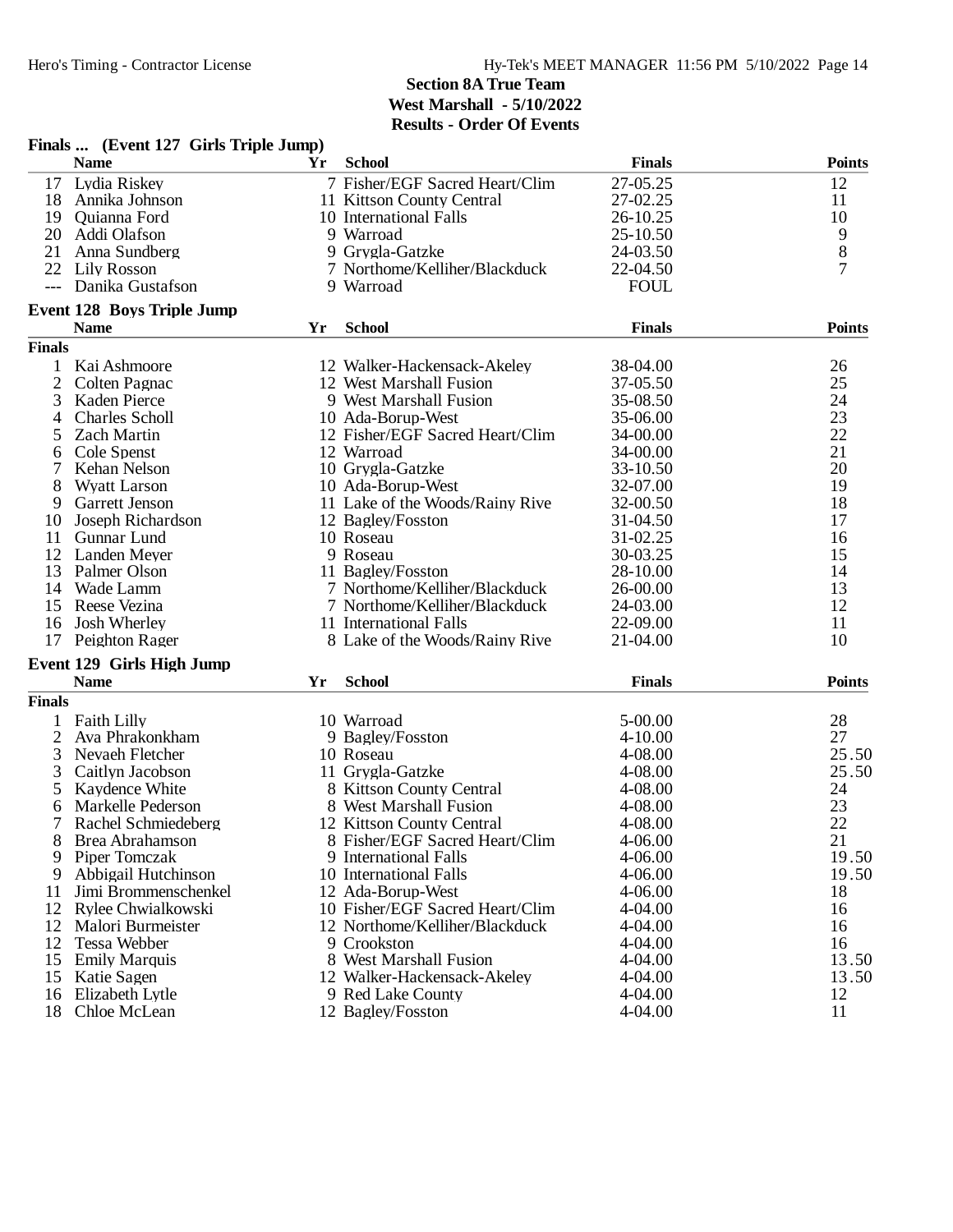|                | Finals  (Event 129 Girls High Jump) |    |                                 |               |                                            |
|----------------|-------------------------------------|----|---------------------------------|---------------|--------------------------------------------|
|                | <b>Name</b>                         | Yr | <b>School</b>                   | <b>Finals</b> | <b>Points</b>                              |
| 19             | Hayden Winjum                       |    | 12 Crookston                    | 4-02.00       | 10                                         |
| 20             | Allison Lundin                      |    | 8 Northome/Kelliher/Blackduck   | 4-02.00       | 9                                          |
| 21             | Anna Holmstrom                      |    | 7 Roseau                        | 4-00.00       | 7.50                                       |
| 21             | <b>Brita Rand</b>                   |    | 9 Walker-Hackensack-Akeley      | 4-00.00       | 7.50                                       |
| 23             | Addi Olafson                        |    | 9 Warroad                       | 4-00.00       | 6                                          |
| 24             | Alex Tinjum                         |    | 10 Ada-Borup-West               | 4-00.00       | 5                                          |
| 25             | Hannah Wilebski                     |    | 12 Grygla-Gatzke                | $3-10.00$     |                                            |
| 26             | McKenzie Vrtacnik                   |    | 8 Lake of the Woods/Rainy Rive  | $3-10.00$     | $\begin{array}{c} 4 \\ 3 \\ 2 \end{array}$ |
| 27             | Kaylee Pieper                       |    | 7 Lake of the Woods/Rainy Rive  | $3-10.00$     |                                            |
|                | <b>Event 130 Boys High Jump</b>     |    |                                 |               |                                            |
|                | <b>Name</b>                         | Yr | <b>School</b>                   | <b>Finals</b> | <b>Points</b>                              |
| <b>Finals</b>  |                                     |    |                                 |               |                                            |
| 1              | Gerald Melin                        |    | 11 Red Lake County              | $6 - 00.00$   | 26                                         |
| $\overline{c}$ | Andrew Deegan                       |    | 11 Walker-Hackensack-Akeley     | 5-08.00       | 25                                         |
| 3              | Quaid Johnson                       |    | 12 Lake of the Woods/Rainy Rive | 5-08.00       | 24                                         |
| 4              | Charles Scholl                      |    | 10 Ada-Borup-West               | 5-06.00       | 23                                         |
| 5              | <b>Mason Larson</b>                 |    | 9 Ada-Borup-West                | 5-04.00       | 22                                         |
| 6              | Malachi Lilly                       |    | 12 Warroad                      | 5-02.00       | 21                                         |
| 7              | Gunnar Lund                         |    | 10 Roseau                       | 5-02.00       | 20                                         |
| 8              | Joe Tande                           |    | 9 Walker-Hackensack-Akeley      | 5-00.00       | 18.50                                      |
| 8              | Reed Hanson                         |    | 10 West Marshall Fusion         | 5-00.00       | 18.50                                      |
| 10             | Cole Spenst                         |    | 12 Warroad                      | 5-00.00       | 17                                         |
| 11             | Elias Lafond                        |    | 11 Bagley/Fosston               | 5-00.00       | 16                                         |
| 12             | Ezra McGonigle                      |    | 11 International Falls          | 5-00.00       | 15                                         |
| 13             | Kainen Koponen                      |    | 8 West Marshall Fusion          | 5-00.00       | 14                                         |
| 14             | Wyatt Jantzen                       |    | 8 International Falls           | $4 - 10.00$   | 13                                         |
| 15             | Jackson Kaiser                      |    | 9 Bagley/Fosston                | $4 - 10.00$   | 12                                         |
| 16             | Casey Laplante                      |    | 12 Fisher/EGF Sacred Heart/Clim | 4-08.00       | 11                                         |
| 17             | Peter Wiersma                       |    | 8 Crookston                     | 4-08.00       | 10                                         |
| 18             | Keyan Derosier                      |    | 10 Red Lake County              | 4-06.00       |                                            |
|                | 19 Colton Connel                    |    | 9 Northome/Kelliher/Blackduck   | $4 - 06.00$   | $\begin{array}{c} 9 \\ 8 \\ 7 \end{array}$ |
| 20             | Elijah Wellumson                    |    | 9 Fisher/EGF Sacred Heart/Clim  | $4 - 06.00$   |                                            |
| 21             | Gregor Pederson                     |    | 10 Northome/Kelliher/Blackduck  | $4 - 00.00$   | 6                                          |
| 22             | Peighton Rager                      |    | 8 Lake of the Woods/Rainy Rive  | $3-10.00$     | 5                                          |
|                | Mitchell Berger                     |    | 11 Roseau                       | <b>NH</b>     |                                            |
|                | <b>Event 131 Girls Pole Vault</b>   |    |                                 |               |                                            |
|                | <b>Name</b>                         | Yr | <b>School</b>                   | <b>Finals</b> | <b>Points</b>                              |
| <b>Finals</b>  |                                     |    |                                 |               |                                            |
| $\mathbf{1}$   | Kaya Lee                            |    | 12 Ada-Borup-West               | 8-06.00       | 28                                         |
| $\overline{2}$ | Paige Michalski                     |    | 11 West Marshall Fusion         | 8-06.00       | 27                                         |
| 3              | Quianna Ford                        |    | 10 International Falls          | 8-00.00       | 26                                         |
| 4              | <b>Ryan Ford</b>                    |    | 12 International Falls          | 7-06.00       | 25                                         |
| 5              | Halle Winjum                        |    | 10 Crookston                    | 7-06.00       | 24                                         |
| 6              | Macie Cavett                        |    | 10 Ada-Borup-West               | 7-06.00       | 23                                         |
| 7              | Lauren Sekely                       |    | 11 Bagley/Fosston               | 7-00.00       | 22                                         |
| 8              | Mikailah Brekke                     |    | 8 West Marshall Fusion          | 7-00.00       | 21                                         |
| 9              | Julia Shock                         |    | 11 Walker-Hackensack-Akeley     | 6-06.00       | 20                                         |
| 10             | Kaia Omdahl                         |    | 9 Roseau                        | $6 - 00.00$   | 18                                         |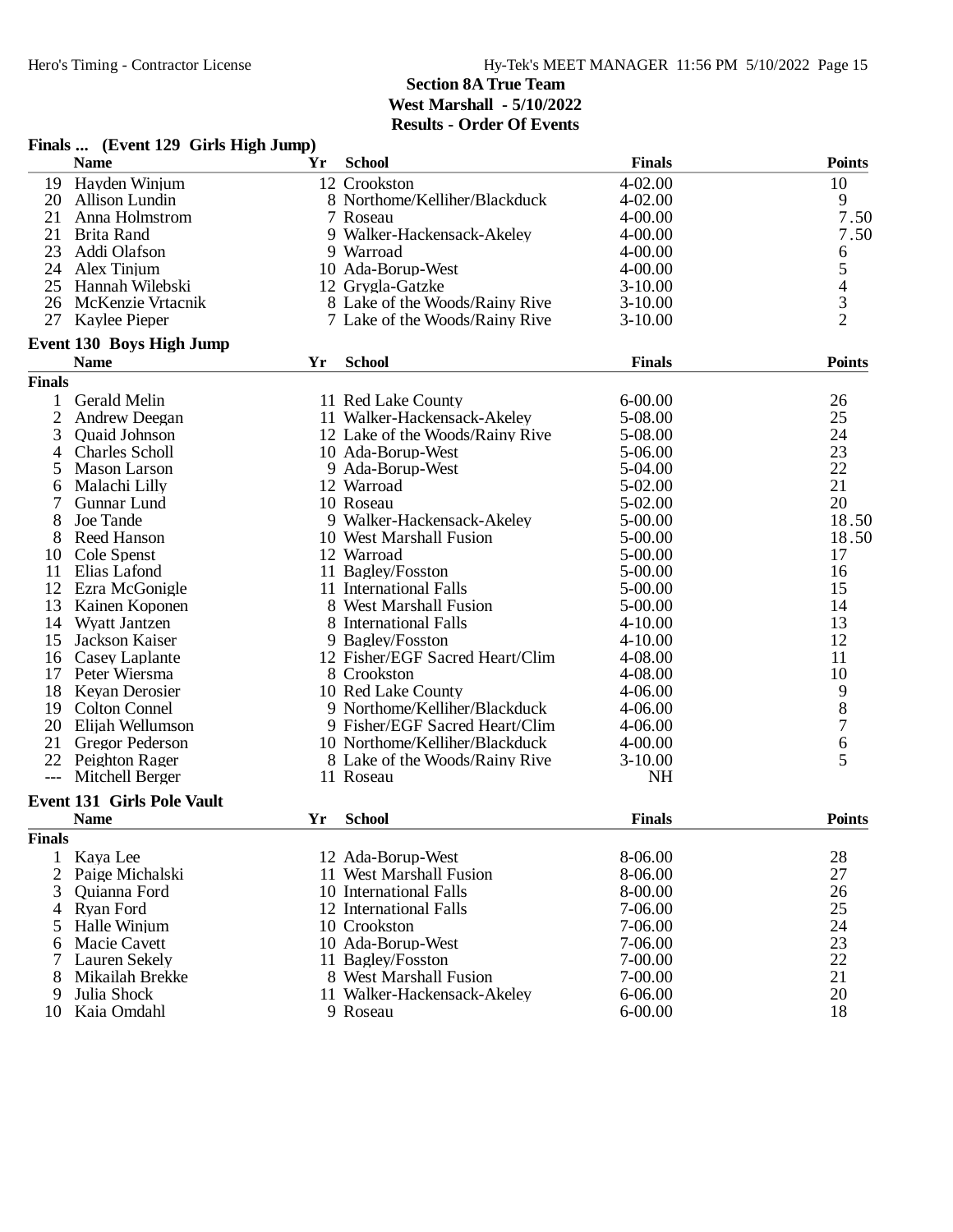|                     | Finals  (Event 131 Girls Pole Vault) |     |                                 |               |                |
|---------------------|--------------------------------------|-----|---------------------------------|---------------|----------------|
|                     | <b>Name</b>                          | Yr  | <b>School</b>                   | <b>Finals</b> | <b>Points</b>  |
|                     | 10 Elyza Lilly                       |     | 12 Warroad                      | $6 - 00.00$   | 18             |
|                     | 10 Gwendolyn Devries                 |     | 11 Walker-Hackensack-Akeley     | $6 - 00.00$   | 18             |
| 13                  | Aislinn Hoefler                      |     | 11 Bagley/Fosston               | $6 - 00.00$   | 16             |
| 14                  | Carly Thode                          |     | 11 Crookston                    | 5-06.00       | 15             |
| $\qquad \qquad - -$ | <b>Katy Comstock</b>                 |     | 9 Warroad                       | <b>NH</b>     |                |
| $---$               | <b>Shalee Neumiller</b>              |     | 8 Lake of the Woods/Rainy Rive  | <b>NH</b>     |                |
|                     | <b>Event 132 Boys Pole Vault</b>     |     |                                 |               |                |
|                     | <b>Name</b>                          | Yr  | <b>School</b>                   | <b>Finals</b> | <b>Points</b>  |
| <b>Finals</b>       |                                      |     |                                 |               |                |
| 1                   | Gavin Gullikson                      |     | 12 West Marshall Fusion         | 12-00.00      | 26             |
| $\overline{2}$      | <b>Brody Gwin</b>                    |     | 12 Ada-Borup-West               | 11-00.00      | 25             |
| 3                   | Hayden Rettke                        |     | 8 Walker-Hackensack-Akeley      | 9-06.00       | 23.50          |
| 3                   | Gunnar Lund                          |     | 10 Roseau                       | $9 - 06.00$   | 23.50          |
| 5                   | <b>Tyson Mortimer</b>                |     | 11 West Marshall Fusion         | $9 - 06.00$   | 22             |
|                     | Nick Magnusson                       |     | 12 Roseau                       | $9 - 06.00$   | 21             |
| 6                   |                                      |     | 10 Lake of the Woods/Rainy Rive |               | 20             |
| 7                   | <b>Wyatt Stokke</b>                  |     |                                 | 9-06.00       | 19             |
| 8                   | Luke Jalbert                         |     | 9 Ada-Borup-West                | $9 - 00.00$   |                |
| 9                   | Makoti Weber                         |     | 8 Crookston                     | 8-00.00       | 18             |
| 10                  | <b>Adrion Mannausau</b>              |     | 12 International Falls          | 8-00.00       | 17             |
| 11                  | Elijah Cox                           |     | 8 Walker-Hackensack-Akeley      | 7-06.00       | 15.50          |
| 11                  | Daniel Sopkowiak                     |     | 10 Lake of the Woods/Rainy Rive | 7-06.00       | 15.50          |
| 13                  | <b>Christian Davidson</b>            |     | 10 International Falls          | 7-00.00       | 14             |
| $---$               | John Davis                           |     | 12 Warroad                      | <b>NH</b>     |                |
|                     | Event 133 Girls Shot Put             |     |                                 |               |                |
|                     | <b>Name</b>                          | Yr. | <b>School</b>                   | <b>Finals</b> | Points         |
| <b>Finals</b>       |                                      |     |                                 |               |                |
| 1                   | Monica Johnson                       |     | 12 Northome/Kelliher/Blackduck  | 42-08.00      | 28             |
| $\overline{c}$      | Katelyn Vesledahl                    |     | 11 Bagley/Fosston               | 31-10.50      | 27             |
| 3                   | Aaliyah Johnson                      |     | 11 West Marshall Fusion         | 31-05.25      | 26             |
| 4                   | <b>Ally Perreault</b>                |     | 12 Crookston                    | 31-05.00      | 25             |
| 5                   | Katie Sagen                          |     | 12 Walker-Hackensack-Akeley     | 31-03.00      | 24             |
| 6                   | Libby Salentine                      |     | 11 Crookston                    | 30-05.00      | 23             |
|                     | Payton Homme                         |     | 11 Grygla-Gatzke                | 29-09.50      | 22             |
| 8                   | Kaylin Willison                      |     | 12 Ada-Borup-West               | 29-02.50      | 21             |
| 9                   | Gaige Schue                          |     | 12 Northome/Kelliher/Blackduck  | 29-02.50      | 20             |
| 10                  | Grace Vonesh                         |     | 12 Fisher/EGF Sacred Heart/Clim | 29-00.00      | 19             |
| 11                  | Karalyn Oberfell                     |     | 11 Walker-Hackensack-Akeley     | 28-05.00      | 18             |
| 12                  | <b>McKinley Folland</b>              |     | 9 Kittson County Central        | 28-04.50      | 17             |
| 13                  | Jillian Bilben                       |     | 10 International Falls          | 27-09.00      | 16             |
|                     |                                      |     |                                 | 27-03.50      | 15             |
| 14                  | Cheyanne Scalese                     |     | 12 Kittson County Central       |               |                |
| 15                  | Katrina Quick                        |     | 12 Ada-Borup-West               | 26-03.00      | 14             |
| 16                  | RoseMary Vela                        |     | 11 West Marshall Fusion         | 26-02.00      | 13             |
| 17                  | Rosemonde Stroot                     |     | 11 Roseau                       | 25-11.00      | 12             |
| 18                  | Lauren Basaraba                      |     | 8 International Falls           | 25-05.50      | 11             |
| 19                  | Evie Dryburgh                        |     | 11 Bagley/Fosston               | 24-06.00      | 10             |
| 20                  | Jessica Danielson                    |     | 11 Roseau                       | 23-03.00      | 9              |
| 21                  | Claire Adolphson                     |     | 7 Fisher/EGF Sacred Heart/Clim  | 22-09.50      | 8              |
|                     | 22 Paige Haack                       |     | 11 Lake of the Woods/Rainy Rive | 21-03.00      | $\overline{7}$ |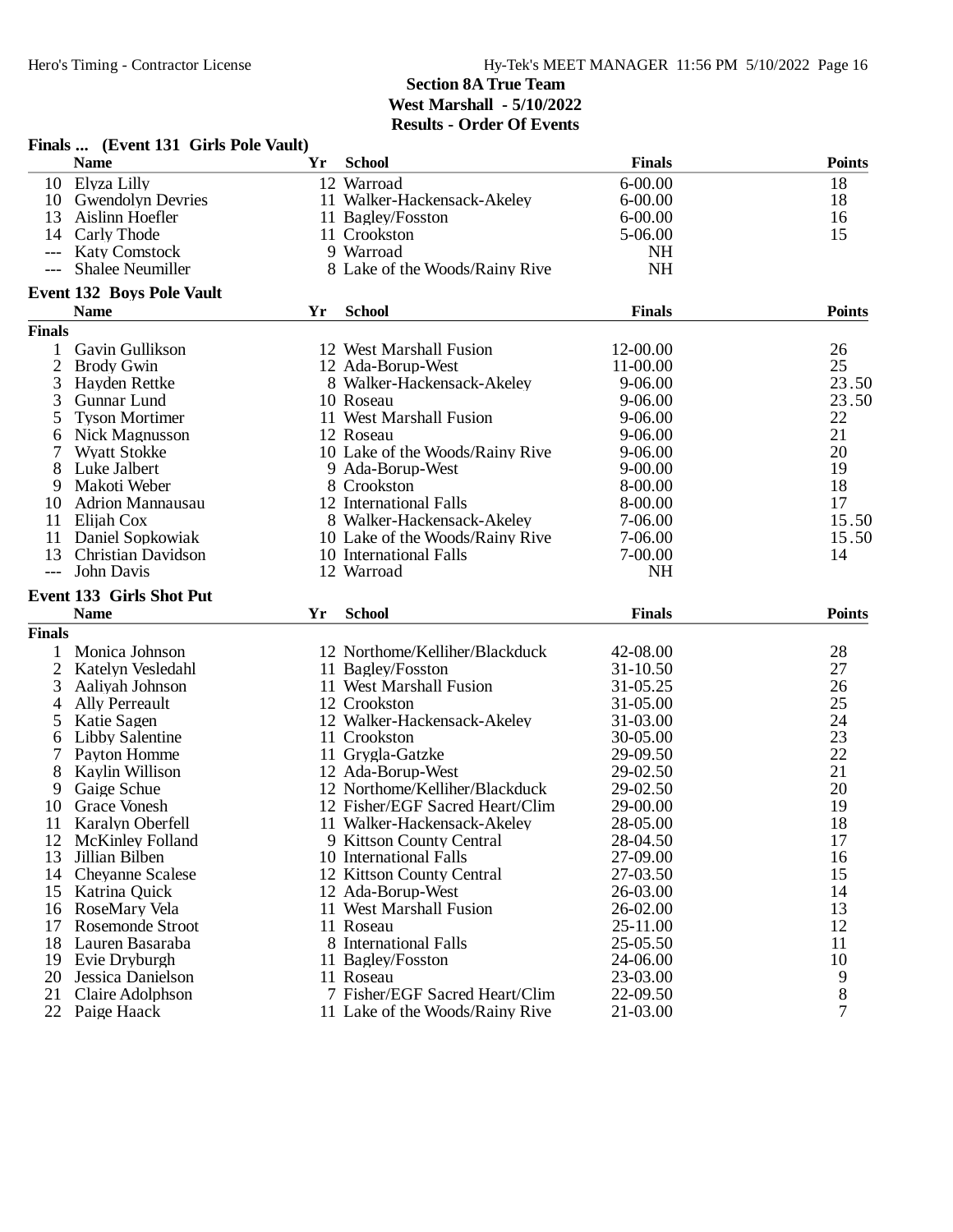|                | Finals  (Event 133 Girls Shot Put)  |    |                                 |               |                          |
|----------------|-------------------------------------|----|---------------------------------|---------------|--------------------------|
|                | <b>Name</b>                         | Yr | <b>School</b>                   | <b>Finals</b> | <b>Points</b>            |
| 23             | Jenna Goulet                        |    | 8 Warroad                       | 16-04.00      | 6                        |
| 24             | Mollie Lunsetter                    |    | 8 Grygla-Gatzke                 | 15-06.50      | 5                        |
| 25             | Emma Casperson                      |    | 9 Warroad                       | 15-04.00      | $\overline{4}$           |
|                | <b>Event 134 Boys Shot Put</b>      |    |                                 |               |                          |
|                | <b>Name</b>                         | Yr | <b>School</b>                   | <b>Finals</b> | <b>Points</b>            |
| <b>Finals</b>  |                                     |    |                                 |               |                          |
| 1              | Jake Borowicz                       |    | 9 Roseau                        | 41-03.00      | 26                       |
| $\overline{2}$ | <b>Quinten Friborg</b>              |    | 11 Bagley/Fosston               | 37-00.00      | 25                       |
| 3              | <b>Oliver Nelson</b>                |    | 12 Roseau                       | 36-10.25      | 24                       |
| 4              | Braden Skifstad                     |    | 11 International Falls          | 36-06.00      | 23                       |
| 5              | <b>Colton Hollis</b>                |    | 12 International Falls          | 36-02.00      | 22                       |
| 6              | Warren Nelson                       |    | 12 Bagley/Fosston               | 35-05.50      | 21                       |
| 7              | Joe Hed                             |    | 10 Walker-Hackensack-Akeley     | 35-00.00      | 20                       |
| 8              | Drew Peterson                       |    | 12 Ada-Borup-West               | 34-09.50      | 19                       |
| 9              | Hayden Rogus                        |    | 12 West Marshall Fusion         | 34-06.00      | 18                       |
| 10             | <b>Jolson Sargent</b>               |    | 12 Grygla-Gatzke                | 34-03.25      | 17                       |
| 11             | <b>Ridge Flatness</b>               |    | 11 Northome/Kelliher/Blackduck  | 33-09.00      | 16                       |
| 12             | Caden Boike                         |    | 10 Crookston                    | 33-01.00      | 15                       |
| 13             |                                     |    |                                 |               | 14                       |
|                | Thomas McGlynn                      |    | 12 West Marshall Fusion         | 32-11.50      |                          |
| 14             | <b>Gabriel Mertz</b>                |    | 11 Ada-Borup-West               | 32-08.00      | 13                       |
| 15             | Eli Pfeiffer                        |    | 11 Walker-Hackensack-Akeley     | 31-08.50      | 12                       |
| 16             | Dylan Korynta                       |    | 11 Fisher/EGF Sacred Heart/Clim | 30-10.25      | 11                       |
| 17             | <b>Josh Dorrow</b>                  |    | 10 Lake of the Woods/Rainy Rive | 28-02.50      | 10                       |
| 18             | <b>Braden Roudybush</b>             |    | 9 Fisher/EGF Sacred Heart/Clim  | 27-02.50      | 9                        |
| 19             | Nathan Johanneck                    |    | 10 Crookston                    | 26-07.00      | $\,8$                    |
| 20             | Zach Umerski                        |    | 10 Lake of the Woods/Rainy Rive | 26-03.00      | $\overline{7}$           |
| 21             | Hunter Vad                          |    | 10 Grygla-Gatzke                | 25-00.25      | $\boldsymbol{6}$         |
| 22             | Kaden Freeman                       |    | 9 Northome/Kelliher/Blackduck   | 19-11.50      | 5                        |
| 23             | <b>Sully Johnson</b>                |    | 7 Warroad                       | 19-06.75      | $\overline{\mathcal{A}}$ |
| 24             | <b>Gavin Anderson</b>               |    | 7 Warroad                       | 17-11.00      | 3                        |
|                | <b>Event 135 Girls Discus Throw</b> |    |                                 |               |                          |
|                | <b>Name</b>                         | Yr | <b>School</b>                   | <b>Finals</b> | <b>Points</b>            |
| <b>Finals</b>  |                                     |    |                                 |               |                          |
| $\mathbf{1}$   | Monica Johnson                      |    | 12 Northome/Kelliher/Blackduck  | 111-06        | 28                       |
| $\overline{2}$ | Savannah Bishop                     |    | 11 West Marshall Fusion         | 98-06.50      | 27                       |
| 3              | Katie Sagen                         |    | 12 Walker-Hackensack-Akeley     | 89-07.50      | 26                       |
| 4              | <b>Ally Perreault</b>               |    | 12 Crookston                    | 82-08.75      | 25                       |
| 5              | Gaige Schue                         |    | 12 Northome/Kelliher/Blackduck  | 81-00         | 24                       |
|                |                                     |    |                                 |               |                          |
| 6              | Katrina Quick                       |    | 12 Ada-Borup-West               | 80-02         | 23                       |
| 7              | Maddie Lowe                         |    | 12 International Falls          | 79-00         | 22                       |
| 8              | Erin Michalski                      |    | 10 West Marshall Fusion         | 78-07.75      | 21                       |
| 9              | Libby Salentine                     |    | 11 Crookston                    | 76-04.75      | 20                       |
| 10             | Siri Stenmark                       |    | 11 Kittson County Central       | 75-03.25      | 19                       |
| 11             | Lauren Basaraba                     |    | 8 International Falls           | 72-00.25      | 18                       |
| 12             | <b>Grace Visser</b>                 |    | 10 Ada-Borup-West               | $71-10$       | 17                       |
| 13             | Kathryn Sullivan                    |    | 9 Fisher/EGF Sacred Heart/Clim  | 68-09.25      | 16                       |
| 14             | Ella Dykema                         |    | 11 Walker-Hackensack-Akeley     | 67-05.25      | 15                       |
|                | 15 Payton Homme                     |    | 11 Grygla-Gatzke                | 66-06         | 14                       |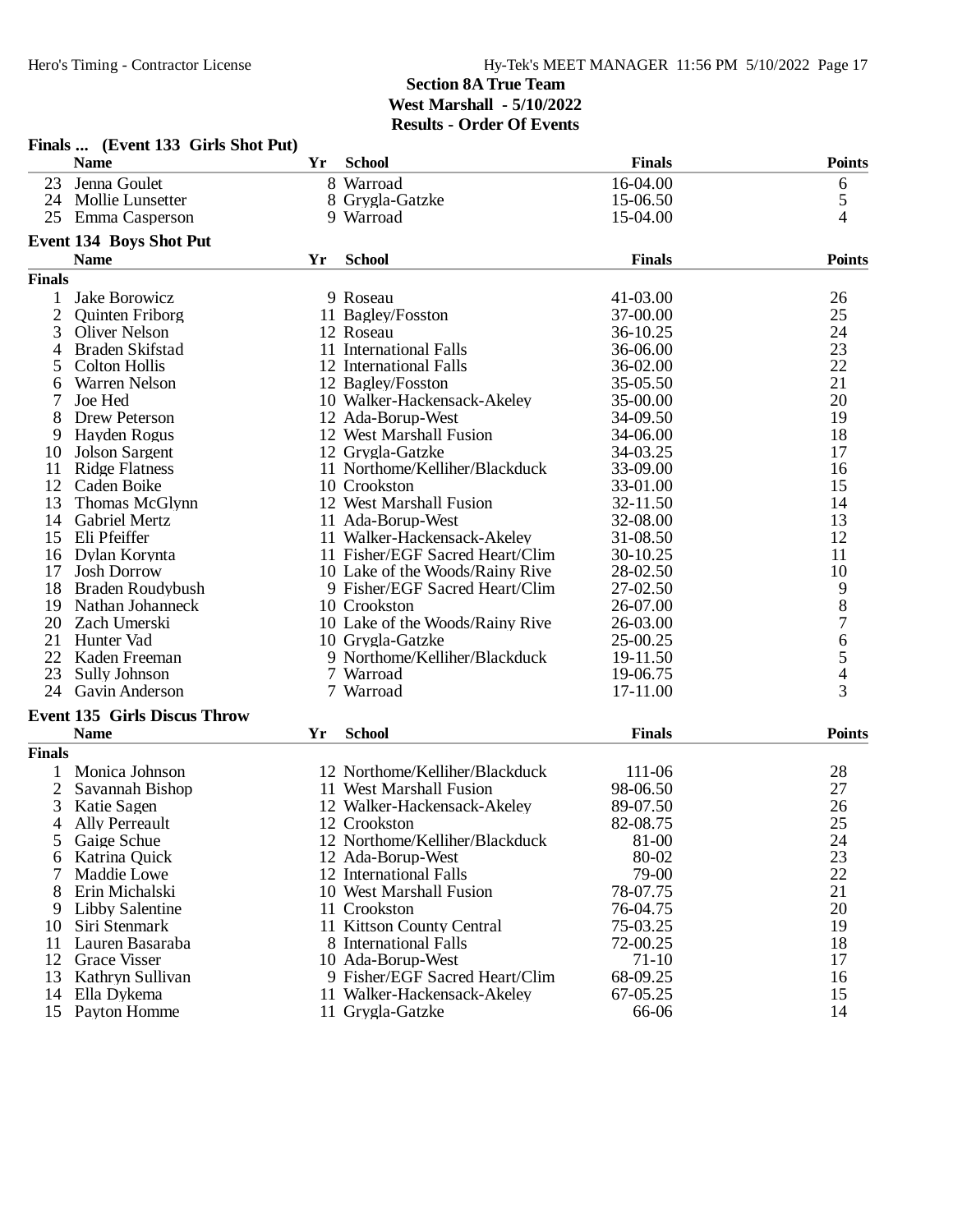| <b>Name</b><br><b>School</b><br><b>Finals</b><br>Yr<br>Jessica Danielson<br>63-07.25<br>16<br>11 Roseau<br>13<br>17 Riika Tirkkonen<br>12 Bagley/Fosston<br>12<br>62-08.50<br>18 Katelyn Vesledahl<br>11 Bagley/Fosston<br>62-08<br>11<br>10<br>19 Hannah Vagle<br>61-11.25<br>12 Kittson County Central<br>9<br>20 Ilaina Fish<br>8 Warroad<br>58-02<br>$\,8\,$<br>21<br>57-09<br>Alyce Labrasseur<br>10 Lake of the Woods/Rainy Rive<br>$\overline{7}$<br>22<br><b>Sarah Thoreson</b><br>10 Fisher/EGF Sacred Heart/Clim<br>56-06<br>6<br>23 Samantha Butler<br>45-04.50<br>10 Roseau<br>5<br>24 Danika Gustafson<br>9 Warroad<br>$45 - 03$<br>4<br>25<br><b>Shelby Williams</b><br>42-11.75<br>8 Grygla-Gatzke<br><b>Event 136 Boys Discus Throw</b><br><b>School</b><br><b>Finals</b><br><b>Name</b><br>Yr<br><b>Finals</b><br>Joe Hed<br>109-09<br>26<br>10 Walker-Hackensack-Akeley<br>$\mathbf{1}$<br>$\overline{2}$<br>25<br>Jake Borowicz<br>9 Roseau<br>108-04<br>11 International Falls<br>24<br>3<br><b>Braden Skifstad</b><br>106-07<br>23<br>12 Ada-Borup-West<br>Sergio Reyes<br>105-09<br>4<br>22<br>5<br><b>Oliver Nelson</b><br>12 Roseau<br>103-02<br>Eli Pfeiffer<br>21<br>6<br>11 Walker-Hackensack-Akeley<br>102-09<br>20<br>11 Bagley/Fosston<br>96-03<br>7<br><b>Quinten Friborg</b><br>19<br>8<br>Thomas McGlynn<br>12 West Marshall Fusion<br>95-04<br>94-08<br>9<br><b>Colton Hollis</b><br>12 International Falls<br>18<br>11 Fisher/EGF Sacred Heart/Clim<br>Dylan Korynta<br>87-05<br>17<br>10<br>10 Crookston<br>85-09<br>11<br>Caden Boike<br>16<br>12<br>11 Lake of the Woods/Rainy Rive<br>82-07<br>15<br>Garrett Jenson<br>13<br>Caleb Stoltman<br>9 Ada-Borup-West<br>81-03<br>14<br>77-02<br>13<br>14<br><b>Tyler Tonkin</b><br>12 West Marshall Fusion<br>9 Fisher/EGF Sacred Heart/Clim<br>77-00<br>12<br>15 Braden Roudybush<br>75-04<br>11<br>Jacob Anderson<br>11 Bagley/Fosston<br>16<br>10<br>17 Owen Larson<br>74-01<br>8 Grygla-Gatzke<br>10 Lake of the Woods/Rainy Rive<br>9<br>18 Zach Umerski<br>$67-10$<br>$8\,$<br>9 Northome/Kelliher/Blackduck<br>19 Jordan Waldo<br>63-02<br>$\overline{7}$<br>20 Karl Kallio<br>11 Northome/Kelliher/Blackduck<br>60-08<br>6<br>21<br>Nathan Johanneck<br>55-07<br>10 Crookston<br>5<br>22<br>49-09<br>Raymond Moe<br>8 Grygla-Gatzke<br>23<br>$40 - 10$<br>$\overline{\mathcal{L}}$<br><b>Samuel Daniels</b><br>8 Warroad<br>$\overline{3}$<br>29-01<br>24<br>Aiden Wegand<br>7 Warroad<br>Women - Team Rankings - 18 Events Scored<br>729.5<br>1) West Marshall Fusion<br>691<br>2) Ada-Borup-West<br>649<br>4) International Falls<br>639<br>3) Crookston<br>621<br>491<br>5) Bagley/Fosston<br>6) Warroad | Finals  (Event 135 Girls Discus Throw) |  |               |
|-------------------------------------------------------------------------------------------------------------------------------------------------------------------------------------------------------------------------------------------------------------------------------------------------------------------------------------------------------------------------------------------------------------------------------------------------------------------------------------------------------------------------------------------------------------------------------------------------------------------------------------------------------------------------------------------------------------------------------------------------------------------------------------------------------------------------------------------------------------------------------------------------------------------------------------------------------------------------------------------------------------------------------------------------------------------------------------------------------------------------------------------------------------------------------------------------------------------------------------------------------------------------------------------------------------------------------------------------------------------------------------------------------------------------------------------------------------------------------------------------------------------------------------------------------------------------------------------------------------------------------------------------------------------------------------------------------------------------------------------------------------------------------------------------------------------------------------------------------------------------------------------------------------------------------------------------------------------------------------------------------------------------------------------------------------------------------------------------------------------------------------------------------------------------------------------------------------------------------------------------------------------------------------------------------------------------------------------------------------------------------------------------------------------------------------------------------------------------------------------------------------------------------------------------------------------------------------------------------------------------------------------------------------------------------------------------------|----------------------------------------|--|---------------|
|                                                                                                                                                                                                                                                                                                                                                                                                                                                                                                                                                                                                                                                                                                                                                                                                                                                                                                                                                                                                                                                                                                                                                                                                                                                                                                                                                                                                                                                                                                                                                                                                                                                                                                                                                                                                                                                                                                                                                                                                                                                                                                                                                                                                                                                                                                                                                                                                                                                                                                                                                                                                                                                                                                       |                                        |  | <b>Points</b> |
|                                                                                                                                                                                                                                                                                                                                                                                                                                                                                                                                                                                                                                                                                                                                                                                                                                                                                                                                                                                                                                                                                                                                                                                                                                                                                                                                                                                                                                                                                                                                                                                                                                                                                                                                                                                                                                                                                                                                                                                                                                                                                                                                                                                                                                                                                                                                                                                                                                                                                                                                                                                                                                                                                                       |                                        |  |               |
|                                                                                                                                                                                                                                                                                                                                                                                                                                                                                                                                                                                                                                                                                                                                                                                                                                                                                                                                                                                                                                                                                                                                                                                                                                                                                                                                                                                                                                                                                                                                                                                                                                                                                                                                                                                                                                                                                                                                                                                                                                                                                                                                                                                                                                                                                                                                                                                                                                                                                                                                                                                                                                                                                                       |                                        |  |               |
|                                                                                                                                                                                                                                                                                                                                                                                                                                                                                                                                                                                                                                                                                                                                                                                                                                                                                                                                                                                                                                                                                                                                                                                                                                                                                                                                                                                                                                                                                                                                                                                                                                                                                                                                                                                                                                                                                                                                                                                                                                                                                                                                                                                                                                                                                                                                                                                                                                                                                                                                                                                                                                                                                                       |                                        |  |               |
|                                                                                                                                                                                                                                                                                                                                                                                                                                                                                                                                                                                                                                                                                                                                                                                                                                                                                                                                                                                                                                                                                                                                                                                                                                                                                                                                                                                                                                                                                                                                                                                                                                                                                                                                                                                                                                                                                                                                                                                                                                                                                                                                                                                                                                                                                                                                                                                                                                                                                                                                                                                                                                                                                                       |                                        |  |               |
|                                                                                                                                                                                                                                                                                                                                                                                                                                                                                                                                                                                                                                                                                                                                                                                                                                                                                                                                                                                                                                                                                                                                                                                                                                                                                                                                                                                                                                                                                                                                                                                                                                                                                                                                                                                                                                                                                                                                                                                                                                                                                                                                                                                                                                                                                                                                                                                                                                                                                                                                                                                                                                                                                                       |                                        |  |               |
|                                                                                                                                                                                                                                                                                                                                                                                                                                                                                                                                                                                                                                                                                                                                                                                                                                                                                                                                                                                                                                                                                                                                                                                                                                                                                                                                                                                                                                                                                                                                                                                                                                                                                                                                                                                                                                                                                                                                                                                                                                                                                                                                                                                                                                                                                                                                                                                                                                                                                                                                                                                                                                                                                                       |                                        |  |               |
|                                                                                                                                                                                                                                                                                                                                                                                                                                                                                                                                                                                                                                                                                                                                                                                                                                                                                                                                                                                                                                                                                                                                                                                                                                                                                                                                                                                                                                                                                                                                                                                                                                                                                                                                                                                                                                                                                                                                                                                                                                                                                                                                                                                                                                                                                                                                                                                                                                                                                                                                                                                                                                                                                                       |                                        |  |               |
|                                                                                                                                                                                                                                                                                                                                                                                                                                                                                                                                                                                                                                                                                                                                                                                                                                                                                                                                                                                                                                                                                                                                                                                                                                                                                                                                                                                                                                                                                                                                                                                                                                                                                                                                                                                                                                                                                                                                                                                                                                                                                                                                                                                                                                                                                                                                                                                                                                                                                                                                                                                                                                                                                                       |                                        |  |               |
|                                                                                                                                                                                                                                                                                                                                                                                                                                                                                                                                                                                                                                                                                                                                                                                                                                                                                                                                                                                                                                                                                                                                                                                                                                                                                                                                                                                                                                                                                                                                                                                                                                                                                                                                                                                                                                                                                                                                                                                                                                                                                                                                                                                                                                                                                                                                                                                                                                                                                                                                                                                                                                                                                                       |                                        |  |               |
|                                                                                                                                                                                                                                                                                                                                                                                                                                                                                                                                                                                                                                                                                                                                                                                                                                                                                                                                                                                                                                                                                                                                                                                                                                                                                                                                                                                                                                                                                                                                                                                                                                                                                                                                                                                                                                                                                                                                                                                                                                                                                                                                                                                                                                                                                                                                                                                                                                                                                                                                                                                                                                                                                                       |                                        |  |               |
|                                                                                                                                                                                                                                                                                                                                                                                                                                                                                                                                                                                                                                                                                                                                                                                                                                                                                                                                                                                                                                                                                                                                                                                                                                                                                                                                                                                                                                                                                                                                                                                                                                                                                                                                                                                                                                                                                                                                                                                                                                                                                                                                                                                                                                                                                                                                                                                                                                                                                                                                                                                                                                                                                                       |                                        |  |               |
|                                                                                                                                                                                                                                                                                                                                                                                                                                                                                                                                                                                                                                                                                                                                                                                                                                                                                                                                                                                                                                                                                                                                                                                                                                                                                                                                                                                                                                                                                                                                                                                                                                                                                                                                                                                                                                                                                                                                                                                                                                                                                                                                                                                                                                                                                                                                                                                                                                                                                                                                                                                                                                                                                                       |                                        |  | <b>Points</b> |
|                                                                                                                                                                                                                                                                                                                                                                                                                                                                                                                                                                                                                                                                                                                                                                                                                                                                                                                                                                                                                                                                                                                                                                                                                                                                                                                                                                                                                                                                                                                                                                                                                                                                                                                                                                                                                                                                                                                                                                                                                                                                                                                                                                                                                                                                                                                                                                                                                                                                                                                                                                                                                                                                                                       |                                        |  |               |
|                                                                                                                                                                                                                                                                                                                                                                                                                                                                                                                                                                                                                                                                                                                                                                                                                                                                                                                                                                                                                                                                                                                                                                                                                                                                                                                                                                                                                                                                                                                                                                                                                                                                                                                                                                                                                                                                                                                                                                                                                                                                                                                                                                                                                                                                                                                                                                                                                                                                                                                                                                                                                                                                                                       |                                        |  |               |
|                                                                                                                                                                                                                                                                                                                                                                                                                                                                                                                                                                                                                                                                                                                                                                                                                                                                                                                                                                                                                                                                                                                                                                                                                                                                                                                                                                                                                                                                                                                                                                                                                                                                                                                                                                                                                                                                                                                                                                                                                                                                                                                                                                                                                                                                                                                                                                                                                                                                                                                                                                                                                                                                                                       |                                        |  |               |
|                                                                                                                                                                                                                                                                                                                                                                                                                                                                                                                                                                                                                                                                                                                                                                                                                                                                                                                                                                                                                                                                                                                                                                                                                                                                                                                                                                                                                                                                                                                                                                                                                                                                                                                                                                                                                                                                                                                                                                                                                                                                                                                                                                                                                                                                                                                                                                                                                                                                                                                                                                                                                                                                                                       |                                        |  |               |
|                                                                                                                                                                                                                                                                                                                                                                                                                                                                                                                                                                                                                                                                                                                                                                                                                                                                                                                                                                                                                                                                                                                                                                                                                                                                                                                                                                                                                                                                                                                                                                                                                                                                                                                                                                                                                                                                                                                                                                                                                                                                                                                                                                                                                                                                                                                                                                                                                                                                                                                                                                                                                                                                                                       |                                        |  |               |
|                                                                                                                                                                                                                                                                                                                                                                                                                                                                                                                                                                                                                                                                                                                                                                                                                                                                                                                                                                                                                                                                                                                                                                                                                                                                                                                                                                                                                                                                                                                                                                                                                                                                                                                                                                                                                                                                                                                                                                                                                                                                                                                                                                                                                                                                                                                                                                                                                                                                                                                                                                                                                                                                                                       |                                        |  |               |
|                                                                                                                                                                                                                                                                                                                                                                                                                                                                                                                                                                                                                                                                                                                                                                                                                                                                                                                                                                                                                                                                                                                                                                                                                                                                                                                                                                                                                                                                                                                                                                                                                                                                                                                                                                                                                                                                                                                                                                                                                                                                                                                                                                                                                                                                                                                                                                                                                                                                                                                                                                                                                                                                                                       |                                        |  |               |
|                                                                                                                                                                                                                                                                                                                                                                                                                                                                                                                                                                                                                                                                                                                                                                                                                                                                                                                                                                                                                                                                                                                                                                                                                                                                                                                                                                                                                                                                                                                                                                                                                                                                                                                                                                                                                                                                                                                                                                                                                                                                                                                                                                                                                                                                                                                                                                                                                                                                                                                                                                                                                                                                                                       |                                        |  |               |
|                                                                                                                                                                                                                                                                                                                                                                                                                                                                                                                                                                                                                                                                                                                                                                                                                                                                                                                                                                                                                                                                                                                                                                                                                                                                                                                                                                                                                                                                                                                                                                                                                                                                                                                                                                                                                                                                                                                                                                                                                                                                                                                                                                                                                                                                                                                                                                                                                                                                                                                                                                                                                                                                                                       |                                        |  |               |
|                                                                                                                                                                                                                                                                                                                                                                                                                                                                                                                                                                                                                                                                                                                                                                                                                                                                                                                                                                                                                                                                                                                                                                                                                                                                                                                                                                                                                                                                                                                                                                                                                                                                                                                                                                                                                                                                                                                                                                                                                                                                                                                                                                                                                                                                                                                                                                                                                                                                                                                                                                                                                                                                                                       |                                        |  |               |
|                                                                                                                                                                                                                                                                                                                                                                                                                                                                                                                                                                                                                                                                                                                                                                                                                                                                                                                                                                                                                                                                                                                                                                                                                                                                                                                                                                                                                                                                                                                                                                                                                                                                                                                                                                                                                                                                                                                                                                                                                                                                                                                                                                                                                                                                                                                                                                                                                                                                                                                                                                                                                                                                                                       |                                        |  |               |
|                                                                                                                                                                                                                                                                                                                                                                                                                                                                                                                                                                                                                                                                                                                                                                                                                                                                                                                                                                                                                                                                                                                                                                                                                                                                                                                                                                                                                                                                                                                                                                                                                                                                                                                                                                                                                                                                                                                                                                                                                                                                                                                                                                                                                                                                                                                                                                                                                                                                                                                                                                                                                                                                                                       |                                        |  |               |
|                                                                                                                                                                                                                                                                                                                                                                                                                                                                                                                                                                                                                                                                                                                                                                                                                                                                                                                                                                                                                                                                                                                                                                                                                                                                                                                                                                                                                                                                                                                                                                                                                                                                                                                                                                                                                                                                                                                                                                                                                                                                                                                                                                                                                                                                                                                                                                                                                                                                                                                                                                                                                                                                                                       |                                        |  |               |
|                                                                                                                                                                                                                                                                                                                                                                                                                                                                                                                                                                                                                                                                                                                                                                                                                                                                                                                                                                                                                                                                                                                                                                                                                                                                                                                                                                                                                                                                                                                                                                                                                                                                                                                                                                                                                                                                                                                                                                                                                                                                                                                                                                                                                                                                                                                                                                                                                                                                                                                                                                                                                                                                                                       |                                        |  |               |
|                                                                                                                                                                                                                                                                                                                                                                                                                                                                                                                                                                                                                                                                                                                                                                                                                                                                                                                                                                                                                                                                                                                                                                                                                                                                                                                                                                                                                                                                                                                                                                                                                                                                                                                                                                                                                                                                                                                                                                                                                                                                                                                                                                                                                                                                                                                                                                                                                                                                                                                                                                                                                                                                                                       |                                        |  |               |
|                                                                                                                                                                                                                                                                                                                                                                                                                                                                                                                                                                                                                                                                                                                                                                                                                                                                                                                                                                                                                                                                                                                                                                                                                                                                                                                                                                                                                                                                                                                                                                                                                                                                                                                                                                                                                                                                                                                                                                                                                                                                                                                                                                                                                                                                                                                                                                                                                                                                                                                                                                                                                                                                                                       |                                        |  |               |
|                                                                                                                                                                                                                                                                                                                                                                                                                                                                                                                                                                                                                                                                                                                                                                                                                                                                                                                                                                                                                                                                                                                                                                                                                                                                                                                                                                                                                                                                                                                                                                                                                                                                                                                                                                                                                                                                                                                                                                                                                                                                                                                                                                                                                                                                                                                                                                                                                                                                                                                                                                                                                                                                                                       |                                        |  |               |
|                                                                                                                                                                                                                                                                                                                                                                                                                                                                                                                                                                                                                                                                                                                                                                                                                                                                                                                                                                                                                                                                                                                                                                                                                                                                                                                                                                                                                                                                                                                                                                                                                                                                                                                                                                                                                                                                                                                                                                                                                                                                                                                                                                                                                                                                                                                                                                                                                                                                                                                                                                                                                                                                                                       |                                        |  |               |
|                                                                                                                                                                                                                                                                                                                                                                                                                                                                                                                                                                                                                                                                                                                                                                                                                                                                                                                                                                                                                                                                                                                                                                                                                                                                                                                                                                                                                                                                                                                                                                                                                                                                                                                                                                                                                                                                                                                                                                                                                                                                                                                                                                                                                                                                                                                                                                                                                                                                                                                                                                                                                                                                                                       |                                        |  |               |
|                                                                                                                                                                                                                                                                                                                                                                                                                                                                                                                                                                                                                                                                                                                                                                                                                                                                                                                                                                                                                                                                                                                                                                                                                                                                                                                                                                                                                                                                                                                                                                                                                                                                                                                                                                                                                                                                                                                                                                                                                                                                                                                                                                                                                                                                                                                                                                                                                                                                                                                                                                                                                                                                                                       |                                        |  |               |
|                                                                                                                                                                                                                                                                                                                                                                                                                                                                                                                                                                                                                                                                                                                                                                                                                                                                                                                                                                                                                                                                                                                                                                                                                                                                                                                                                                                                                                                                                                                                                                                                                                                                                                                                                                                                                                                                                                                                                                                                                                                                                                                                                                                                                                                                                                                                                                                                                                                                                                                                                                                                                                                                                                       |                                        |  |               |
|                                                                                                                                                                                                                                                                                                                                                                                                                                                                                                                                                                                                                                                                                                                                                                                                                                                                                                                                                                                                                                                                                                                                                                                                                                                                                                                                                                                                                                                                                                                                                                                                                                                                                                                                                                                                                                                                                                                                                                                                                                                                                                                                                                                                                                                                                                                                                                                                                                                                                                                                                                                                                                                                                                       |                                        |  |               |
|                                                                                                                                                                                                                                                                                                                                                                                                                                                                                                                                                                                                                                                                                                                                                                                                                                                                                                                                                                                                                                                                                                                                                                                                                                                                                                                                                                                                                                                                                                                                                                                                                                                                                                                                                                                                                                                                                                                                                                                                                                                                                                                                                                                                                                                                                                                                                                                                                                                                                                                                                                                                                                                                                                       |                                        |  |               |
|                                                                                                                                                                                                                                                                                                                                                                                                                                                                                                                                                                                                                                                                                                                                                                                                                                                                                                                                                                                                                                                                                                                                                                                                                                                                                                                                                                                                                                                                                                                                                                                                                                                                                                                                                                                                                                                                                                                                                                                                                                                                                                                                                                                                                                                                                                                                                                                                                                                                                                                                                                                                                                                                                                       |                                        |  |               |
|                                                                                                                                                                                                                                                                                                                                                                                                                                                                                                                                                                                                                                                                                                                                                                                                                                                                                                                                                                                                                                                                                                                                                                                                                                                                                                                                                                                                                                                                                                                                                                                                                                                                                                                                                                                                                                                                                                                                                                                                                                                                                                                                                                                                                                                                                                                                                                                                                                                                                                                                                                                                                                                                                                       |                                        |  |               |
|                                                                                                                                                                                                                                                                                                                                                                                                                                                                                                                                                                                                                                                                                                                                                                                                                                                                                                                                                                                                                                                                                                                                                                                                                                                                                                                                                                                                                                                                                                                                                                                                                                                                                                                                                                                                                                                                                                                                                                                                                                                                                                                                                                                                                                                                                                                                                                                                                                                                                                                                                                                                                                                                                                       |                                        |  |               |
|                                                                                                                                                                                                                                                                                                                                                                                                                                                                                                                                                                                                                                                                                                                                                                                                                                                                                                                                                                                                                                                                                                                                                                                                                                                                                                                                                                                                                                                                                                                                                                                                                                                                                                                                                                                                                                                                                                                                                                                                                                                                                                                                                                                                                                                                                                                                                                                                                                                                                                                                                                                                                                                                                                       |                                        |  |               |
|                                                                                                                                                                                                                                                                                                                                                                                                                                                                                                                                                                                                                                                                                                                                                                                                                                                                                                                                                                                                                                                                                                                                                                                                                                                                                                                                                                                                                                                                                                                                                                                                                                                                                                                                                                                                                                                                                                                                                                                                                                                                                                                                                                                                                                                                                                                                                                                                                                                                                                                                                                                                                                                                                                       |                                        |  |               |
|                                                                                                                                                                                                                                                                                                                                                                                                                                                                                                                                                                                                                                                                                                                                                                                                                                                                                                                                                                                                                                                                                                                                                                                                                                                                                                                                                                                                                                                                                                                                                                                                                                                                                                                                                                                                                                                                                                                                                                                                                                                                                                                                                                                                                                                                                                                                                                                                                                                                                                                                                                                                                                                                                                       |                                        |  |               |

7) Roseau 444 8) Fisher/EGF Sacred Heart/Clim 439<br>
9) Grygla-Gatzke 423.5 10) Kittson County Central 389 10) Kittson County Central<br>12) Walker-Hackensack-Akeley 11) Northome/Kelliher/Blackduck 354 12) Walker-Hackensack-Akeley 343 13) Red Lake County 315 14) Lake of the Woods/Rainy Rive 172